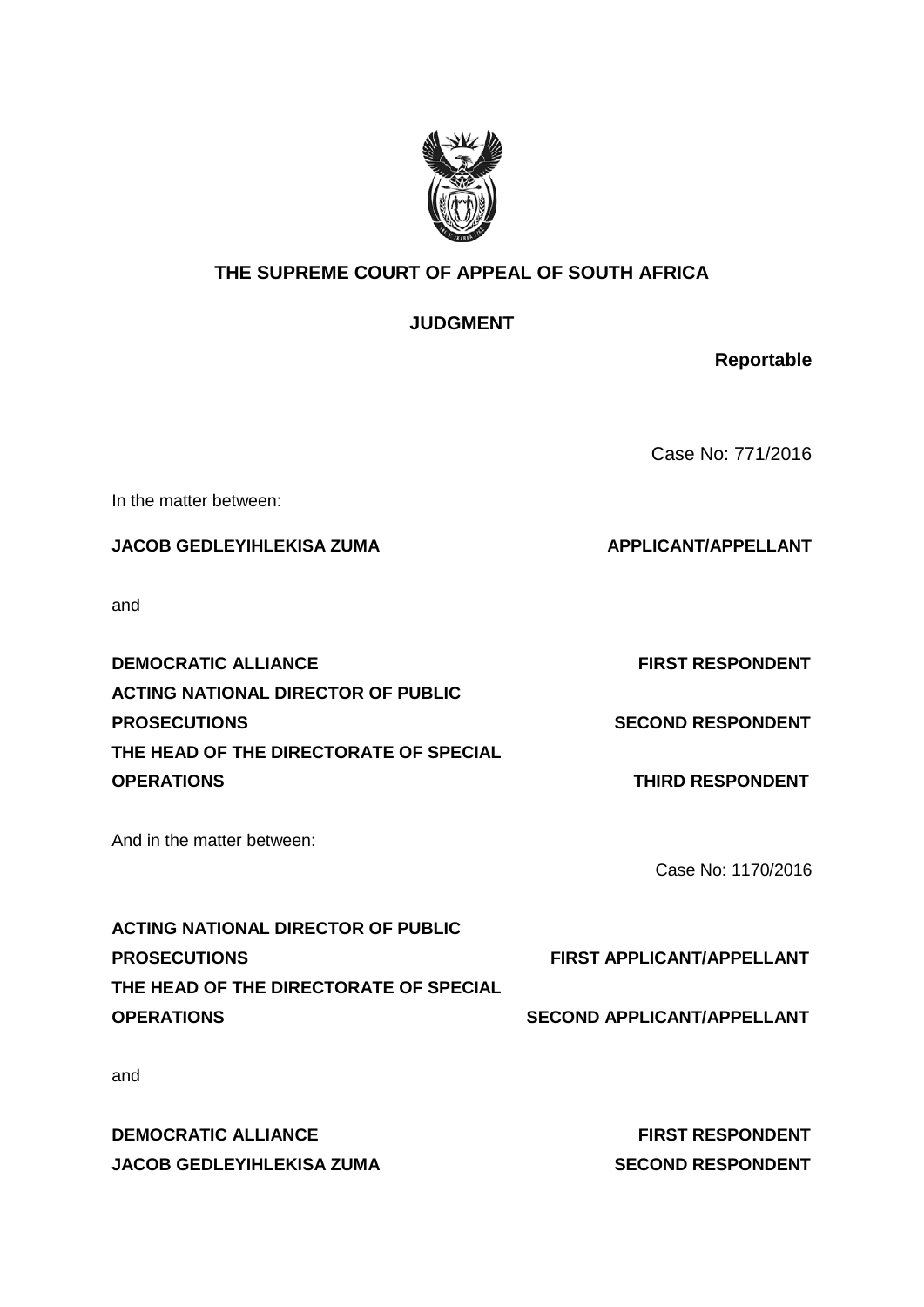| <b>Neutral Citation:</b> <i>Zuma v DA</i> (771/2016); ANDPP V DA (1170/2016) [2017] |
|-------------------------------------------------------------------------------------|
| ZASCA 146 (13 October 2017).                                                        |

**Coram:** Navsa ADP, Cachalia, Bosielo, Leach and Tshiqi JJA

**Heard:** 14 September 2017

**Delivered:** 13 October 2017

**Summary:** Decision by Acting National Director of Public Prosecutions to discontinue prosecution – whether decision wanting for invocation and reliance on inapposite provision of the Constitution– whether decision rational – manner in which NPA conducted litigation deserving of judicial censure.

# **ORDER**

\_\_\_\_\_\_\_\_\_\_\_\_\_\_\_\_\_\_\_\_\_\_\_\_\_\_\_\_\_\_\_\_\_\_\_\_\_\_\_\_\_\_\_\_\_\_\_\_\_\_\_\_\_\_\_\_\_\_\_\_\_\_\_\_\_\_\_

\_\_\_\_\_\_\_\_\_\_\_\_\_\_\_\_\_\_\_\_\_\_\_\_\_\_\_\_\_\_\_\_\_\_\_\_\_\_\_\_\_\_\_\_\_\_\_\_\_\_\_\_\_\_\_\_\_\_\_\_\_\_\_\_\_\_\_

**On appeal from**: The Gauteng Division of the High Court, Pretoria (Ledwaba DJP with Pretorius and Mothle JJ sitting as court of first instance), reported sub nom *Democratic Alliance v Acting National Director of Public Prosecutions & others* 2016 (2) SACR 1 (GP).

The following order is made:

1 The applications for leave to appeal are granted.

2 The appeals are dismissed with costs, including the costs of three counsel and the costs related to the applications for leave to appeal. The National Prosecuting Authority and Mr JG Zuma are to pay such costs jointly and severally, the one paying the other to be absolved.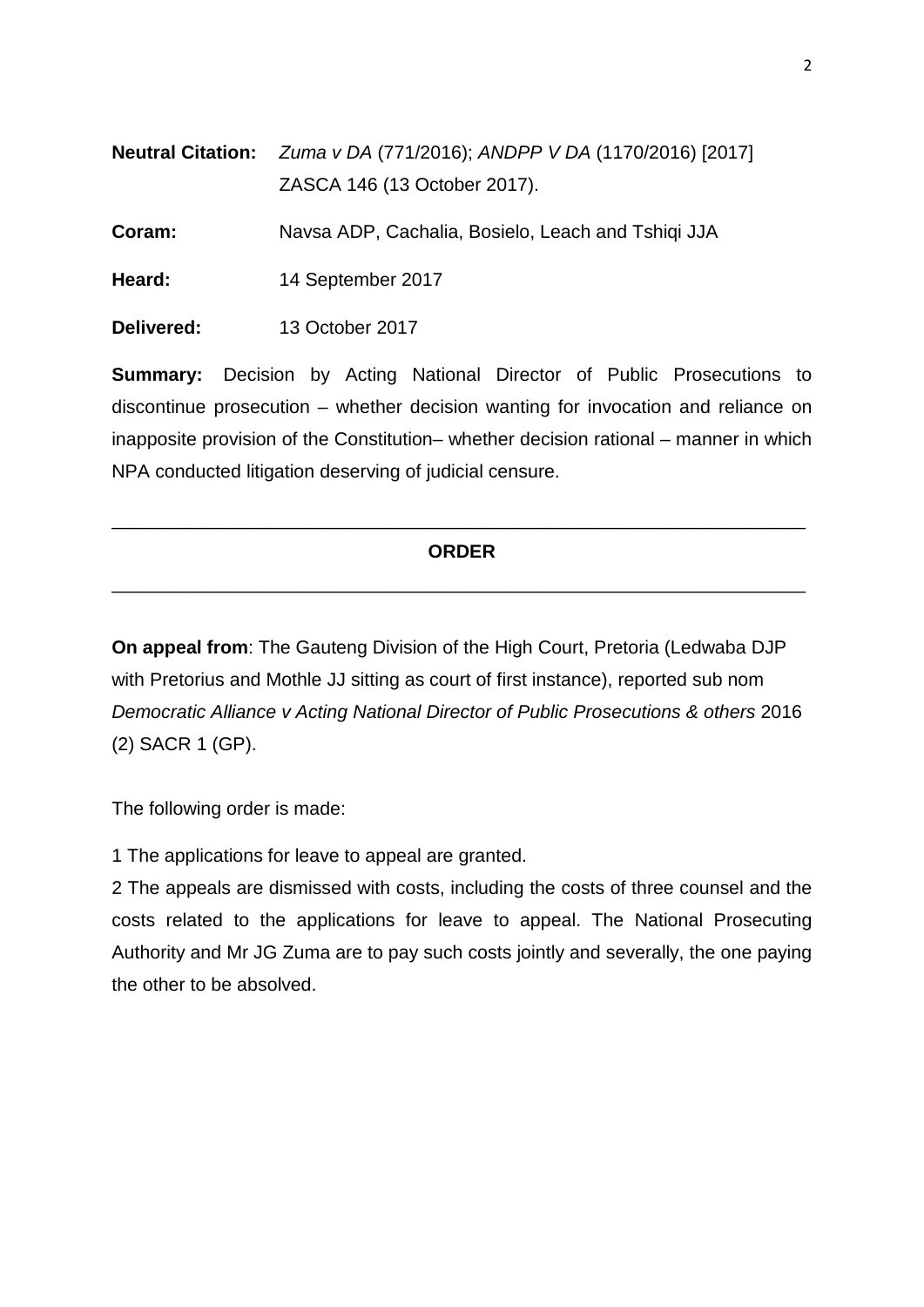# **JUDGMENT**

\_\_\_\_\_\_\_\_\_\_\_\_\_\_\_\_\_\_\_\_\_\_\_\_\_\_\_\_\_\_\_\_\_\_\_\_\_\_\_\_\_\_\_\_\_\_\_\_\_\_\_\_\_\_\_\_\_\_\_\_\_\_\_\_\_\_\_

\_\_\_\_\_\_\_\_\_\_\_\_\_\_\_\_\_\_\_\_\_\_\_\_\_\_\_\_\_\_\_\_\_\_\_\_\_\_\_\_\_\_\_\_\_\_\_\_\_\_\_\_\_\_\_\_\_\_\_\_\_\_\_\_\_\_\_

Navsa ADP (Cachalia, Bosielo, Leach and Tshiqi JJA concurring):

# **Introduction**

 $[1]$  $[1]$  $[1]$  T S Eliot spoke of 'the recurrent end of the unending'.<sup>1</sup> The relevance of these words will soon become apparent. Before us there are two applications for leave to appeal, referred by this Court for oral argument in terms of s 17(2)*(d)* of the Superior Courts Act 10 of 2013. In referring the matter for oral argument, this Court directed the parties to be ready, if called upon to do so, to argue the merits of the appeal. The two applications were consolidated as they arise out of the same facts. We heard the applications and directed that the merits be argued as well. The first application is by Mr Jacob G Zuma, presently the President of the Republic of South Africa. The other application is by the Acting National Director of Public Prosecutions (the ANDPP)<sup>[2](#page-2-1)</sup> and the Head of the Directorate of Special Operations (DSO)<sup>[3](#page-2-2)</sup>. The applications are directed against a judgment of the Gauteng Division of the High Court, Pretoria, in terms of which the decision on 1 April 2009 by the then ANDPP, Mr Mokotedi Mpshe, to discontinue the prosecution of Mr Zuma on serious criminal charges, including charges of racketeering, corruption, money laundering and fraud, was held to be irrational and was reviewed and set aside. The order was at the instance of the Democratic Alliance (the DA), the official opposition in the National Parliament.

[2] Eight years ago, in 2009, this Court in *National Director of Public Prosecutions v Zuma* [2009] ZASCA 1; 2009 (2) SA 277 (SCA) (hereinafter referred to as *Zuma*), stated the following in para 2:

**.** 

<span id="page-2-0"></span><sup>1</sup> From his poem, Little Gidding, which forms part of *Four Quartets*, a series of poems that discuss time, perspective, humanity and salvation. Part of the poem from which it is taken reads as follows: 'In the uncertain hour before the morning

Near the ending of interminable night

At the recurrent end of the unending. . .<sup>'</sup>

<span id="page-2-1"></span><sup>2</sup> The office of the National Director of Public Prosecutions (the NDPP) was established in terms of s 179(1)*(a)* of the Constitution read with s 5 of the National Prosecuting Authority Act 32 of 1998 (NPA Act).

<span id="page-2-2"></span><sup>&</sup>lt;sup>3</sup> The Head of the Directorate of Special Operations was established in terms of s 7 of the NPA Act.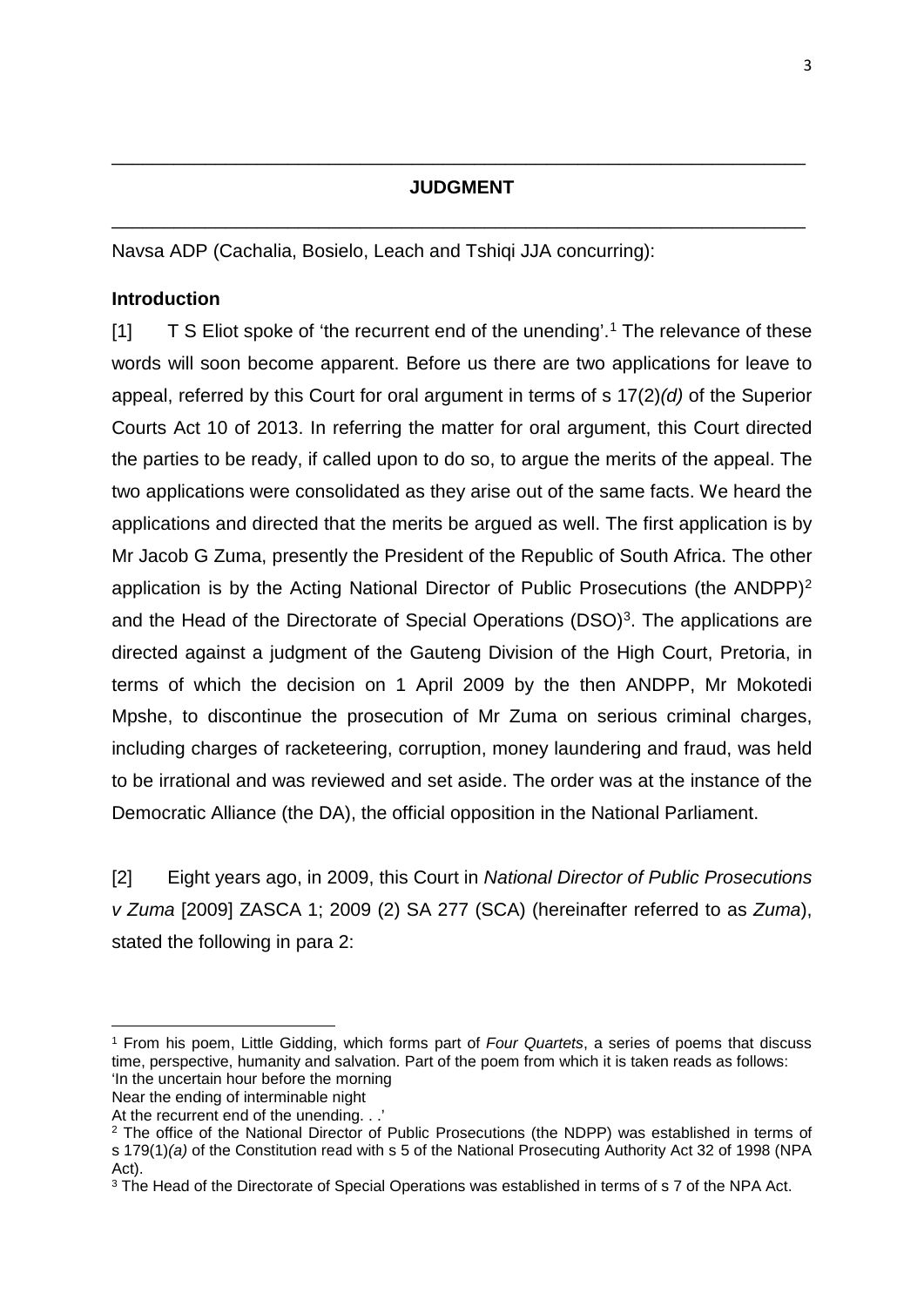'The litigation between the NDPP and Mr Zuma has a long and troubled history and the law reports are replete with judgments dealing with the matter. It is accordingly unnecessary to say much by way of introduction and a brief summary will suffice.'

Save for what is set out below, the litigation history up to that point is recounted in that case.[4](#page-3-0) I do not intend to repeat it. Much more litigation followed, culminating in the matter presently before us. Unlike instances in the past, in the present case, the National Prosecuting Authority (the NPA) and Mr Zuma made common cause.

[3] The current applications are part of the continuing litigation saga that has endured over many years and involved numerous court cases. It is doubtful that a decision in this case will be the end of the continuing contestations concerning the prosecution of Mr Zuma. Minutes into the argument before us counsel for both Mr Zuma and the NPA conceded that the decision to discontinue the prosecution was flawed. Counsel on behalf of Mr Zuma, having made the concession, with the full realisation that the consequence would be that the prosecution of his client would revive, gave notice that Mr Zuma had every intention in the future to continue to use such processes as are available to him to resist prosecution.

[4] The South African public might well be forgiven for thinking that the description at the beginning of this judgment was coined to deal with the prosecution or latterly, more accurately, the non-prosecution of Mr Zuma. I shall, in due course, deal with the nature and import of the concessions made by both the NPA and counsel on behalf of Mr Zuma.

[5] At this stage it is necessary to set out in some detail the background to the litigation in the court below. The reason for this is to assess whether the concessions referred to in para 3 above, which will be dealt with in detail later, were rightly made and whether there are other equal or perhaps more compelling considerations over and above those conceded by Mr Zuma and the NPA, which render the decision to discontinue the prosecution liable to be set aside. Furthermore, the history is important in that there are certain aspects in respect of which judicial comment is required. I now turn to deal with the history of the matter.

 $\overline{a}$ 

<span id="page-3-0"></span> $4$  In paras 3-7.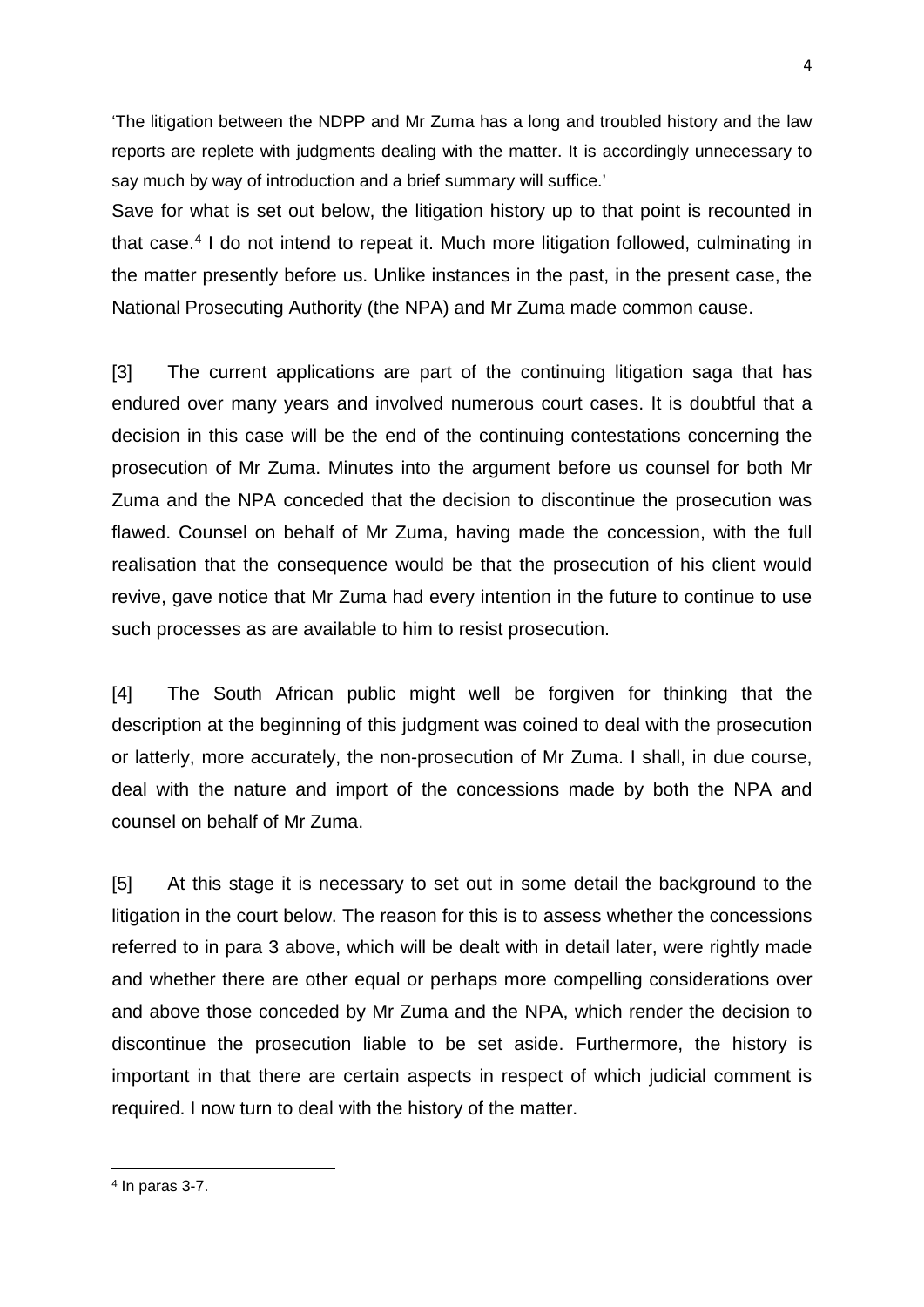#### **The background**

 $\overline{a}$ 

[6] Initially, corruption charges were brought by the NPA against Mr Zuma during 2005, before he was elected to the high office he currently holds, and well after the conviction of his former business associate, Mr Shabir Shaik, on fraud and corruption charges. [5](#page-4-0) Investigations related to the criminal charges against Mr Zuma commenced in 2001. During 2006 the case against him was struck from the roll by Msimang J in the Durban and Coast Local Division of the High Court, after an application by the State for a postponement to complete its investigation and finalise an indictment was refused. [6](#page-4-1) This had the result that the prosecution was terminated. [7](#page-4-2) Not only had Mr Zuma opposed the application by the State for a postponement, but in addition his legal representatives filed an application for a permanent stay of the prosecution. When the matter was struck from the roll that too came to an end.

[7] On 28 December 2007, a new indictment containing charges of corruption and money laundering was served on Mr Zuma. This Court, in *Zuma*, held that the then ANDPP, Mr Mokotedi Mpshe, had taken the decision to prosecute. $8$  The significance of that finding in relation to the heads of argument initially filed by both the applicants in this matter, the later supplementary heads filed on behalf of the NPA, and ultimately on the outcome of this case, will be dealt with during the course of this judgment.

[8] Subsequent to the indictment being served, further legal battles were waged by Mr Zuma against the NPA concerning search warrants and other issues related to

<span id="page-4-0"></span><sup>5</sup> The core of the State's case had been that Mr Shaik and corporate entities under his control had made numerous separate payments of money directly to, or for the benefit of, the then Deputy President of South Africa, Mr Jacob Zuma, as bribes for the latter to advance Mr Shaiks' business interests. President Zuma has complained on an on-going basis that he was prejudiced by not being charged together with Mr Shaik whilst having to endure the slur of his alleged criminal conduct. See also para 12 infra. For the details concerning Mr Shaik's convictions, see the judgment of this Court in *S v Shaik & others* [2006] ZASCA 105; 2007 (1) SA 240 (SCA) and the subsequent judgment of the Constitutional Court in *S v Shaik & others* [2007] ZACC 19; 2008 (2) SA 208 (CC) refusing an application for leave to appeal against the convictions and sentences.

<span id="page-4-1"></span><sup>&</sup>lt;sup>6</sup> As reflected in para 5 of *National Director of Public Prosecutions v Zuma* [2009] ZASCA 1; 2009 (2) SA 277 (SCA).

<span id="page-4-2"></span><sup>7</sup> See *Thint Holdings (Southern Africa) (Pty) Ltd & another v National Director of Public Prosecutions; Zuma v National Director of Public Prosecution*s [2008] ZACC 14; 2009 (1) SA 141 (CC) in paras 40- 42 and also para 75 of the *National Director of Public Prosecutions v Zuma* [2009] ZASCA 1; 2009 (2) SA 277 (SCA) judgment.

<span id="page-4-3"></span><sup>8</sup> Para 6 of the *National Director of Public Prosecutions v Zuma* 2009 (2) SA 277 (SCA).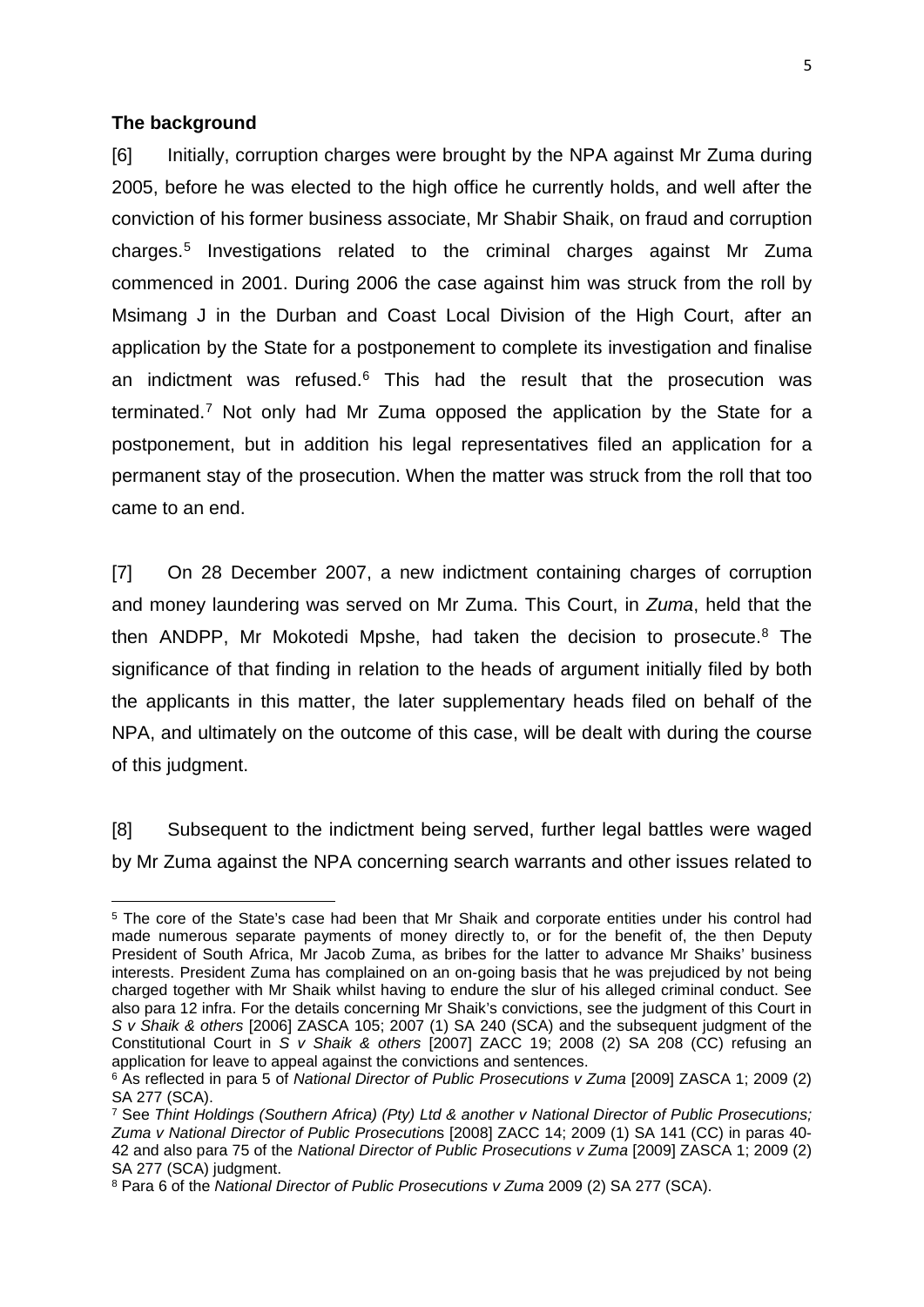his prosecution. For present purposes it is unnecessary to have regard to the other contestations.

[9] On 10 February 2009, more than a year after the new indictment was served, Mr Zuma's legal representatives, in an attempt to persuade the NPA to discontinue the prosecution, made written representations, purportedly for consideration by Mr Mpshe, in terms of the provisions of s 17[9](#page-5-0)(5)(d) of the Constitution<sup>9</sup> which provides: 'The National Director of Public Prosecutions -

. . .

**.** 

*. . .*

*(d)* may review a decision to prosecute or not to prosecute, after consulting the relevant Director of Public Prosecutions and after taking representations within a period specified by the National Director of Public Prosecutions, from the following:

(i) The accused person.

(ii) The complainant.

(iii) Any other person or party whom the National Director considers to be relevant.'

[10] I pause to record that these representations were not made under oath. They were also not disclosed to the public, the court below or this Court, on the basis of confidentiality claimed by Mr Zuma and on the basis that they had been made on a 'without prejudice' basis. In resisting the DA's application in the court below to have the decision to discontinue the prosecution set aside, the principal deponent on behalf of the NPA, Mr William Hofmeyr, a Deputy National Director of Public Prosecutions and the head of the Asset Forfeiture Unit in the NPA, explained that the written representations on behalf of Mr Zuma covered the following topics:

<span id="page-5-0"></span><sup>9</sup> Section 22(2)*(c)* of the NPA Act echoes the provisions of s 179(5)*(d)* of the Constitution. It reads as follows:

<sup>&#</sup>x27;In accordance with section 179 of the *Constitution*, the *National Director* –

*<sup>(</sup>c)* may review a decision to prosecute or not to prosecute, after consulting the relevant *Director* and after taking representations, within the period specified by the *National Director*, of the accused person, the complainant and any other person or party whom the *National Director* considers to be relevant.'

This power of review vested in the National Director of Public Prosecutions has to be seen against the general power vested in the Prosecuting Authority in terms of s 179(2) of the Constitution, to institute criminal proceedings on behalf of the State and to carry out any necessary functions incidental thereto. One also has to have regard to the powers of Directors of Public Prosecutions set out in s 24(1) of the NPA Act which include the power to initiate and conduct criminal proceedings and functions incidental thereto. In addition, in terms of s 22(1) of the NPA Act, the NDPP, as the head of the prosecuting authority, has authority over the exercise of all the powers, and the performance of all the duties and functions conferred or imposed on or assigned to any member of the prosecuting authority by the Constitution, this Act or any other law.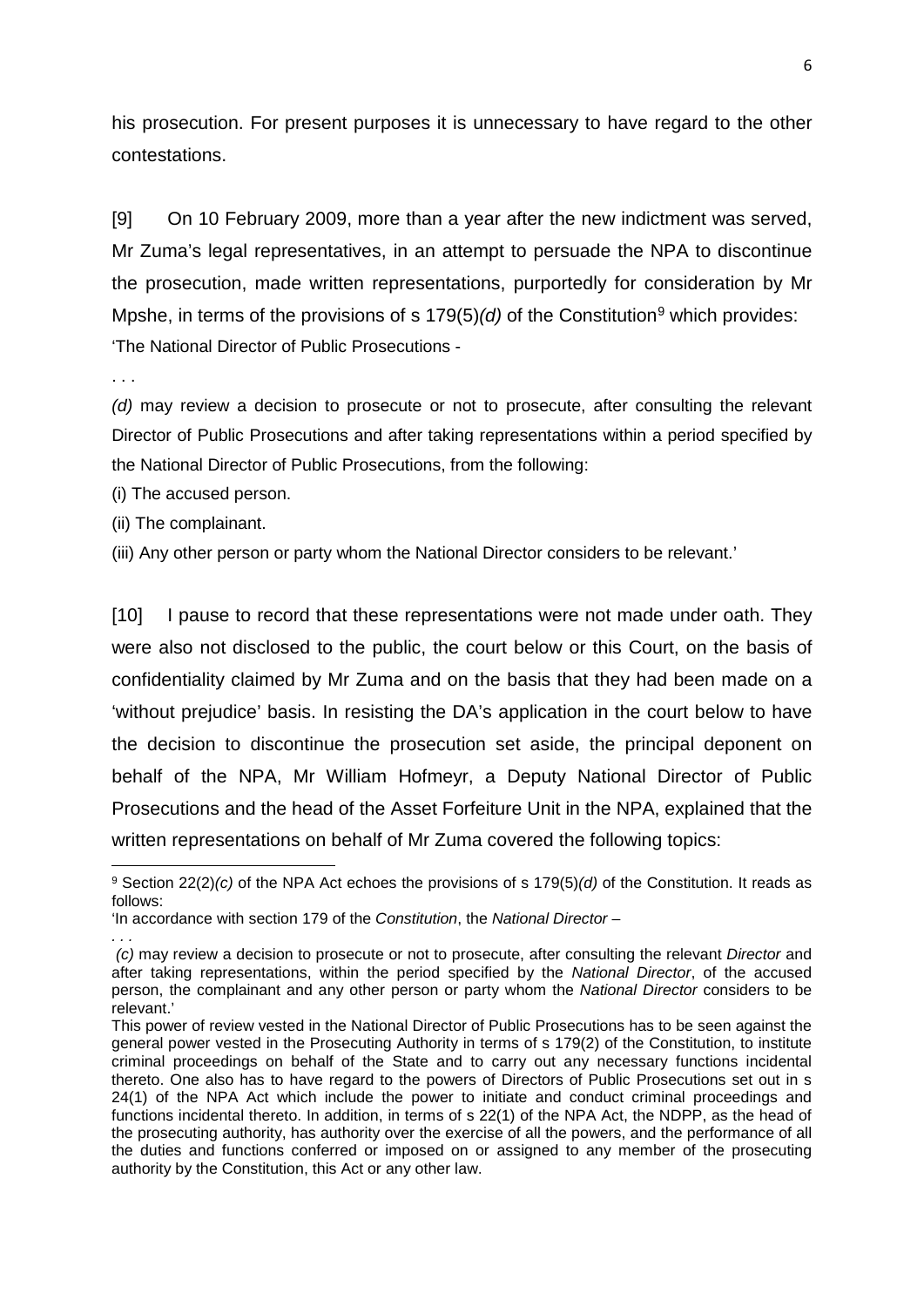(a) The merits of the prosecution;

(b) His intention to challenge the inclusion of racketeering charges in the indictment and whether this would inevitably lead to delays in the prosecution;

(c) Mr Zuma's contention that delays in finalising the prosecution and the trial would undermine his right to a fair trial;

(d) The financial costs of the prosecution;

**.** 

(e) Policy and legal implications associated with prosecuting a sitting President[.10](#page-6-0)

(f) The risks of political, economic and social instability, should the NPA proceed with its prosecution of Mr Zuma;

(g) The impact of the trial on the administration of justice. They argued that even if the NPA secured a conviction, the majority of South Africans would still believe that Mr Zuma had been treated unfairly;

(h) The existence of a political conspiracy, of which the NPA was part, to discredit Mr Zuma.

[11] On 20 February 2009, 10 days after they made written representations Mr Zuma's legal representatives, attorney Michael Hulley and his counsel Mr Kemp J Kemp SC, made oral representations to the NPA. The NPA team receiving the representations comprised Mr Mpshe and his deputies, including Mr Sibongile Mzinyathi, a Deputy Director of Public Prosecutions and head of the National Prosecutions Service in the National Director of Public Prosecution's office and Mr Thanda Mngwengwe, an investigating Director with the DSO at the time that charges were re-instituted and prosecutor under whose hand the indictment was filed and Acting Head: DSO at the time the charges were withdrawn.

[12] Mr Hofmeyr described how the oral representations consisted of two parts. The following are the relevant parts of his affidavit:

'241 On 20 February 2009, Michael Hulley and Kemp J Kemp SC (Zuma's legal representatives) made oral representations to the NPA. The NPA delegation comprised of Mpshe and his deputies, including Mzinyathi. Mngwengwe was also present and participated in the representations process.

<span id="page-6-0"></span><sup>10</sup> Although Mr Zuma was not the President of the country at the time, he was nominated by the ANC and expected to be elected as President after the general elections, scheduled to take place in May of that year (2009).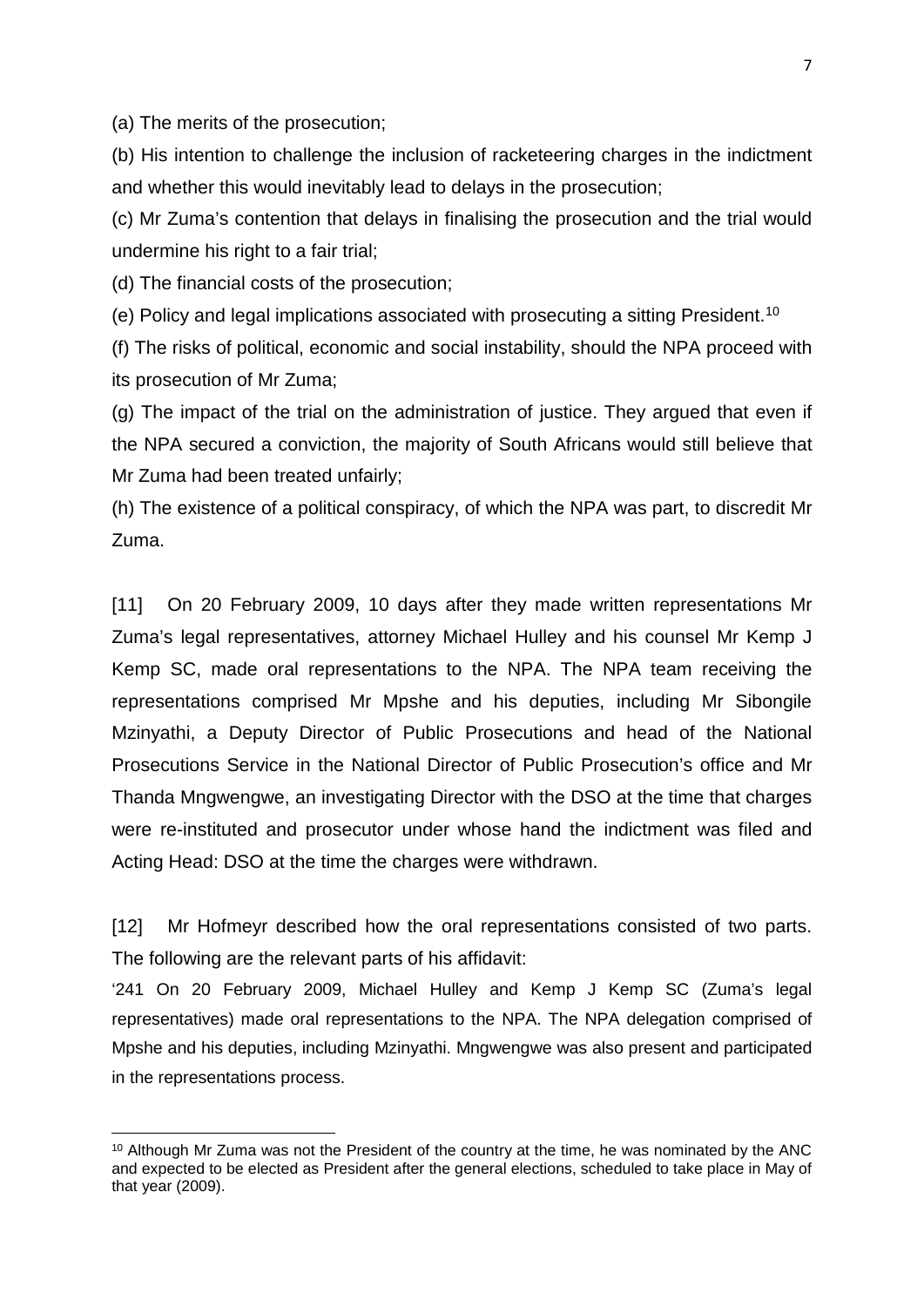242 The oral representations consisted of two parts: the first part was a briefing which elaborated on the written representations on legal issues and the merits. The second part was a briefing on the allegations of a political conspiracy which included additional information that was not contained in the written representations that had been submitted.

243 Hulley disclosed that he was in possession of recordings of [telephone] conversations between McCarthy and various politicians, including Ngcuka, Mzi Khumalo (a close friend of Ngcuka) and Ronnie Kasrils (Minister of Intelligence at the time).

244 He maintained that the recordings proved that McCarthy manipulated the timing of the decision to charge Zuma and that he had deliberately delayed the decision until after Polokwane with one purpose in mind: to undermine Zuma's chances of being elected as ANC President at Polokwane. Following Zuma's election and Mbeki's defeat, McCarthy had moved with haste to charge Zuma.

245 Hulley and Kemp informed the NPA that they intended to apply for a permanent stay in the prosecution of Zuma if the NPA persisted with its prosecution. They warned that if they did, the NPA's involvement in a political campaign to discredit Zuma, as well as McCarthy's involvement in delaying the decision to prosecute, and the motive behind it, would become public.'

[13] Mr Hulley apparently also complained about the decision taken in 2003 by Mr Bulelani Ngcuka, the then National Director of Public Prosecutions (the NDPP), not to charge then Deputy President Zuma along with Mr Shabir Shaik whilst announcing publicly that there was a prima facie case against the former. Mr Zuma's legal representatives were adamant that individuals in the NPA, past and present, conspired to discredit him. They referred to the fact that Mr McCarthy, the head of the DSO at the time had used the resources of the NPA to source negative intelligence concerning Mr Zuma. To this end he had initiated the Browse Mole report which was supposedly based on intelligence gathered by private intelligence operatives.

[14] On 9 March 2009 Mr Hofmeyr and Mr Mzinyathi, instructed by Mr Mpshe, met with Mr Hulley and listened to the recordings of the telephone conversations referred to in para 12, in Mr Hofmeyr's office and made notes of what they had heard. Mr Hofmeyr specifically enquired of Mr Hulley whether any member of the prosecution team, excepting Mr McCarthy, was implicated in any campaign against or wrongdoing in relation to the prosecution of Mr Zuma. The answer was in the negative. At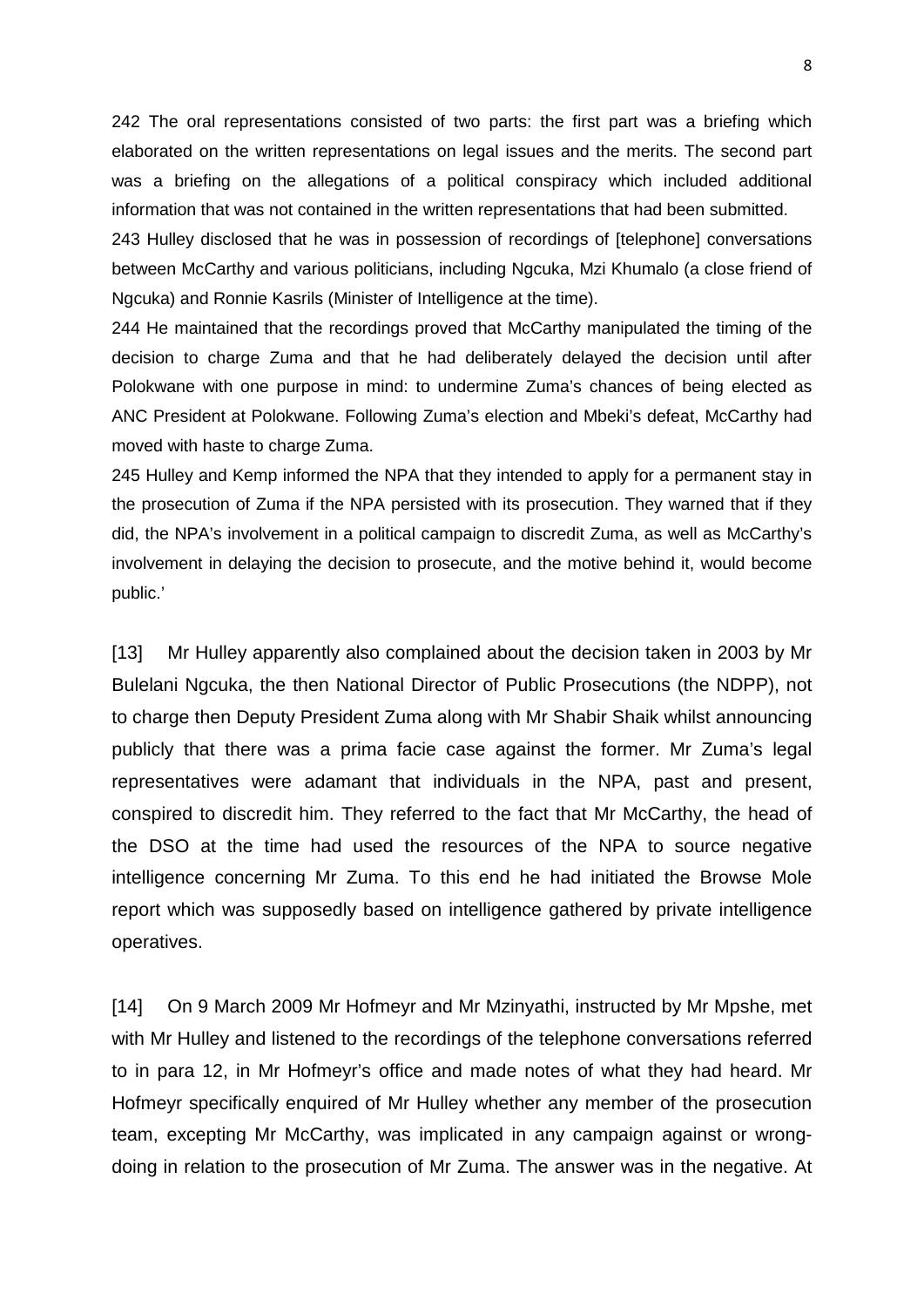this stage it is necessary to record that the prosecutors involved in the day-to-day running of the prosecution were Mr William Downer SC; Mr Anton Steynberg, a Deputy Director of Public Prosecutions from KwaZulu-Natal; Mr George Baloyi, a Deputy Director of Public Prosecutions from Gauteng; and Mr Johan Du Plooy, a Senior Special Investigator with the DSO. Mr Downer was involved in the prosecution of Mr Shaik and it follows that he was the lead prosecutor in relation to the prosecution of Mr Zuma. The prosecutors referred to above were given the codename 'Project Bumiputera Team'. I shall hereafter refer to them collectively as the prosecution team.

[15] Mr Hulley asked Mr Hofmeyr when it could be expected of Mr Mpshe to respond to the representations made on behalf of Mr Zuma. He warned that if the prosecution continued he would advise Mr Zuma to bring an application for a permanent stay of proceedings. It will be recalled that such an application had been brought earlier but was not finally persisted in for the reason set out in para 6 above.

[16] Having received the representations and being concerned about the effect of the recordings referred to above, Mr Mpshe was anxious about how best to respond. The prosecution team compiled a memorandum in which they identified what they considered to be the shortcomings of the representations. First, they pointed to the fact that they had not been made under oath. They considered the representations to be self-serving and cautioned that they had to be viewed with circumspection. Second, and importantly, they asserted that the representations had not addressed the merits of the case against Mr Zuma. Third, they indicated that whilst Mr Zuma's legal representatives pointed to a political conspiracy on the part of Mr Ngcuka and Mr McCarthy, they did not implicate the prosecution team.

[17] The prosecution team consistently maintained the position set out in the preceding paragraph. Simply put, their view was that the evidence on which the charges were based was untainted and the prosecution should continue as the case against Mr Zuma was strong. This view was supported by eminent outside senior counsel who advised that insofar as fair trial issues might arise, in relation to allegations of prosecutorial impropriety, those should be dealt with by the trial court.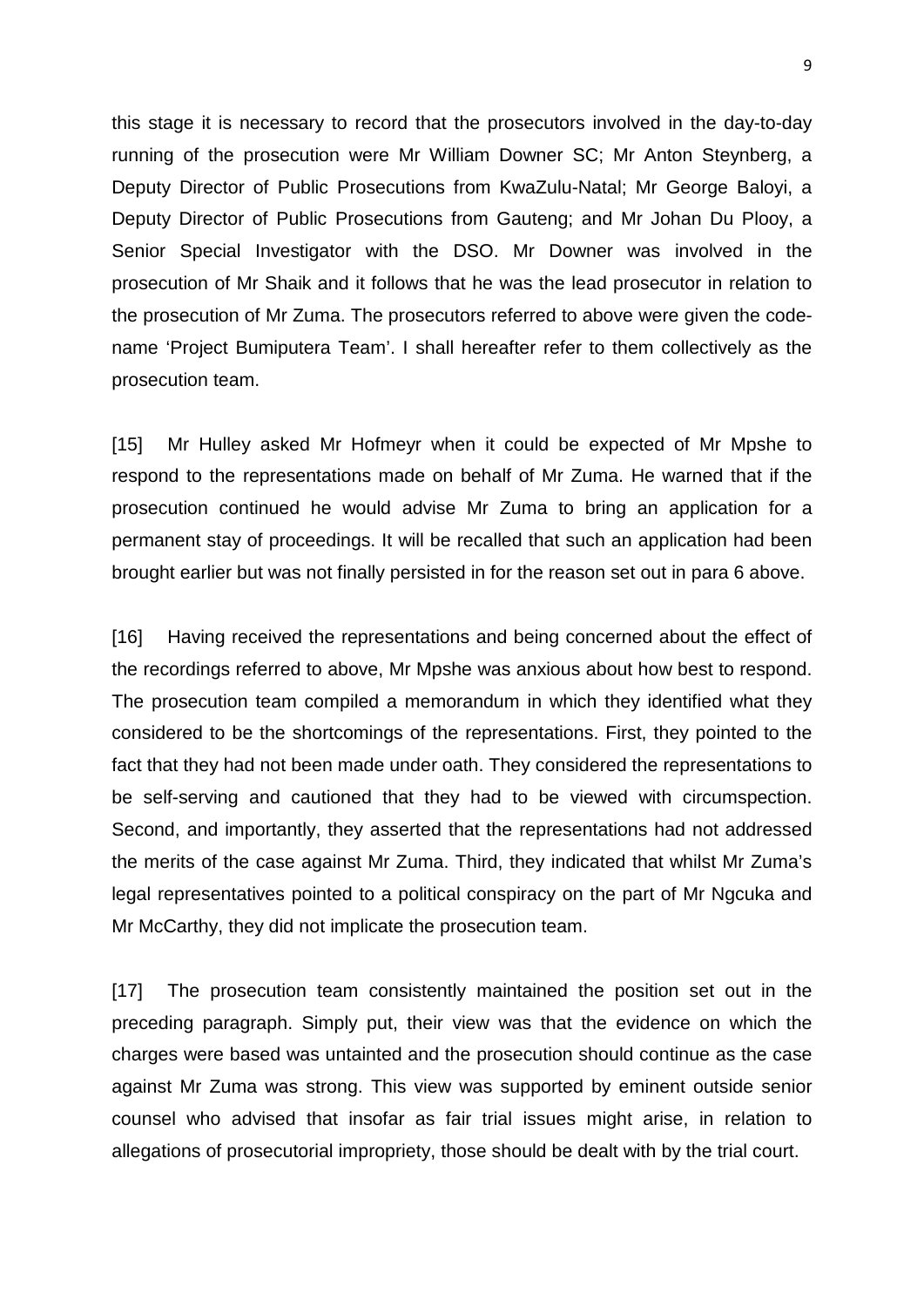[18] When these issues were being debated within the NPA, Mr Mpshe was rightly concerned about whether the telephone conversations in issue had been lawfully intercepted and the recordings properly obtained. The following part of Mr Hofmeyr's affidavit, confirmed by Mr Mpshe in his affidavit, is relevant:

'The NIA had informed us that they were in possession of intercepted recordings of conversations between McCarthy and Ngcuka, obtained during the course of an investigation into the production and leaking of the Browse Mole report. We were shown a copy of a certificate, signed by a judge, authorising the interception of McCarthy's mobile phone.'

It is important to note that the certificate by the judge indicating the scope of the authorisation did not form part of the record and counsel for the NPA was unable to enlighten us in regard thereto. Furthermore, how Mr Zuma's legal representatives came to be in possession of what appears to be classified information obtained by the NIA was not explained. At a meeting between NPA management and the prosecution team held on 30 March 2009 the following appears:

'NIA is extremely cross about the info in Hulley's possession

Appears SAPS & NIA were listening to the tapes'

Suffice to say, it is troubling and warrants investigation by the relevant authorities.

[19] During the on-going discussions between Mr Mpshe, his deputies and the prosecution team concerning the oral representations made on behalf of Mr Zuma, it appears from the NPA's own notes that they were all agreed that the case against him was a strong one on the merits. At one stage during an NPA internal meeting, when the recordings and the allegations concerning manipulation and a conspiracy were being discussed, the following was stated:

'Case against Mr Zuma is watertight.'

They were also all agreed that the prosecution was untainted. Subsequent to the disclosure of the recordings the NPA's interactions with Mr McCarthy and Mr Ngcuka in relation to the allegations against them of a political conspiracy to thwart Mr Zuma from becoming the President of the country yielded nothing of any substance. Mr Ngcuka denied the allegations and Mr McCarthy informed them that he would not respond until he was supplied with details concerning the recordings.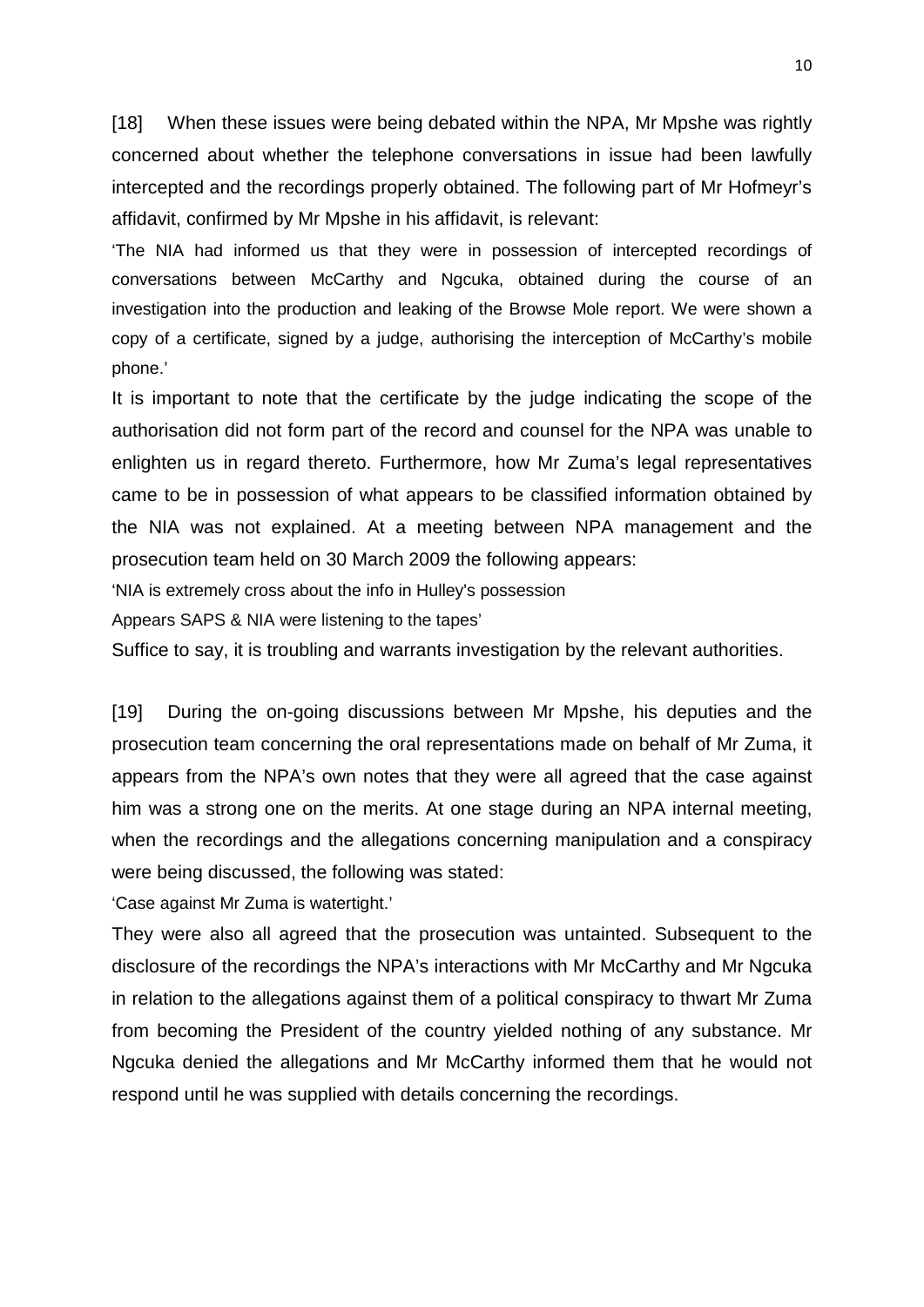[20] The material parts of notes taken at an internal meeting of the NPA on 1 April 2009, at which it was decided to discontinue the prosecution, read as follows:

'\*Mpshe says after listening to the tapes he can't separate [McCarthy's] involvement, he got angry. He can't go on with this case. He has decided to drop the charges. We just need to prepare the motivation and how do we substantiate this decision. He says we have sufficient (information) to explain our decision.

- He has no doubt that the President may have been a player behind the curtains.
- He then goes on to the inferences that he draws about the involvement of Mbeki e.g the fact that you are on your own i.e you have no president to protect you.

\*Silas is prepared to abide by your decision. If you are satisfied and can justify I cannot say I disagree with your decision. I will just need a lot of work to prepare on the motivation.

\*[Mr Hofmeyr] says this is the most difficult decision. This is for legal reasons and for the organisation. This is the correct decision. This would lead the NPA to attack. This is not because we are weak. We need to think careful[ly] of what to say and how to package. We need to strategize on how to approach the team and need to have a proper discussion with them.

\*I say I respect the decision and that the fact that I might have come to a different conclusion, we should be very careful on how to manage this, avoid a cover-up. I would not be part of the cover-up.

\*Silas says there should be a valid and sound legal basis which he is not sure we have. This needs a lot of a research. There is also a possibility of a *nolle prosequi*. If you agree, you have to release the material, if not explain why not.

\*Thanda [Mngwengwe] says he also supports it but it should be based on sound legal basis and we should be careful not to appear to be doing what McCarthy did [to] Zuma.

\*In support of Silas' point about the nexus, what we did by going to NIA was actually to legitimise an illegitimate process by Hulley.

\*I propose that we only use the Hulley tapes and not use the NIA tapes. Mpshe sort of agrees with me.

\*[Mr Hofmeyr] disagrees with me and says there is no train smash by using the NIA tapes but only refer to them.

Agreed that the press release is on Monday at 11h00.'

It was agreed between the persons who attended that meeting that the prosecution team would not be informed until shortly before the public announcement was to be made.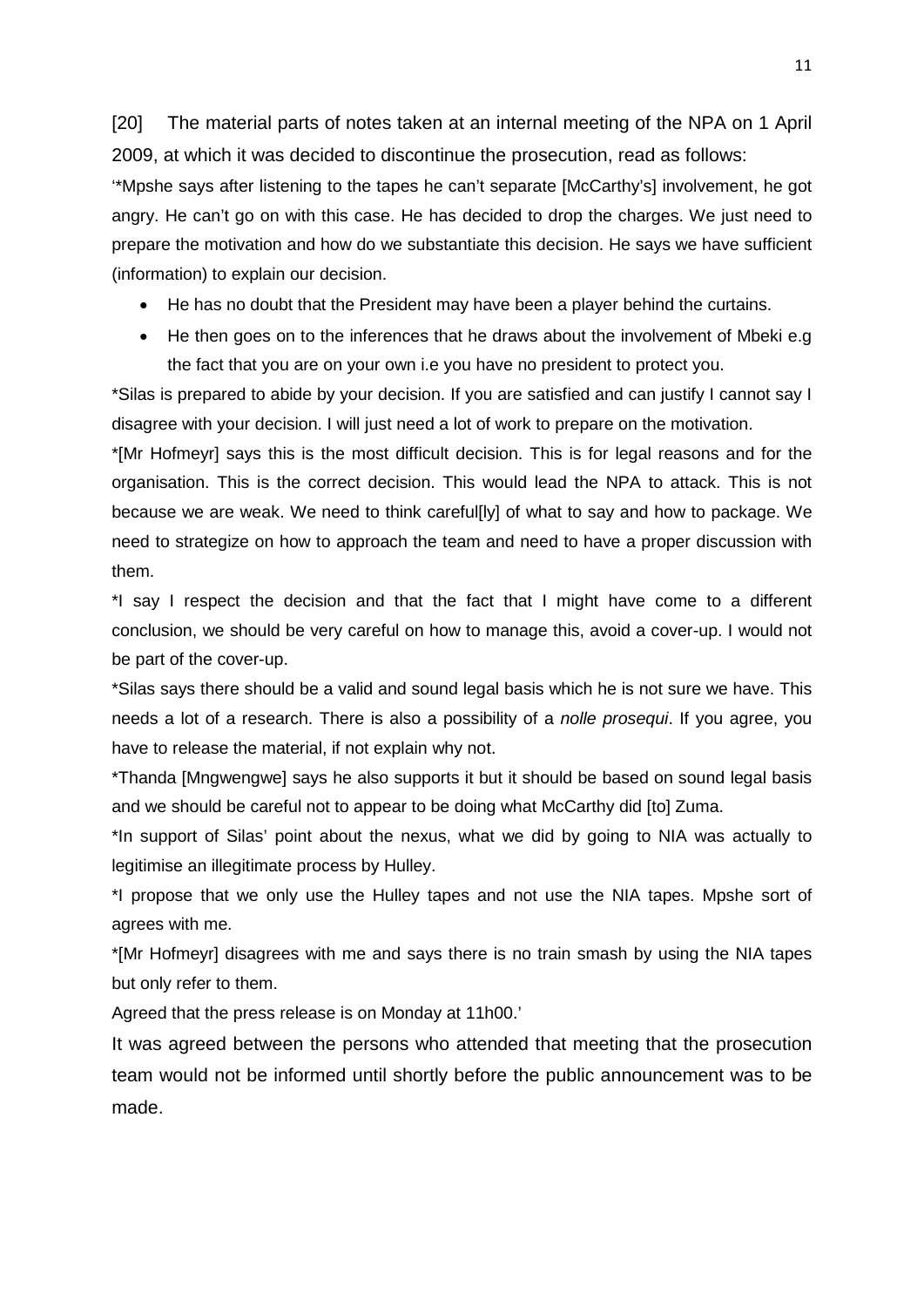[21] Unaware of what had transpired on 1 April 2009, the very next day the prosecution team addressed a further memorandum to Mr Mpshe, urging him to reject the representations made on behalf of Mr Zuma. The following paragraphs of that memorandum, bear repeating:

'6. We refer to our memorandum of 20 March [2009], in which we recorded counsel's advice. Counsel advised the NPA that if the decision to prosecute Mr Zuma in December 2007 was taken properly according to the merits of the evidence, then it would withstand Mr Zuma's conspiracy claims, whatever their merits. Counsel persist with their advice.

7. Given the importance for the present decision of the 2007 decision to prosecute, the Bumiputera team re-examined our notes, diaries and memoranda concerning the events of November and December 2007.

8. Having done so, we are satisfied that the position is quite clear. All the members of the Bumiputera team and all the NPA top management to whom our recommendations were presented, were unanimous that Mr Zuma should be charged. The consensus was also that racketeering charges in terms of POCA should be included. The consensus included the Acting NDPP. Indeed, on 14 December 2007, [Mr] Mpshe signed the POCA authorization for the racketeering charges.

9. The recommendations, discussions, motivations and decisions were founded on the merits of the evidence.

10. Despite this consensus concerning the correctness of the decision in principle, the Acting NDPP had not actually made the final decision to prosecute, and when, before he went on leave after 14 December [2007].

11. The delay can be attributed to a difference of approach between the Bumiputera team and the Acting NDPP regarding **when** the decision would be taken. The team recommended that the decision to prosecute should be taken and implemented immediately in early December or as soon as possible after that, as all obstacles to the prosecution had by then been removed and we were ready to prosecute. We codified our recommendations in our memorandum to the Acting NDPP dated 6 December 2007. Part of our motivation was (and remains) that political considerations, which might include the then impending Polokwane conference, should be left out of account.

12. [Mr] Mpshe decided nevertheless to delay his decision until after Polokwane. He told Adv Downer that he did not wish the NPA to be seen to be interfering in the Polokwane proceedings. Adv Downer noted that the Acting NDPP told him expressly that this decision was his ([Mr] Mpshe's) and his alone.

13. Adv McCarthy issued the instruction to Adv Downer after Polokwane on 21 December to proceed with issuing and serving the indictment and summonsing the accused. We do not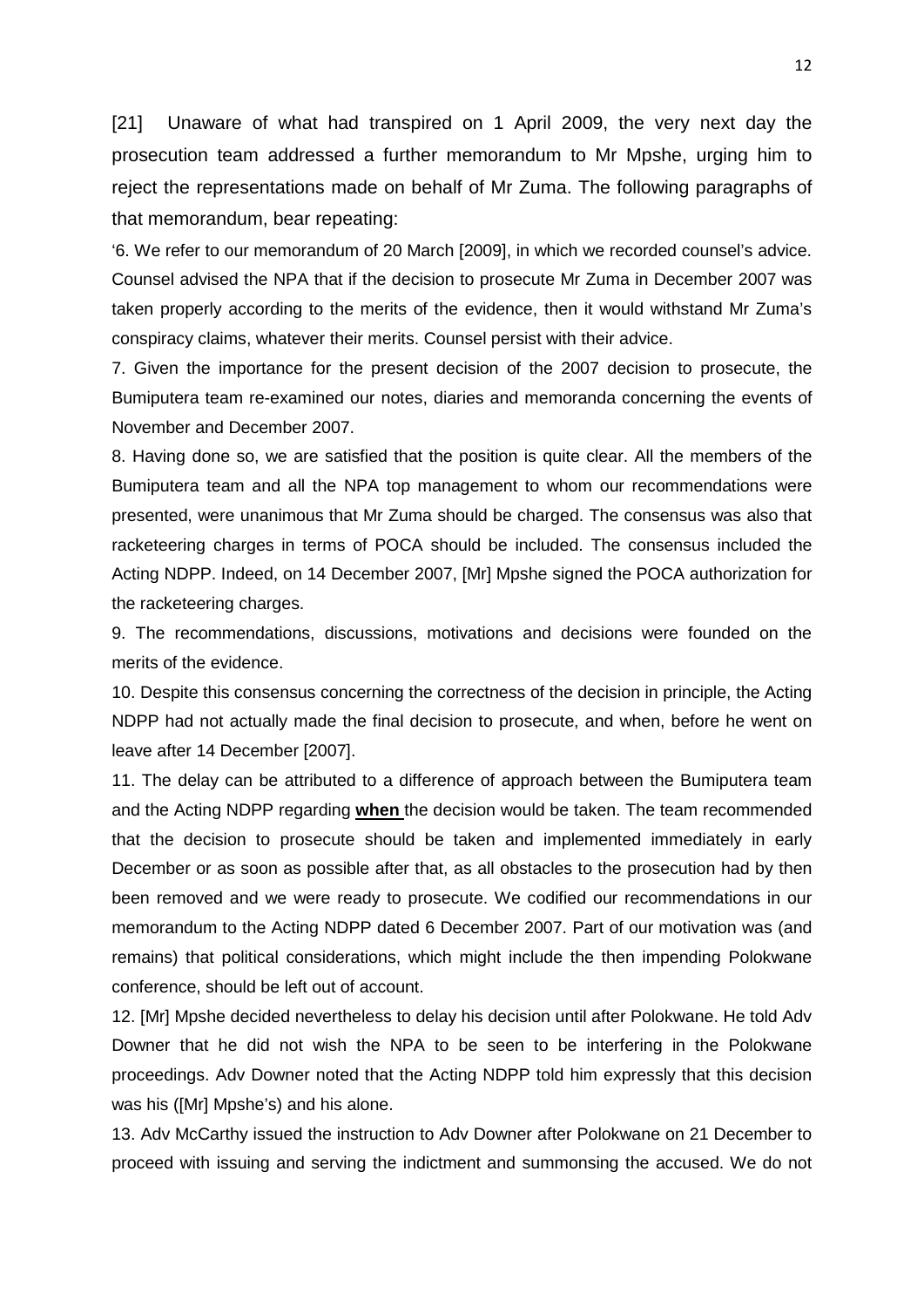know what interaction between Advocates Mpshe and McCarthy preceded this instruction.' (Emphasis in the original.)

[22] Significantly, for reasons that will become clear later, Mr Hofmeyr, and not Mr Mpshe, responded to the memorandum by way of an e-mail that same day and suggested that the prosecution team's memorandum be amended to emphasise Mr McCarthy's central role in the decision to formally institute proceedings against Mr Zuma. The relevant part of the email reads as follows:

'At our meeting on 29 Nov it was decided that the Head of the DSO should take the decision. His subsequent discussion with [McCarthy] and you was that charges should be after 1 Jan. He says [McCarthy] phoned him about the  $21<sup>st</sup>$  or  $24<sup>th</sup>$  to say he wants to proceed now.

He then informed him that he does not agree, that it should wait until after 1 Jan as previously agreed. But he said that since it was the Head of the DSO that must take the decision, it was up to [McCarthy] to make the decision.'

In a further e-mail Mr Hofmeyr said, amongst others:

'Clearly [McCarthy] made the decision to institute [the prosecution proceedings] between xmas and new year – without the support of the NDPP, but pretended that he had the support. As far as one can see, Tanda [Mngwengwe] was not involved in that decision – he was simply asked to sign.'

[23] The prosecution team maintained its stance and refused to make the changes suggested by Mr Hofmeyr. This is reflected in Mr Steynberg's response on behalf of the prosecution team to Mr Hofmeyr on 3 April 2009. Mr Steynberg responded as follows:

'[U]ltimately [Mpshe's] decision, in accordance with his in-principle decision of 29 November, whoever finally put their name to it. [Mpshe] has consistently taken responsibility for the decision since it was implemented. The only issue between him and [McCarthy], it now seems, was the timing of the decision . . . . The fact that [McCarthy] might have decided, for his own Machiavellian reasons, to implement the decision on 28 Dec instead of the following week/month does not in and of itself make it [McCarthy's] decision and not that of the ANDPP.'

It is necessary to note that material parts of the record that we may now have regard to, in relation to the decision to terminate the prosecution, flowed from the decisions of this Court in *Democratic Alliance & others v Acting National Director of Public Prosecutions & others* [2012] ZASCA 15; 2012 (3) SA 486 (SCA) and *Zuma v*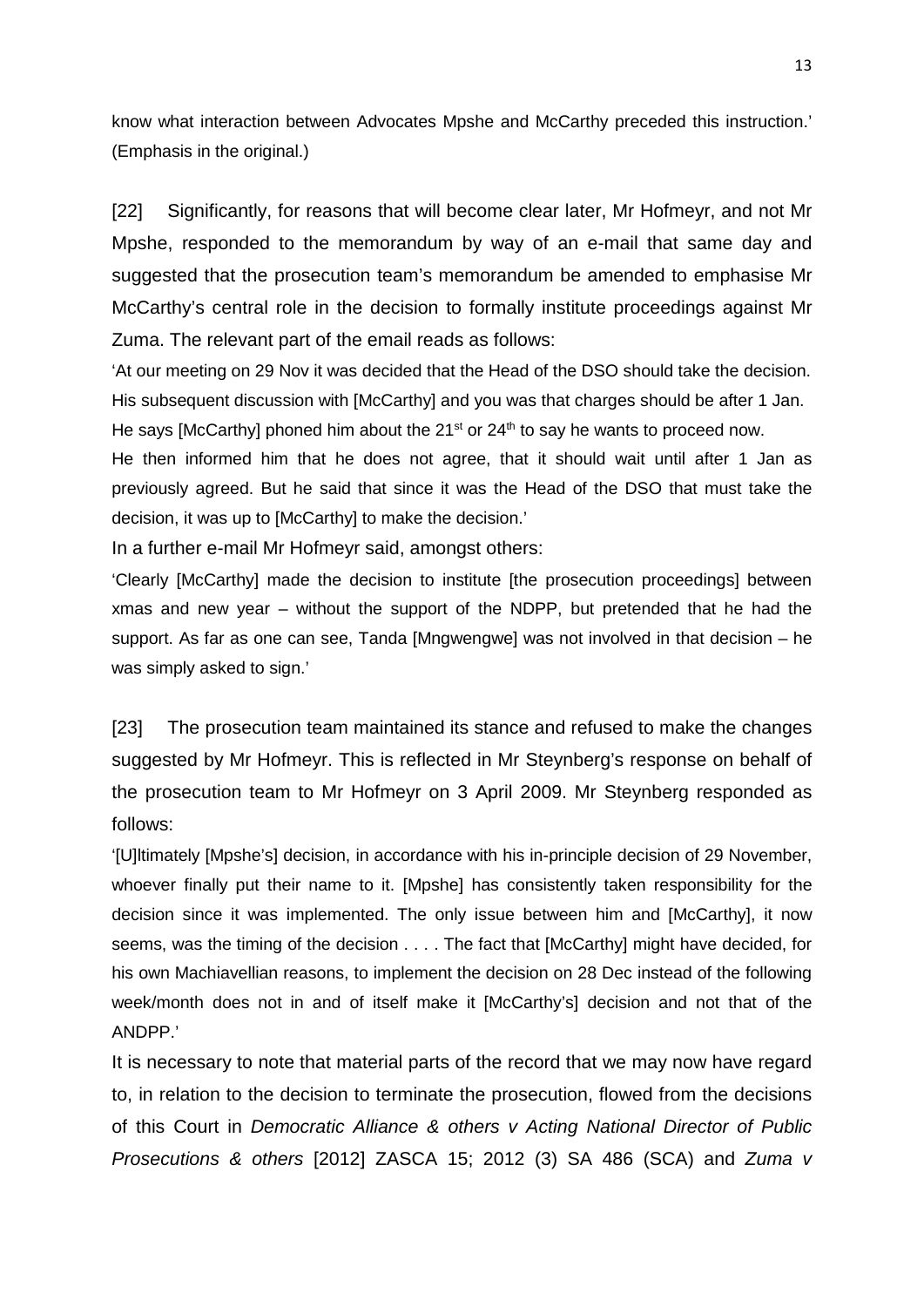*Democratic Alliance & others* [2014] ZASCA 101; [2014] 4 All SA 35 (SCA), in terms of which the disclosure of a reduced record of what was before Mr Mpshe when he made the decision was ordered.

[24] On 6 April 2009 Mr Mpshe announced publicly that he had made the decision to discontinue the prosecution of Mr Zuma and issued a detailed media statement providing the reasons for the decision. It is against those reasons, and those reasons alone, that the legality of Mr Mpshe's decision to terminate the prosecution is to be determined.[11](#page-13-0) The statement recorded that representations had been received from Mr Zuma's legal representatives, both written and oral. The following part of the statement is important:

'The representations submitted by the legal representatives pertained to the following issues:

- The substantive merits
- The fair trial defences

 $\overline{a}$ 

- The practical implications and considerations of continued prosecution.
- The policy aspects militating against prosecution.

I need to state upfront that we could not find anything with regard to the first three grounds that militate against a continuation of the prosecution, and I therefore I do not intend to deal in depth with those three grounds.

I will focus on the fourth ground which I consider to be the most pertinent for purposes of my decision. I will now deal with the policy aspects militating against the prosecution.'

[25] The statement went on to record, under the heading 'possible abuse of process', that in the course of representations made on behalf of Mr Zuma, very serious allegations were made about manipulation of the NPA which were substantiated by the recordings of the telephone conversations. The statement noted that the NIA 'confirmed that it had legally obtained the recordings in the course of its investigation into the circumstances surrounding the production and leaking of the Browse Mole report'. Mr Mpshe's statement continued and dealt with what he said were 'legal considerations'. It focused on the independence of the office of the NDPP as constitutionally prescribed and had regard to 'two categories of abuse of process', namely:

<span id="page-13-0"></span><sup>11</sup> See *National Lotteries Board & others v South African Education and Environment Project* [2011] ZASCA 154; 2012 (4) SA 504 (SCA) at para 27.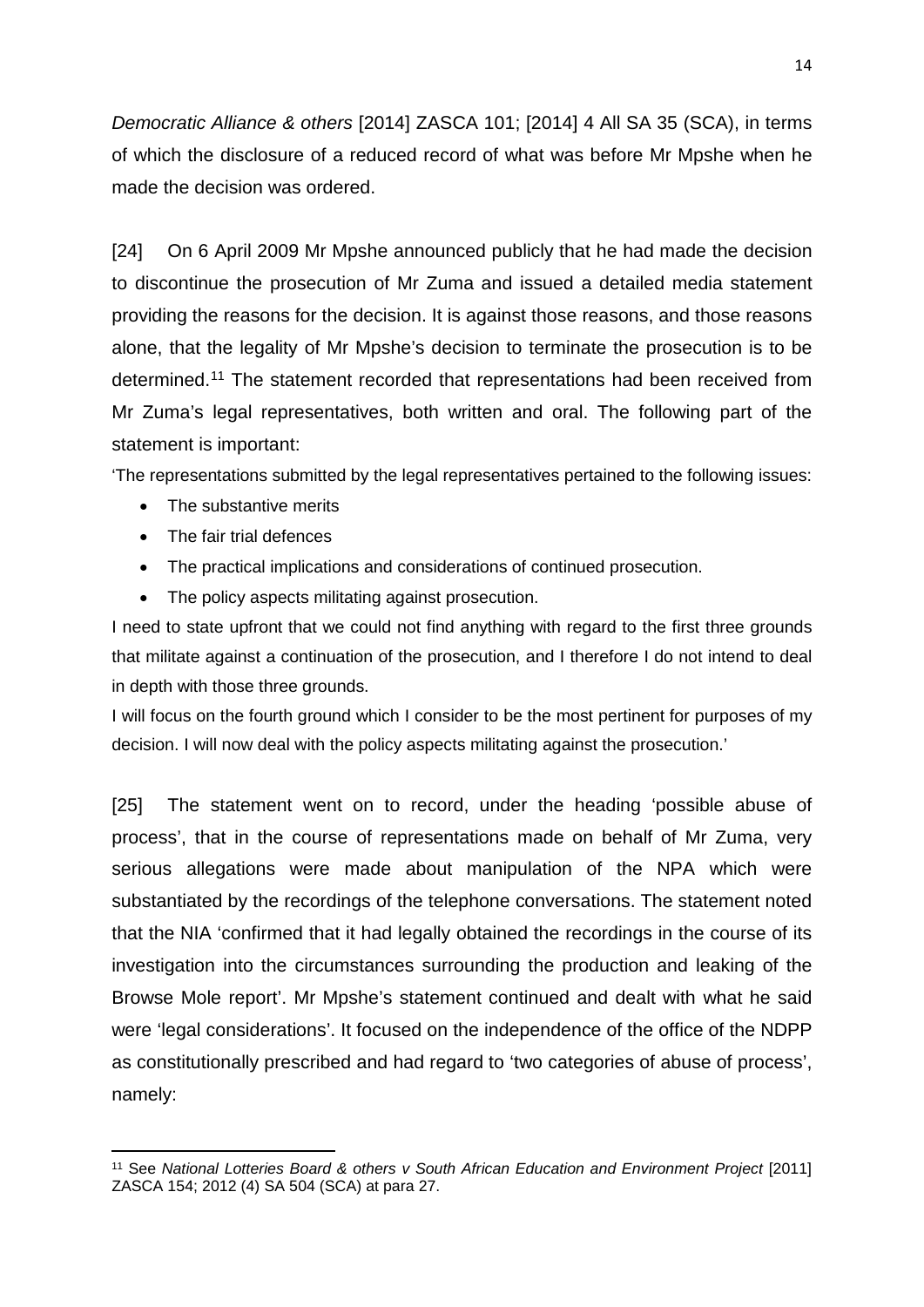'a) a manipulation or misuse of the criminal justice process so as to deprive the accused of a protection provided by law or to take an unfair advantage over the accused;

b) where, on a balance of probability the accused has been, or will be prejudiced in the preparation or conduct of his defence or trial by either a delay or haste on the part of the prosecution which is unjustifiable. (*R v Derby Crown Court, ex Parte Brooks* [1985] 80 Cr. App. R 164, per Ormrod LJ).'

[26] Mr Mpshe framed the issue that he was confronted with as follows:

'The issue can be formulated as follows:

The question is whether a legal or judicial process which is aimed at dispensing justice with impartiality and fairness to both parties and to the community which it serves should permit its processes to be abused and employed in a manner which gives rise to unfairness and/or injustice. (See *Jago v District Court of New South Wales*, [1989] 168 CLR 23 at 30, per Mason CJ).'

[27] In his statement Mr Mpshe stated that the framework within which 'abuse of process' had to be considered was as set out in the English case of *R v Latif* [1996] 1 WLR 104. Mr Mpshe's statement proceeded along the following lines:

'There will always be a tension between two extreme positions in that, if a trial is discontinued, the public perception would be that the criminal justice system condones improper conduct and malpractice by law enforcement agencies – and if a trial is discontinued the criminal justice system will incur the reproach that it is failing to protect the public from serious crime.'

[28] The statement continued with a reference to the following passages lifted from *Latif*:

'"No single formulation will readily cover all cases, but there must be something so gravely wrong as to make it unconscionable that a trial should go forward . . ." (*R v Martin*, [1998] 1 All ER 193, at 216, per Lord Clyde).

"Something so unfair and wrong that the court should not allow a prosecutor to proceed with what is in all respects a regular proceeding." (*R v Hui-Chi-Ming* [1992] 1 AC 34, at 57B, per Lord Hope)

"An abuse may occur through the actings of the prosecution, as by misusing or manipulating the process of the court. But it may also occur independently of any acts or omissions of the prosecution in the conduct of the trial itself." (*Martin* (supra), at 215, per Lord Clyde).'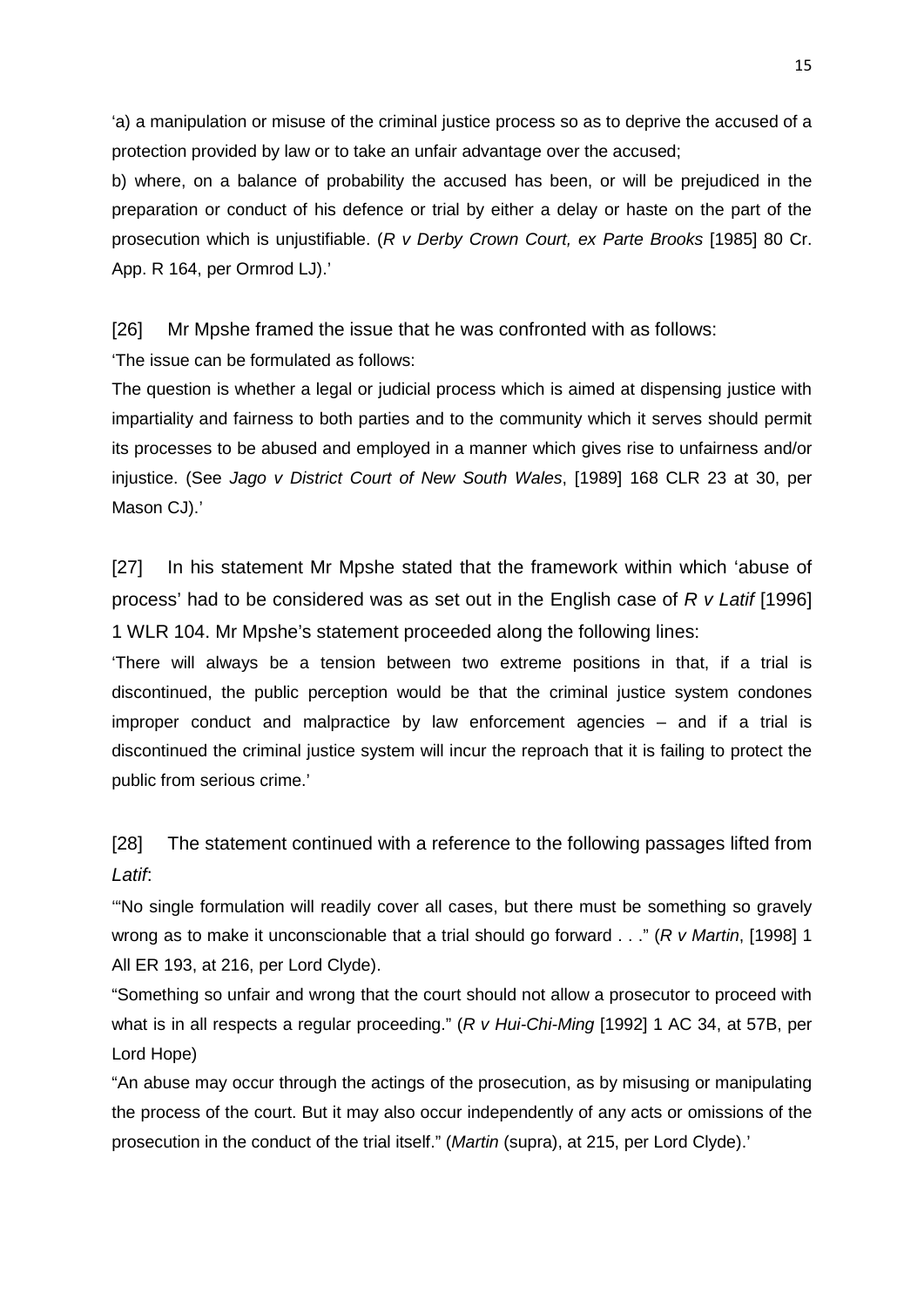[29] The statement also cited what was said by Harms DP in *Zuma*, in paras 37- 38:

'The court dealt at length with the non-contentious principle that the NPA must not be led by political considerations and that ministerial responsibility over the NPA does not imply a right to interfere with a decision to prosecute . . . . This, however, does need some contextualisation. A prosecution is not wrongful merely because it is brought for an improper purpose. It will only be wrongful if, in addition, reasonable and probable grounds for prosecuting are absent, something not alleged by Mr Zuma and which in any event can only be determined once criminal proceedings have been concluded. The motive behind the prosecution is irrelevant because, as Schreiner JA said in connection with arrests, the best motive does not cure an otherwise illegal arrest and the worst motive does not render an otherwise legal arrest illegal. The same applies to prosecutions.

This does not, however, mean that the prosecution may use its powers for "ulterior purpose": To do so would breach the principle of legality. The facts in *Highstead Entertainment (Pty) Ltd t/a "The Club" v Minister of Law and Order* [1994 (1) SA 387 (C)] illustrate and explain the point. The police had confiscated machines belonging to Highstead for the purpose of charging it with gambling offences. They were intent on confiscating further machines. The object was not to use them as exhibits  $-$  they had enough exhibits already  $-$  but to put Highstead out of business. In other words, the confiscation had nothing to do with the intended prosecution and the power to confiscate was accordingly used for a purpose not authorised by the statute. This is what "ulterior purpose" in this context means. That is not the case before us. In the absence of evidence that the prosecution of Mr Zuma was not intended to obtain a conviction the reliance on this line of authority is misplaced as was the focus on motive.'

[30] The recordings of telephone calls between Mr McCarthy and Mr Ngcuka were central to Mr Mpshe's decision to discontinue the prosecution. According to the statement, they were considered to be crucial in that they reflected a 'manipulation of the prosecution process for ulterior purposes'. In the statement there were also references to discussions between Mr Ngcuka and Mr McCarthy, involving the timing of the filing of papers in the Constitutional Court in opposing the appeal against the decision of this Court in *Zuma.* This, it was suggested, related to achieving political ends and was indicative of a further abuse of the prosecution process. The statement also referred to an interception of Short Message Service (SMS)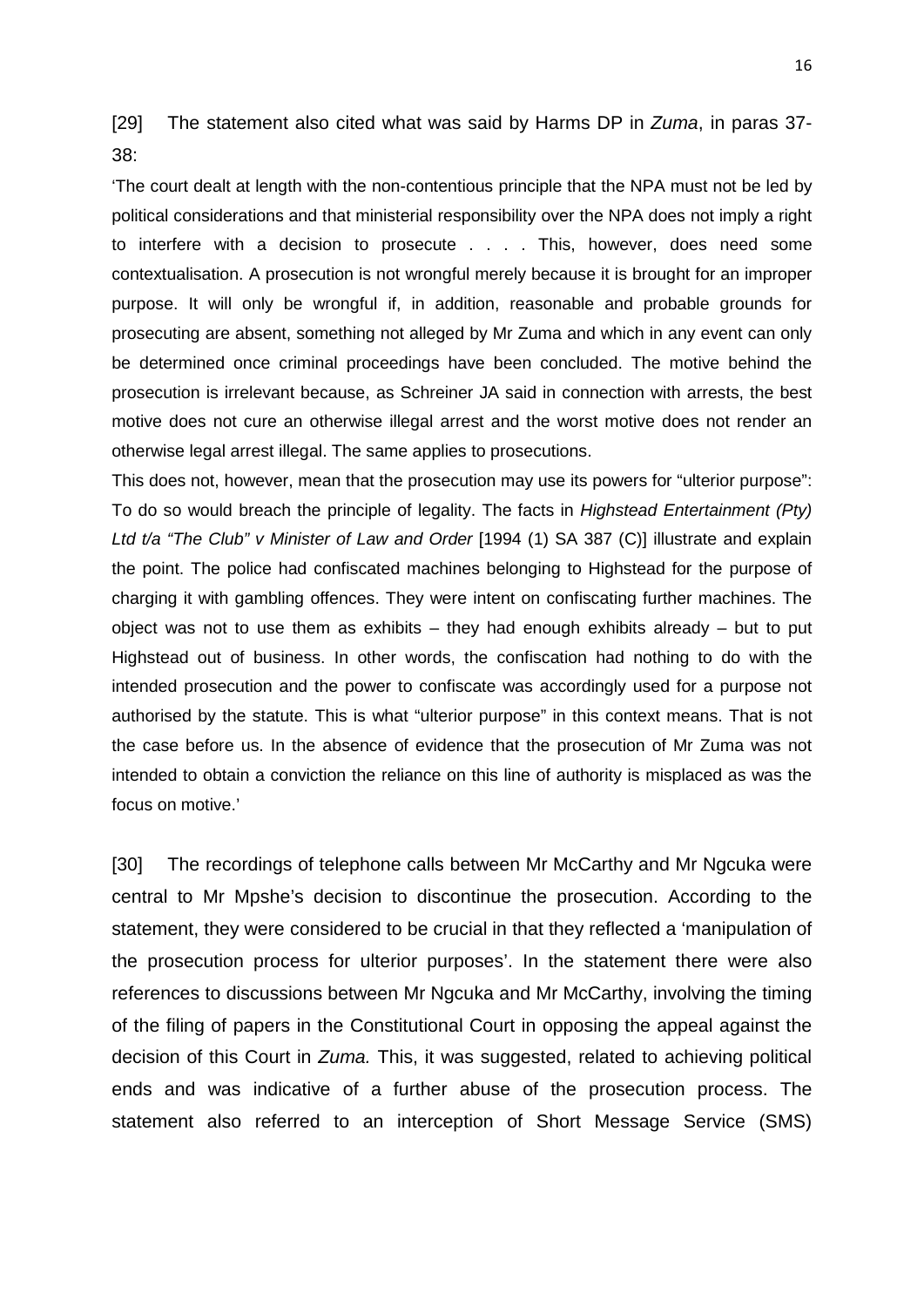exchanges between a private intelligence operative and Mr McCarthy, allegedly about achieving political ends in relation to the case against Mr Zuma.

[31] It is apparent from Mr Mpshe's statement, under the heading 'conclusion', that his decision to discontinue the prosecution was driven principally, if not exclusively, by what he considered to be Mr McCarthy's abuse of the prosecution process in relation to the timing of the service of the indictment. It is necessary to consider carefully the following parts of Mr Mpshe's statement:

'[A]n intolerable abuse has occurred which compels a discontinuation of the prosecution.

What actually triggers the abuse of process is a major determining factor, because it is that trigger which determines the purpose of the abuse and reveals whether the conduct in question is directed at a legitimate or illegitimate purpose.

In the present matter, the conduct consists *in the timing of the charging of the accused*. In general there would be nothing wrong in timing the charging of an accused person, provided that there is a legitimate prosecutorial purpose for it and the accused is aware, should be aware or has been made aware of such purpose. For example, the timing may be related to the availability of witnesses, or the introduction or leading of specific evidence to fit in with the chain of evidence.

It follows therefore that, *any timing of the charging of an accused person which is not aimed at serving a legitimate purpose is improper, irregular and an abuse of process*. A prosecutor who uses a legal process against an accused person to accomplish a purpose for which it is not designed abuses the criminal justice system and subjects the accused person to that abuse of process.

Abuse of process through conduct which perverts the judicial or legal process in order to accomplish an improper purpose offends against one's sense of justice.

The above implies the following:

Mr McCarthy used the legal process for a purpose outside and extraneous to the prosecution itself. Even if the prosecution itself as conducted by the prosecution team is not tainted, the fact that Mr McCarthy, who was head of the DSO, and was in charge of the matter at all times and managed it almost on a daily basis, manipulated the legal process for purposes outside and extraneous to the prosecution itself. It is not so much the *prosecution* itself that is tainted, but the legal process itself.

Mr McCarthy used the legal process for a purpose other than which the process was designed to serve, i.e. for collateral and illicit purposes. *It does not matter that the team acted properly, honestly, fairly and justly throughout. Mr McCarthy's conduct amounts to a serious abuse of process and offends one's sense of justice*.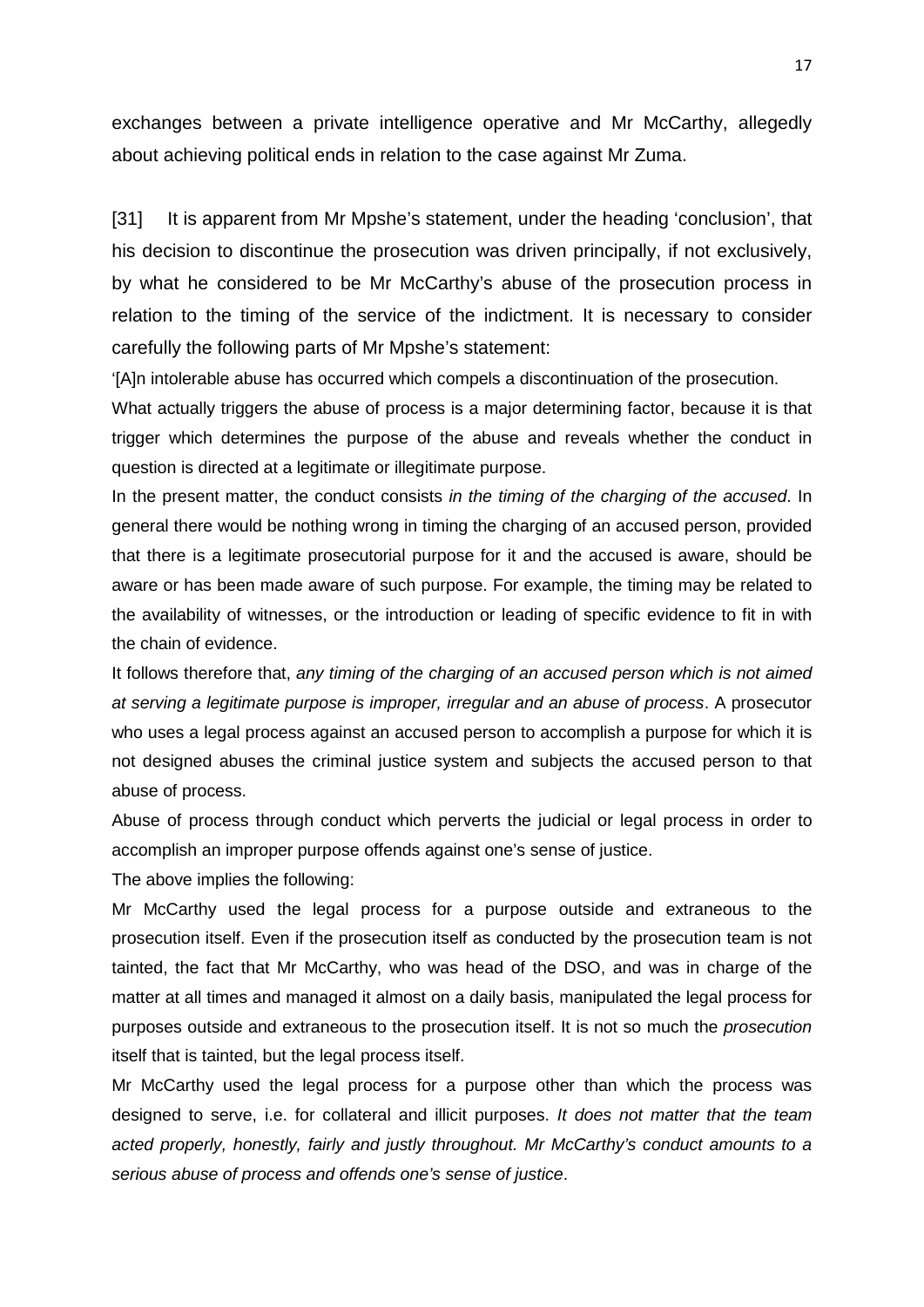What Mr McCarthy did was not simply being over-diligent in his pursuit of a case, it was pure abuse of process.

If Mr McCarthy's conduct offends one's sense of justice, it would be unfair as well as unjust to continue with the prosecution.

In the light of the above, I have come to the difficult conclusion that it is neither possible nor desirable for the NPA to continue with the prosecution of Mr Zuma.

*It is a difficult decision because the NPA has expended considerable resources on this matter, and it has been conducted by a committed and dedicated team of prosecutors and investigators who have handled a difficult case with utmost professionalism and who have not been implicated in any misconduct.* 

Let me also state for the record that the prosecution team itself had recommended that the *prosecution should continue even if the allegations are true, and that it should be left to a court of law to decide whether to stop the prosecution*.

However, I believe that the NPA has a special duty, as one of the guardians of the Constitution and the Bill of Rights, to ensure that its conduct is at all times beyond reproach.

As an officer of the court I feel personally wronged and betrayed that on a number of occasions I have given evidence under oath that there has not been any meddling or manipulation of the process in this matter.

It is with a great regret that I have to say today that in relation to this case I can not see my way clear to go to court in future and give the nation this assurance.' (My emphasis.)

[32] On 14 April 2009 the prosecution team addressed a memorandum to Mr Mpshe and the management within his office, including Mr Hofmeyr. The purpose, inter alia, was to record their 'reservations regarding the decision [terminating the prosecution] and the process'. The 'reservations' in truth were a criticism of the decision to terminate the prosecution and reflected the disappointment of the prosecution team. The relevant parts read as follows:

'The Team wishes to place on record certain further concerns regarding the process and the merits of the decision:

5.1 The legal aspects of the motivation were not given to us for comment beforehand. In the few minutes before the press conference it was impossible to digest and comment on the legal justification given for the decision. Nor was there the opportunity utilised to run this reasoning past two counsel who were available and eminently qualified to advise on these issues.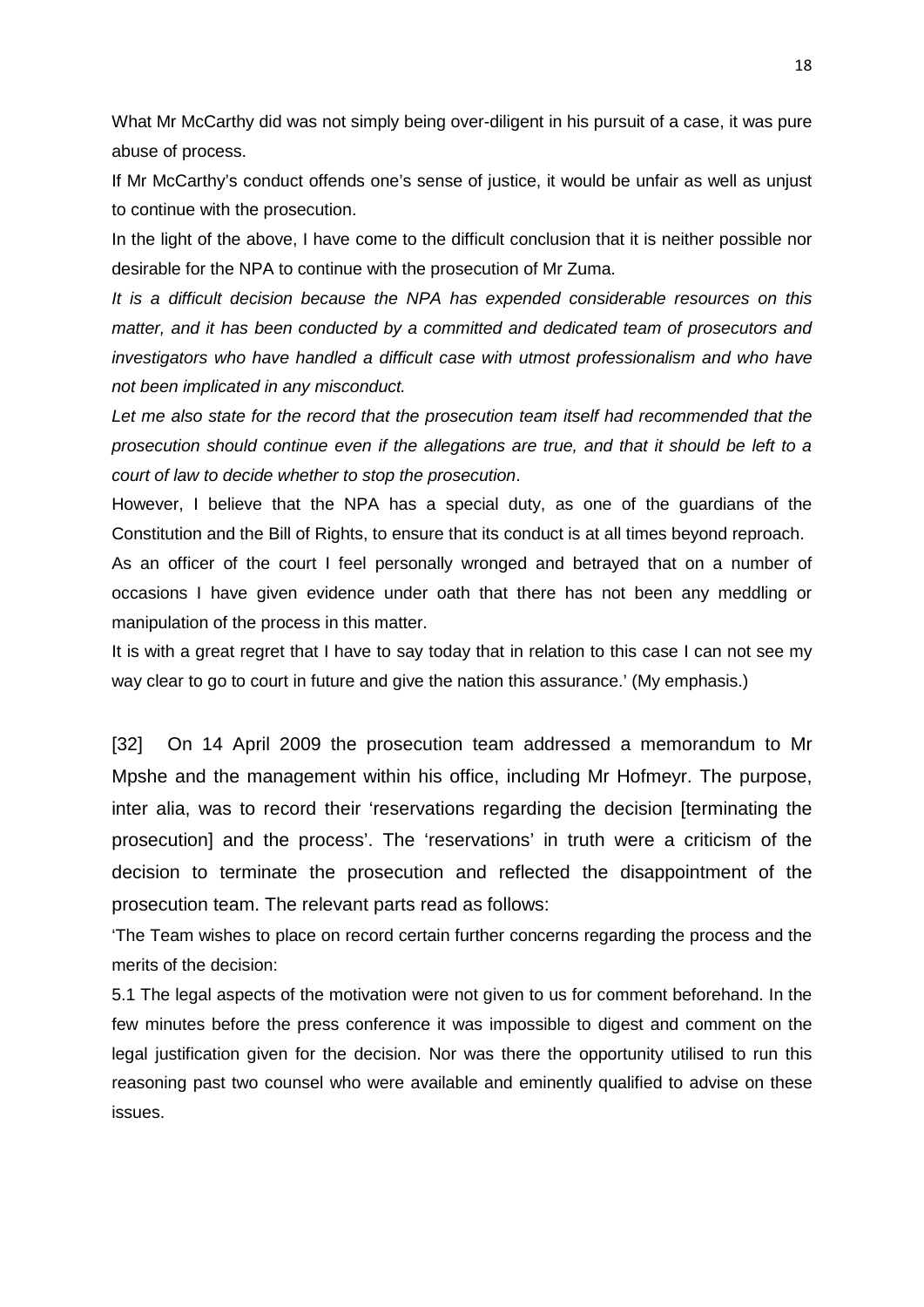5.2 In our view, the legal motivation provided for the decision is questionable and may be vulnerable on review. We do not now deem it necessary to undertake an exhaustive critique of the reasoning, since the die is now cast. However, we point out the following:

5.2.1 The reasoning relies heavily on the "abuse of process" doctrine in UK and Canadian law. There is no reference to any South African cases which endorse the application of this doctrine in South African law. We are concerned that this doctrine may have been inappropriately applied without due consideration of its applicability in our law.

5.2.2 In relying uncritically on this doctrine, we are concerned that a precedent may have been set which will come back to haunt the NPA in the future.

5.2.3 We are still of the view that the ultimate test should be **whether the abuse in question would prevent the accused from having a fair trial,** a question which was not even addressed.

5.2.4 The normal remedy for procedural unfairness, in circumstances where a trial has not even commenced, would be to **remedy the procedure**. We are of the view that the decision and the reasons given failed to draw the proper distinction between the procedure and the merits of the decision.

5.3 The two crucial questions that senior counsel both advised needed to be answered, were not. Namely, whether McCarthy's manipulation improperly influenced the ANDPP's decision and, if so, whether with *ex post facto* knowledge of all the circumstances he is still of the view that the decision to prosecute was correct. This failure appears to us to be fatal to the correctness of the decision.

5.4 The Team still does not have a settled, first-hand version, firstly, of the interaction between the ANDPP and McCarthy in the crucial periods leading up to the ANDPP's instruction on 6 December 2007 to [Mr Downer] that the ANDPP has decided to delay his decision/announcement until after Polokwane so as not to prejudice/ or to be perceived to be prejudicing JZ's election at Polokwane. Secondly, leading up to McCarthy's instruction to [Mr Downer] on 21 December 2007 to proceed with summons immediately, and how the ANDPP's confirmation under oath that it was his decision, in consultation with the ID and the Head: DSO, and the Team, to prosecute on 27 December 2007, fits with these events.'**(**Emphasis in original.)

[33] Mr Hofmeyr was the most vociferous of those within the NPA management in advancing the argument that the prosecution should be discontinued and, as referred to above, was the principal deponent in opposing the DA's application. The case sought to be made out by him was that it was Mr McCarthy that had influenced Mr Mpshe in respect of the timing of the service of the indictment. The timing of the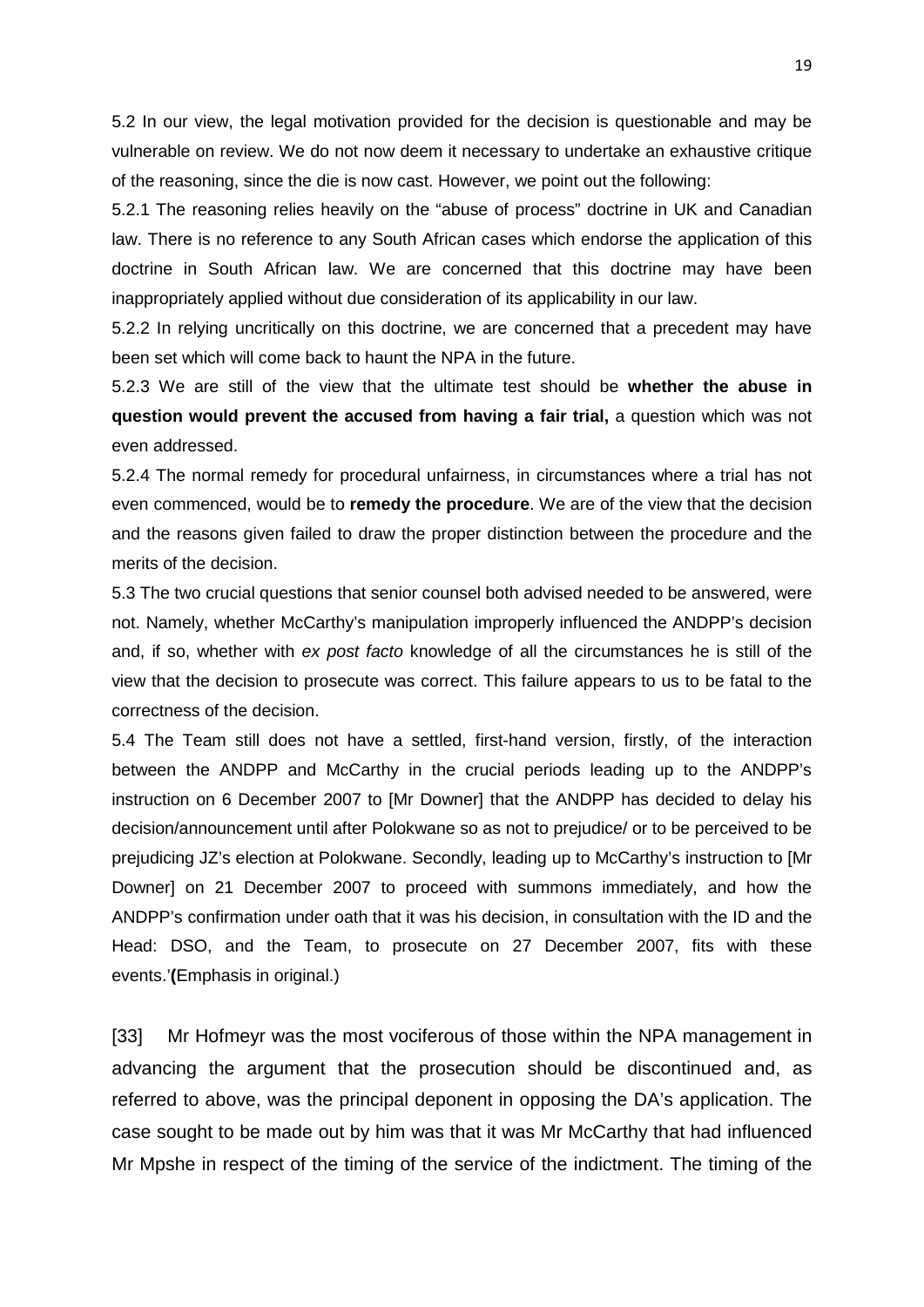service of the indictment was in relation to the African National Congress' (ANC) national elective conference to be held from 16-20 December 2007 at Polokwane. Mr Zuma was a candidate to be elected President of the ANC, with the ultimate purpose of being elected the President of South Africa. According to Mr Hofmeyr the telephone conversations referred to above prove that Mr McCarthy and his coconspirators in favour of former President Mbeki and against Mr Zuma were concerned that serving the indictment before the Polokwane conference would enhance Mr Zuma's chances of being elected. It was suggested further that the telephone conversations show that after Mr Mbeki's devastating defeat at the Polokwane conference, Mr McCarthy and his co-conspirators considered that serving the indictment after the conference would now be the only way of saving the country and ousting Mr Zuma. It is in this regard that Mr McCarthy is said to have influenced the timing of the service of the indictment. It was this conduct that Mr Hofmeyr and Mr Mpshe contended was so egregious that it amounted to abuse of process and justified the discontinuation of the prosecution. Mr McCarthy's coconspirators were said by Mr Hofmeyr, to include Mr Ngcuka and Mr Ronnie Kasrils, the former Minister of Intelligence Services. It was submitted that they acted in collusion with former President Mbeki. Whether Mr Hofmeyr's explanations and conclusions are borne out by the objective evidence and whether they could rightly have been an appropriate basis for Mr Mpshe's decision to discontinue the prosecution, are issues for adjudication in the appeals, in the event of the applications for leave to appeal being successful.

[34] In relation to Mr McCarthy's alleged role in the timing of the service of the indictment, it is necessary to record what Mr Hofmeyr himself stated in the NPA's answering affidavit, namely, that the indictment itself was only finalised on 27 December 2007. According to Mr Hofmeyr, McCarthy had originally wanted the indictment to be served on 24 December 2007, but this had proved impossible to do because a mistake in the indictment needed to be corrected. Mr Hofmeyr stated that an additional problem was that the sheriff who was to serve the indictment required additional copies and the prosecution team could not get everything done on time. In responding to an assertion in the DA's supplementary founding affidavit, Mr Hofmeyr said the following: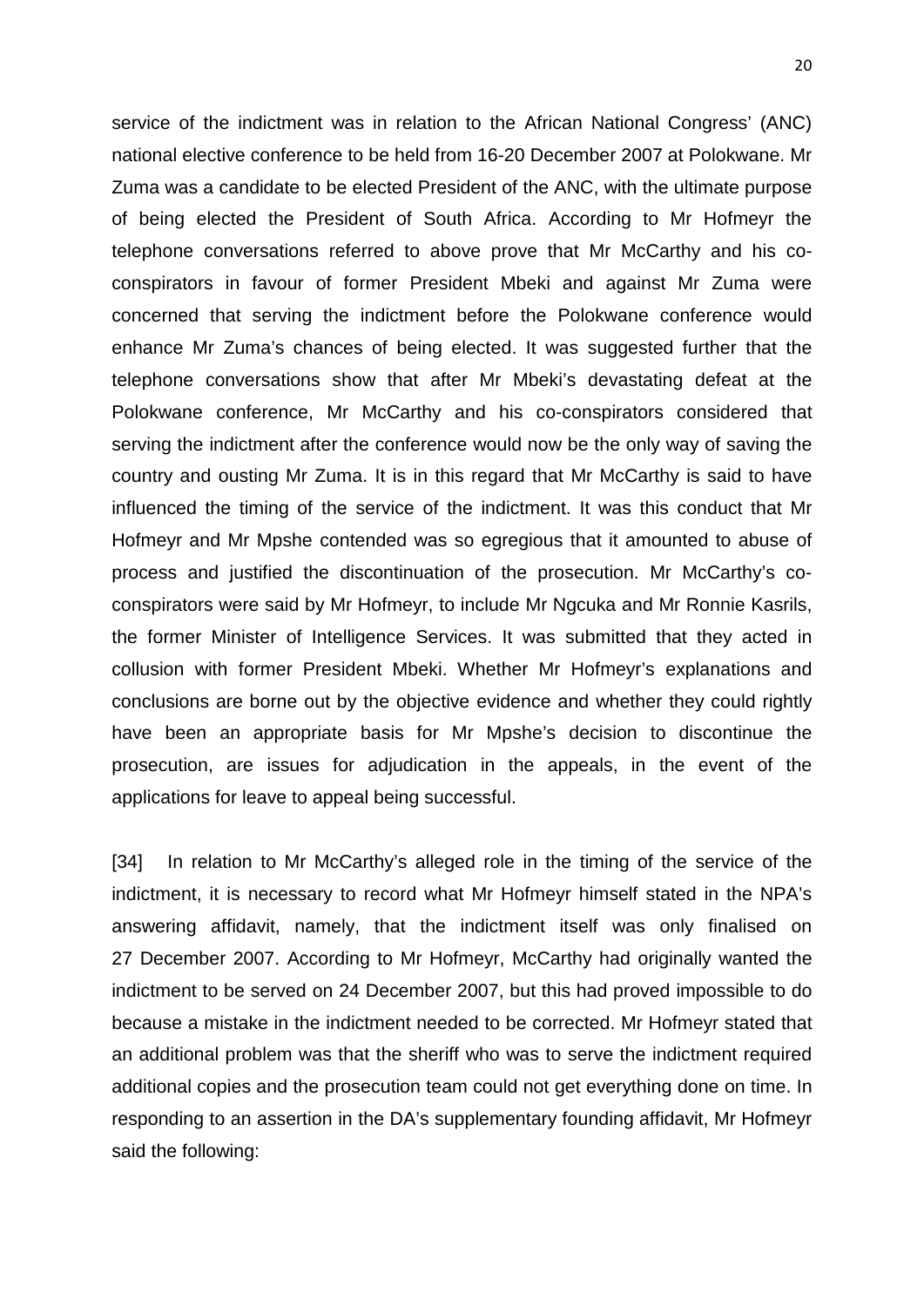'551 The NPA respondents admit that the prosecution could only be formally instituted once the indictment had been signed and served on Zuma.

552 The date of signature of the indictment and the date on which it was served should not be confused with the date on which the decision to prosecute was made. The decision to prosecute Zuma was taken on 29 November 2007. The authorisation to include POCA charges in the indictment was signed on 14 December 2007. Mngwengwe signed the indictment on 27 December 2007.

553 The NPA respondents deny that Zuma's involvement as a contender for the President of the ANC was a relevant consideration or that it impacted on the finalisation of the charge at all.'

This contradicts his earlier assertion that the timing of the service of the indictment was manipulated by Mr McCarthy. It is clear that the circumstances set out above are what dictated the timing of the service of the indictment.

[35] For reasons that will become clear later in this judgment, it is worth noting that counsel on behalf of the NPA wanted it placed on record that no member of its present legal team had any hand in the drafting and finalisation of the affidavits filed on behalf of the NPA.

#### **The court below**

 $\overline{a}$ 

[36] Ledwaba DJP, in his judgment in the court below, (comprising three members – the other two being Pretorius and Mothle JJ) had regard to the DA's rationality challenge and the response to it by the ANDPP and the head of the DSO. He took into account Mr Mpshe's statement to the media, in which he conceded that the substantive merits of the case against Mr Zuma were strong and that fair trial rights were not affected. The court below had regard to Mr Mpshe's assertion that the decision to discontinue the prosecution was a response to the alleged abuse of process by Mr McCarthy, when he manipulated the timing of the service of the indictment on Mr Zuma. Ledwaba DJP observed that the words used by Mr Mpshe in his media statement bore a striking resemblance to those adopted by Seagroatt J of the High Court of Hong Kong in the matter of *HKSAR v Lee Ming Tee & another*. [12](#page-20-0) Similarly, the DA in an annexure to its heads of argument pointed to several instances in which passages in Mr Mpshe's media statement were almost identical to

<span id="page-20-0"></span><sup>12</sup> *HKSAR v Lee Ming Tee & another* [2001] HKCFA 32; (2001) 4 HKCFAR 133; FACC 8/2000 (22 March 2001).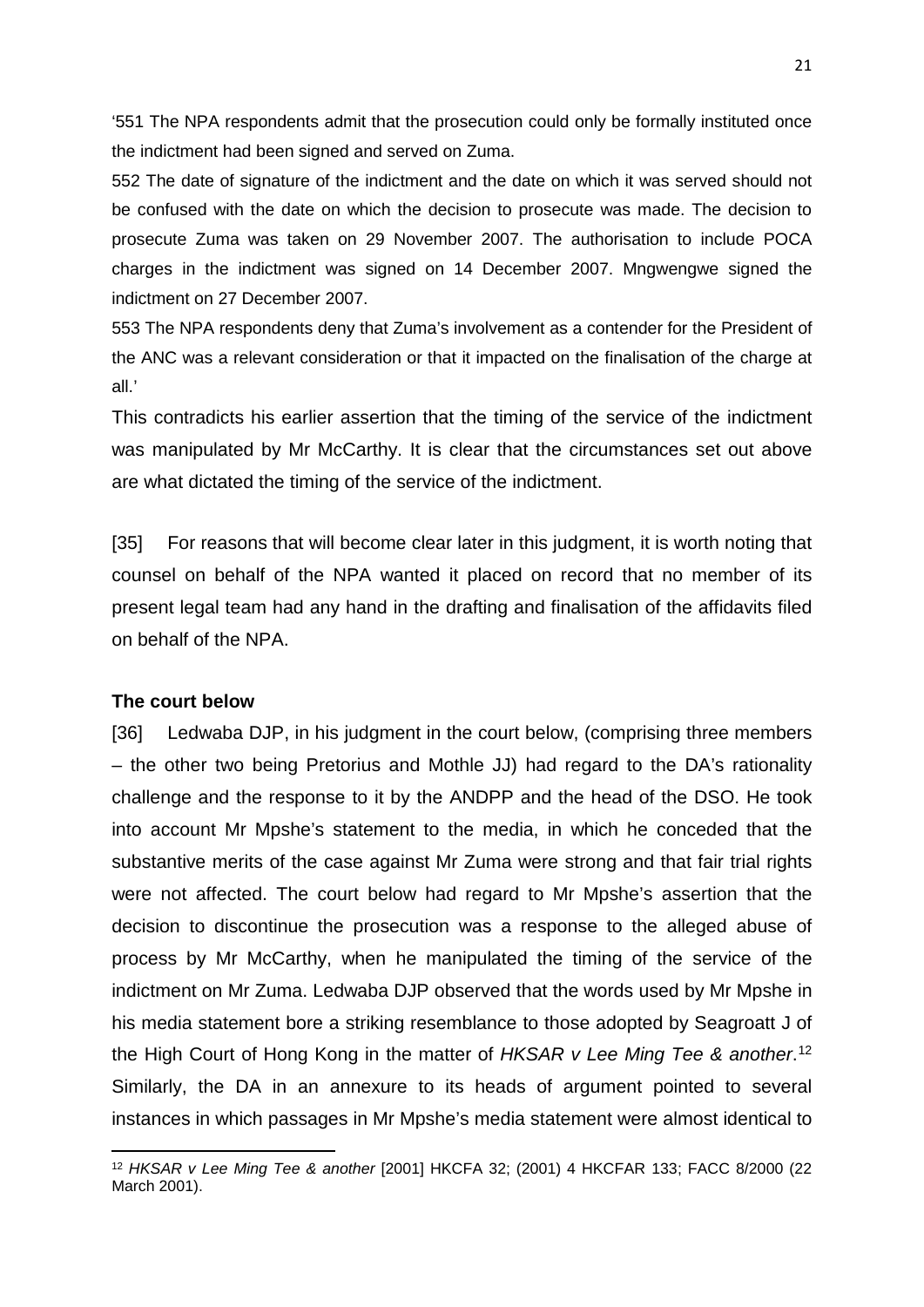passages from that judgment. The quoted parts from Mr Mpshe's media statement in paras 25 and 26 above are two such examples. Mr Mpshe's media statement did not mention nor does it appear that he took into consideration that the high court decision in *HKSAR* was overturned on appeal. The appeal court in that case said the following:

'Although the question is debatable, the better view is that an abuse of process does not exist independently of, and antecedently to, the exercise of judicial discretion. The judicial decision that there is an abuse of process which requires the grant of a stay is itself the result of the exercise of a judicial discretion. It is for the judge to weigh countervailing considerations of policy and justice and then, in the exercise of the discretion, decide whether there is an abuse of process which requires a stay.<sup>[13](#page-21-0)</sup>

[37] The court below noted that *Latif* and the appeal court in *HKSAR* had held that a determination of whether an abuse of process justified a stay of prosecution was an exercise for a court of law and could not occur by way of an extra-judicial pronouncement. In the view of the court below Mr Mpshe 'surprisingly' failed to mention that fact in his media statement.

[38] The court below found that Mr Mpshe had disregarded the prosecution team's recommendation that even if the allegations regarding Mr McCarthy were true, the decision to halt the prosecution had to be made by the trial court. The court below agreed with the view of the prosecution team and held that it was for a court of law to deal with allegations of abuse of process.

[39] Ledwaba DJP also had regard to the dictum of this Court in *Zuma* to the effect that a prosecution is not wrongful merely because it is brought for an improper purpose and that it would only be wrongful if, in addition, reasonable and probable grounds of prosecuting are absent. Ledwaba DJP stated that Mr Zuma did not allege that there were no reasonable or probable grounds for prosecution.

[40] The court below considered Mr Hofmeyr's admission that Mr Mpshe had told Mr Downer that the decision about the timing of the service of the indictment had

 $\overline{\phantom{a}}$ 

<span id="page-21-0"></span><sup>13</sup> *HKSAR v LEE Ming Tee and Anor* [2003] HKCFA 34; [\(2003\) 6 HKCFAR 336](http://legalref.judiciary.gov.hk/lrs/common/search/search_result_detail_frame.jsp?DIS=26076&QS=%2B&TP=JU) in para 184; FACC 1/2003 (22 August 2003).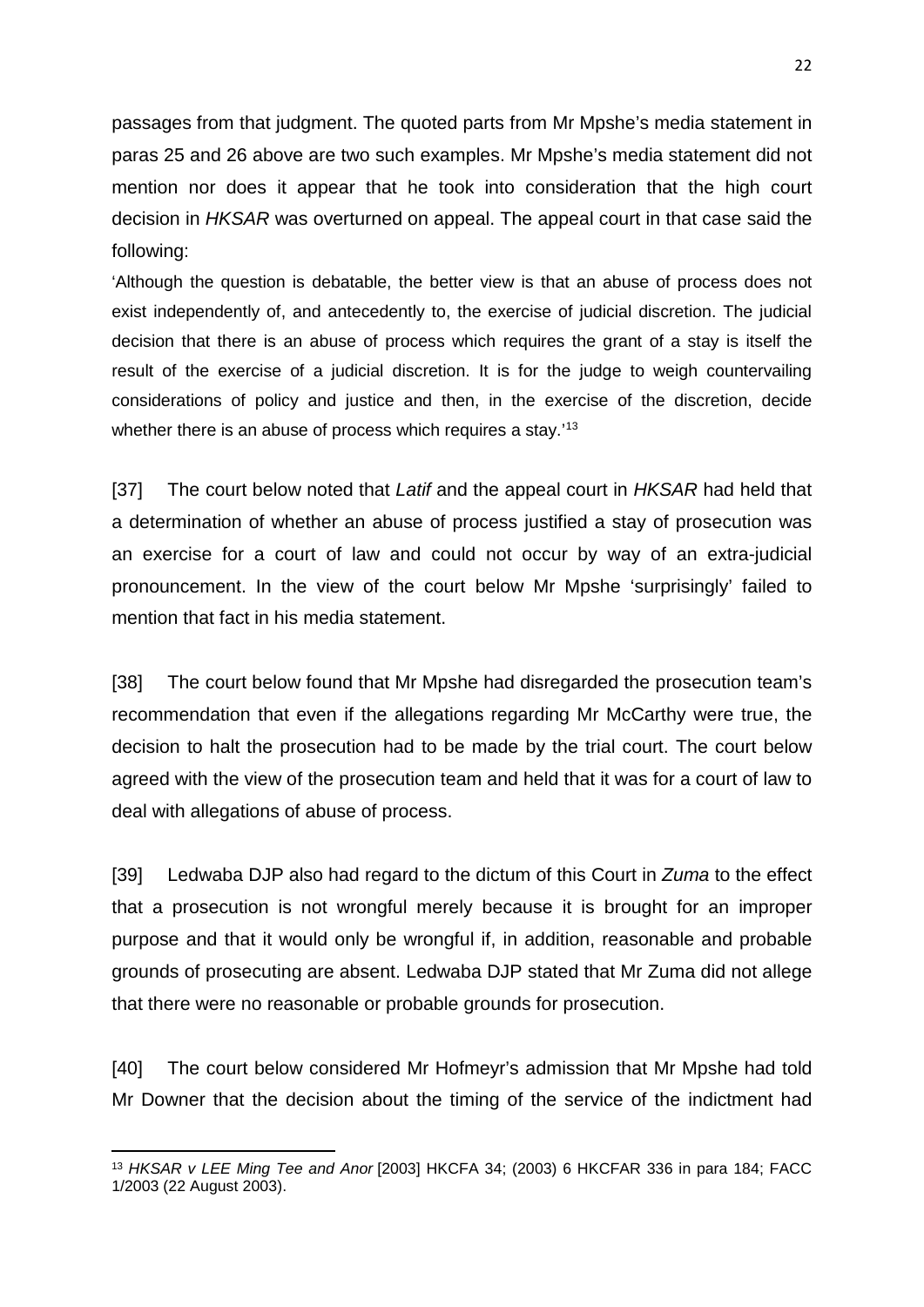been his (Mr Mpshe's) alone. It weighed this against what Mr Mpshe stated later in his supplementary affidavit, namely, that he had been untruthful in communicating this to Mr Downer. It will be recalled that Mr Hofmeyr was the principal deponent on behalf of the NPA rather than Mr Mpshe, the decision-maker at the centre of the present dispute. Mr Mpshe initially provided a very brief confirmatory affidavit and later, only after the DA's replying affidavit had been filed, did Mr Mpshe provide a further supplementary affidavit. The court below had regard to the following parts of that supplementary affidavit:

'16. McCarthy told me that it would be harmful to the NPA, particularly the DSO which was under severe attack at the time, if Zuma was prosecuted before the Polokwane conference. He believed that if Zuma were to be charged before the Polokwane conference, it would destabilise the DSO, the NPA and the country.

24. I met with the Minister during the evening of 5 December 2007. I raised with her the issue that the announcement would possibly be delayed. It was clear to me that she agreed that the prosecution should be delayed. She was concerned that the NPA would be perceived as targeting Zuma ahead of the Polokwane conference.

25. The following day (6 December 2007) I telephoned Downer to inform him of the decision to delay the Zuma prosecution. I told Downer that I had taken the decision to postpone the prosecution independently. I told him that it was my decision and my decision alone. I did so because Downer was aware that I had met the Minister the previous day. I did not want him to think that the Minister had interfered or that the Minister had unduly influenced me.

26. I did not tell Downer that it was McCarthy who had persuaded me that it was necessary and that delaying the prosecution was the better option for the NPA. I knew that the decision to delay the prosecution was likely to be unpopular. I knew that Downer would be unhappy with that decision.

27. As head of the NPA, I felt that I had to support the decision. McCarthy had already made the decision. I did not want to blame it on others when I knew it was likely to be unpopular. As expected, Downer was angry about the decision to postpone the prosecution.'

[41] Ledwaba DJP took a dim view of the contradictory versions supplied by the NPA as to who had taken the decision about the timing of the service of the indictment. In paras 76 and 77 of its judgment, the court below dealt with what it considered to be a lack of an explanation by the NPA of how Mr McCarthy's alleged influence to have the service of the indictment delayed would have disadvantaged Mr Zuma: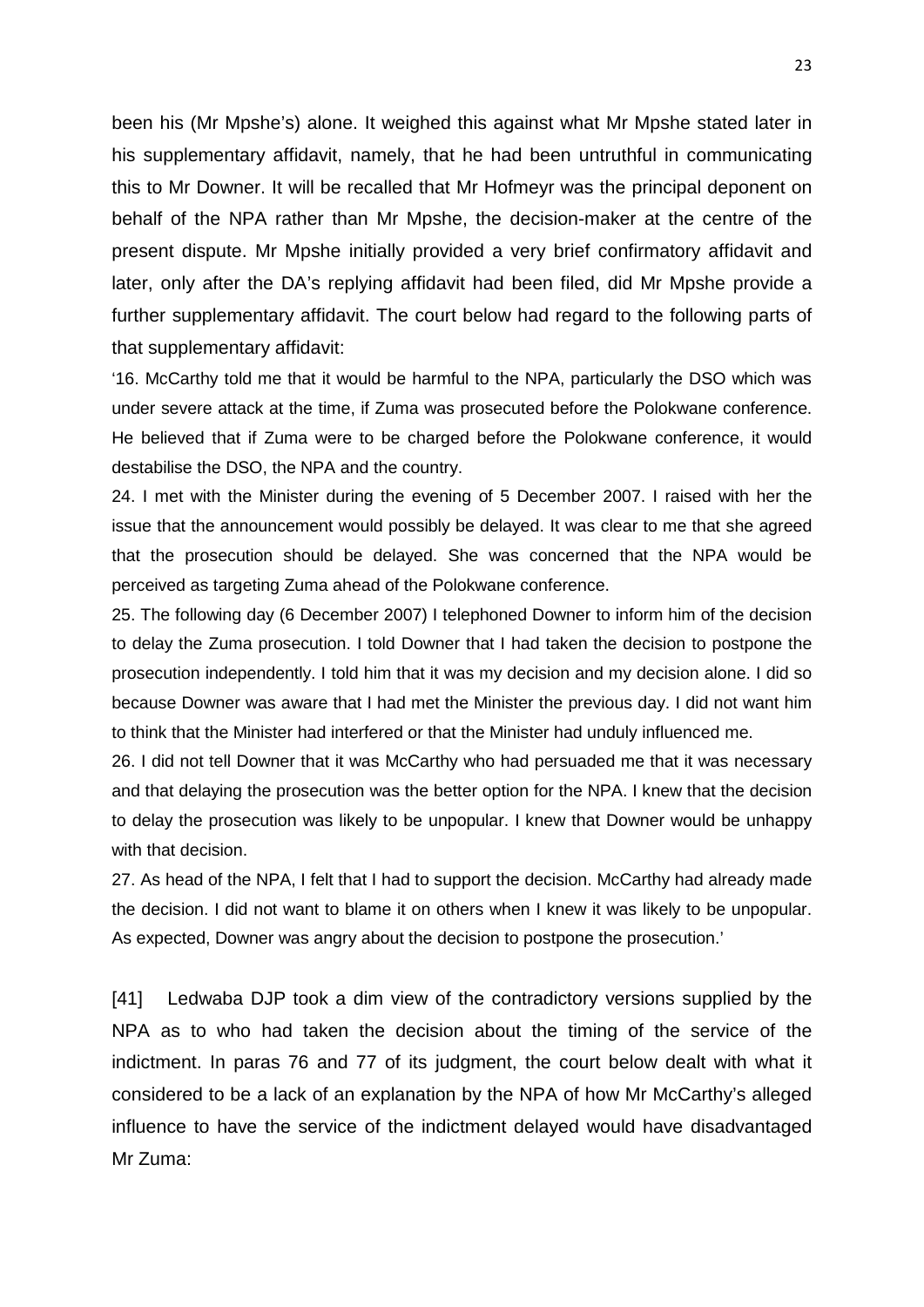'76. Apart from the contradictory versions as to who took the decision to delay the service of the indictment and for what reason, there has been no attempt in the papers to explain how Mr McCarthy's alleged influence and lobbying to have the service of the indictment delayed, would have disadvantaged Mr Zuma. It seems to this Court that it would be logical to assert the view that the service of the indictment *before* the Polokwane conference, would have thwarted the ambitions of Mr Zuma to assume the leadership of the ANC.

77. However, it is not indicated in the papers before us how the service of the indictment *after* the Polokwane Conference, as allegedly advocated by Mr McCarthy, would have been a tool to influence the outcome of elections which, as logic dictates, would by then have occurred. Indeed it so happened that the indictment was served on Mr Zuma after he had been elected President of the ANC.' (Emphasis in original.)

It will be recalled that there was a suggestion by Mr Hofmeyr based on the recorded conversations that service on Mr Zuma after the Polokwane conference was considered by Mr McCarthy and his co-conspirators as the only way of dislodging him. There were arguments for and against service of the indictment before or after the Polokwane conference timeline, none of which were decisive in relation to the outcome that Mr McCarthy might have intended to achieve.

[42] Other references by Mr Hofmeyr to Mr McCarthy's conduct in relation to the Browse Mole report, were considered by the court below to be unconnected to the prosecution or the service of the indictment. The court below saw these references as diversionary and irrelevant. In any event, so the court observed, the reason supplied by Mr Mpshe for the discontinuation of the prosecution was the timing of the service of the indictment and not anything else. It held that there was thus no rational link between Mr McCarthy's alleged conduct and Mr Mpshe's decision to discontinue the prosecution.

[43] Ledwaba DJP found it disconcerting that Mr Downer and the other members of the prosecution team were kept in the dark when the decision to discontinue the prosecution was ultimately taken. The court could not comprehend the need for secrecy. In the view of Ledwaba DJP, Mr Mpshe's acknowledged feelings of anger and betrayal caused him to act impulsively and irrationally. For all these reasons the court below reviewed and set aside the decision to discontinue the prosecution. The following part of para 92 of the judgment of the court below was initially considered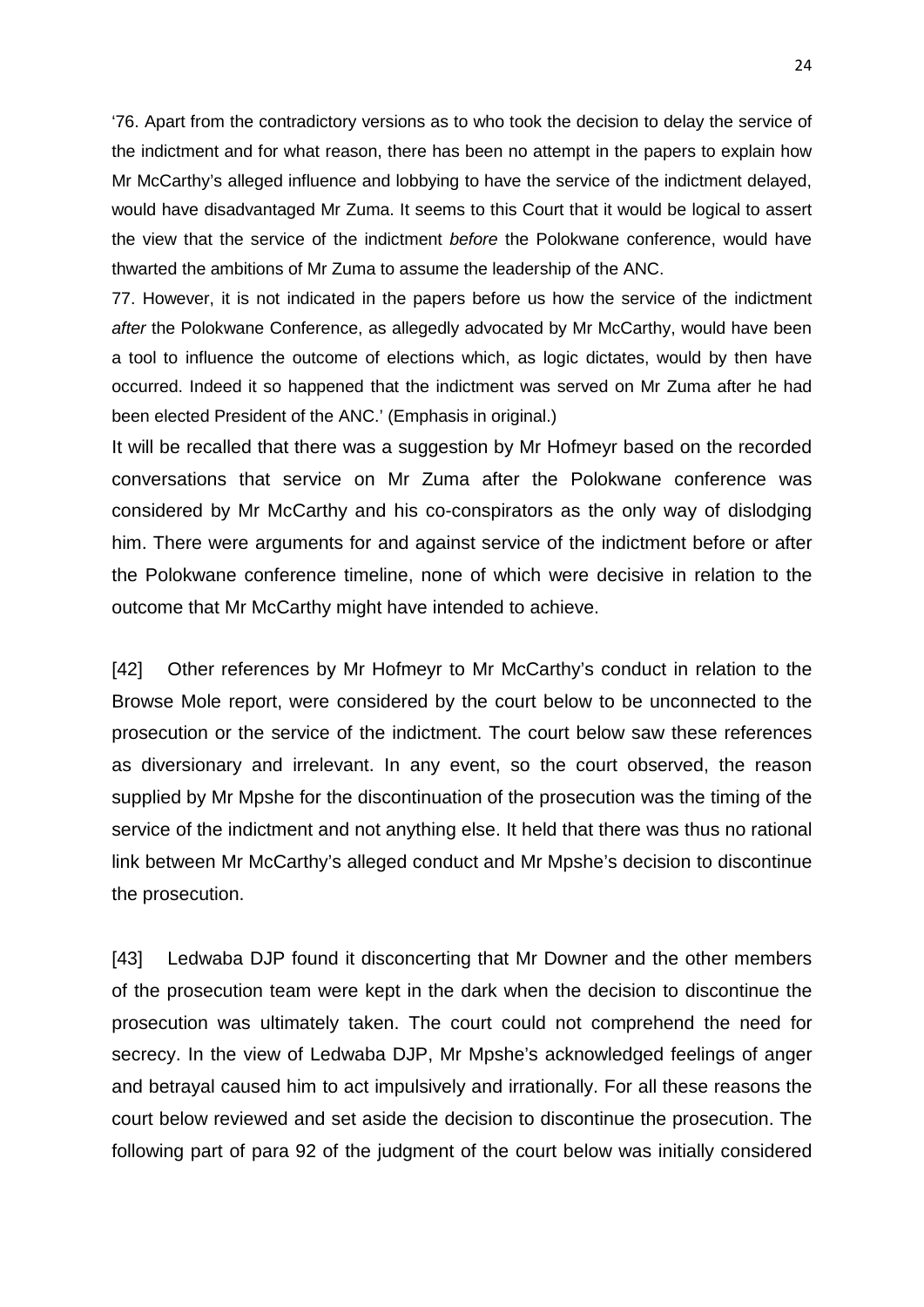by counsel on behalf of both the NPA and Mr Zuma to be an unwarranted incursion by the court into territory that rightly belonged to the NPA:

'It is thus our view that the envisaged prosecution against Mr Zuma was not tainted by the allegations against Mr McCarthy. Mr Zuma should face the charges as outlined in the indictment.'

# **The position adopted by Mr Zuma and the NPA before the latter filed supplementary heads and before the hearing of the appeal**

[44] The heads of argument filed in this Court on behalf of Mr Zuma, in line with what was stated emphatically and repeatedly by Mr Hofmeyr, was that Mr McCarthy's manipulation in relation to the timing of the service of the indictment was of such a nature that it amounted to an egregious prosecutorial abuse of process. It was submitted that the timing of the service of the indictment had been driven by Mr McCarthy's aim to hamper Mr Zuma's presidential prospects, both at ANC and State level. It defended Mr Mpshe's decision to terminate the prosecution in the following terms:

'The defence of the Decision relies on the proposition that prosecutorial abuse can serve as the premises of a permanent stay. This submission is made with reference to the rationality debate.'

Essentially, the contention on behalf of Mr Zuma was that although the prosecutorial discretion to prosecute or desist was not the mirror image of the jurisprudence on a permanent stay, the relationship between the two was one relied on in relation to the rationality of Mr Mpshe's decision. The following appears in the heads on behalf of Mr Zuma:

'Whilst the DA contended that the Zuma case conflated the review with a permanent stay proceeding, the relevance of such jurisprudence is the following:

a. If a NDPP's exercise of discretion invokes circumstances which approximate those which have moved Courts in comparative systems to grant permanent stays, any imputation of irrationality suffers greatly.

b. It is indeed so that the bar for permanent stays by the Courts is set at different heights. At present the bar in English jurisprudence is set high.'

[45] In the present case, so it was contended, in the light of the nature of the prosecutorial abuse complained of, namely, the wielding of prosecutorial powers for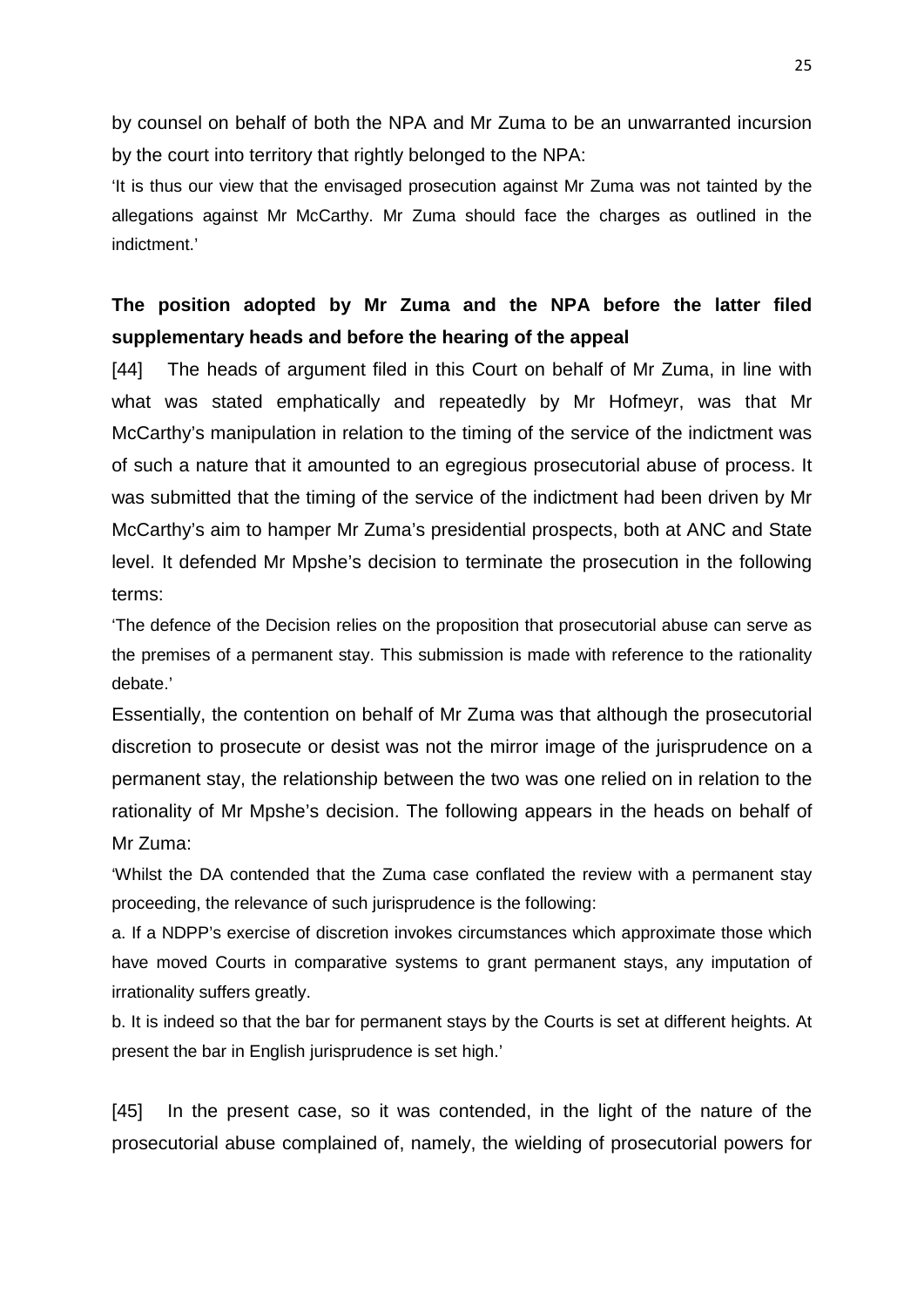improper political purposes, Mr Mpshe had acted rationally in deciding to discontinue the prosecution. The following appears in the heads of argument:

'Where the abuse is designed to impact on who holds the highest office in the land and affect the political system of choice, and is executed by very powerful functionaries perceived to interact closely with the office of the President, a blunt cessation of prosecution will more likely restore faith in than bring into [disrepute], the Prosecution Authority.'

[46] Finally, it was submitted that the NDPP has an unfettered and wide discretion whether to prosecute in any given instance. With reference to *Kaunda & others v President of the Republic of South Africa & others* 2005 (4) SA 235 (CC), it was contended that a decision not to prosecute can be reviewed only on the very narrow ground that it offends the principle of legality, which would include irrational decisionmaking. Counsel on behalf of Mr Zuma relied on the 'paramountcy of prosecutorial independence' and argued that a bona fide and honest decision by a prosecution authority has 'very considerable immunity for review'.

[47] The court below was criticised by the NPA for its finding that Mr Mpshe acted hastily in making his decision. Furthermore, it was submitted that the court below had erred in holding that Mr Mpshe ought to have left it to the court to adjudicate the complaint of abuse of process. In respect of Mr Mpshe's reliance on the *HKSAR* and *Latif* cases, the following is stated on behalf of the NPA:

'It is submitted that the Court *a quo* erred in making the facts of the HKSAR and Latif cases analogous to the present case, and in finding that Mpshe acted "disingenuously". Both of the aforementioned foreign judgments concerned an application by the accused in each case for a stay of prosecution. The applications for a stay occurred during the trial of the respective accused.' (Emphasis in original.)

[48] The case for the NPA was that what is set out above is a far cry from the position where the prosecution itself believes that there has been an abuse of process. In such an event, so it was submitted, it would be acting in bad faith for a prosecutor to continue to prepare on the merits of a case, without informing the accused of the abuse which it believes justified the termination of the prosecution. The NPA relied on the decision in *Regina (Corner House Research & others) v Director of the Serious Fraud Office (JUSTICE intervening)* [2008] 3 WLR 568 which,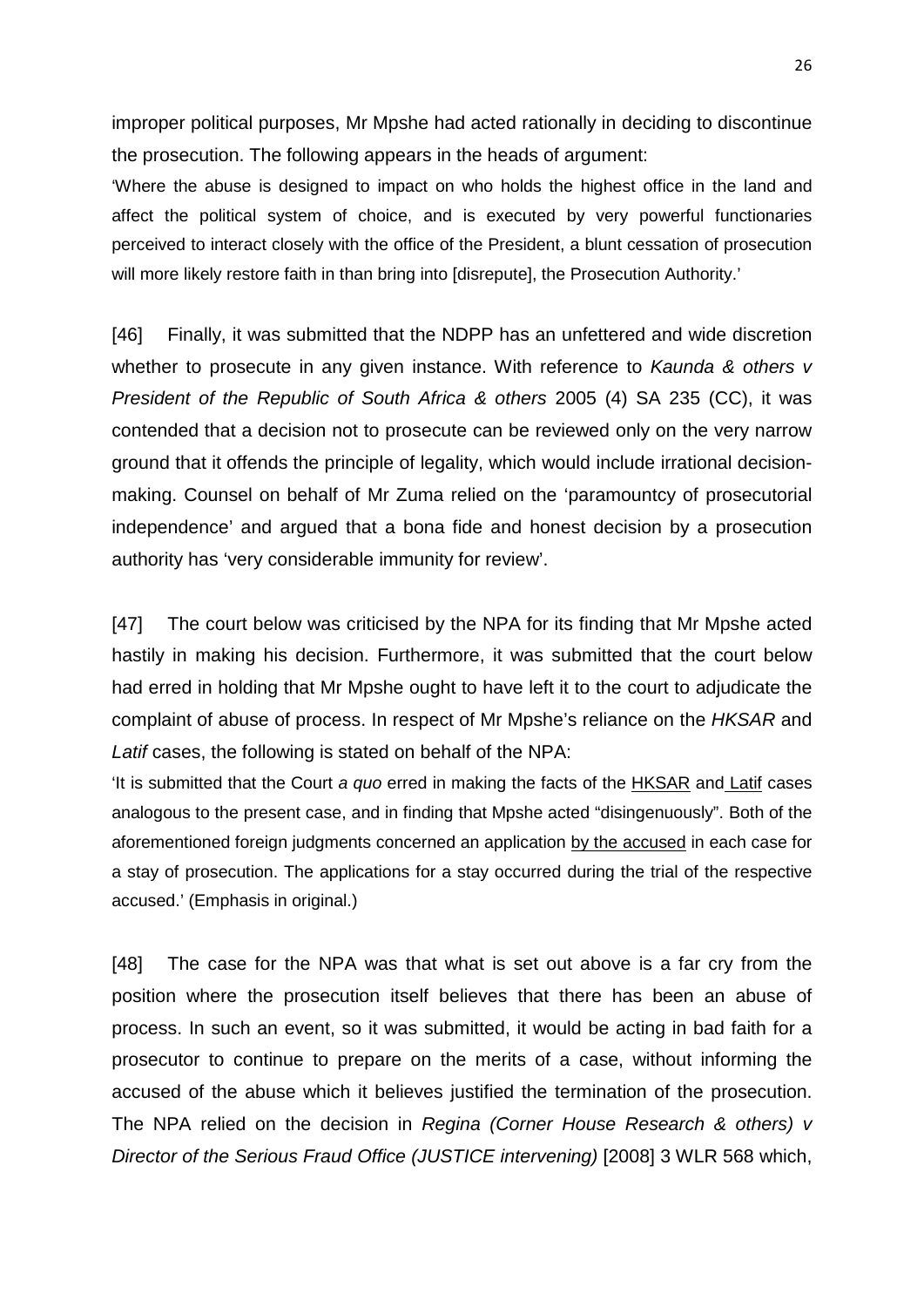in its view, recognised the existence of a broad discretion in prosecuting authorities. That, so it was argued, reflected a long-standing practice based on the recognition that while there is a strong public interest in the enforcement of the criminal law where the evidence to secure a conviction exists or may be found, there are exceptional cases in which countervailing public interests require restraint.

[49] The NPA contended that the media statement by Mr Mpshe and the answering affidavit of Mr Hofmeyr provided the factual justification for the discontinuation of the prosecution. It was submitted on behalf of the NPA that neither the court below nor this Court could, in motion proceedings, find that Mr Mpshe's discretion was exercised for a collateral purpose or for improper or irrelevant reasons.

[50] The NPA, in its heads of argument, submitted that the statement by the court below that Mr Zuma should now face the charges outlined in the indictment was impermissible and infringed upon the doctrine of the separation of powers.

[51] It was submitted that abuse of process issues go beyond fair trial issues and that the abuse in this case 'is among the most egregious imaginable'. The heads of argument went on to state:

'What could be more institutionally damaging than an attempt – by manipulating the timing of service of the indictment – to swing an election in favour of a political aspirant seeking high office. This seems by far the most momentous form of prosecutorial abuse.'

It was submitted that the court below erred in finding that there was no rational connection between the need to protect the integrity of the NPA and the decision to discontinue the prosecution against Mr Zuma.

[52] On behalf of the NPA, it was contended that the court below should have found that Mr McCarthy's conduct overall, was such that it clearly evidences the manipulation of the prosecutorial process for political ends, compelling Mr Mpshe to discontinue the prosecution.

[53] Finally, it was contended that there had indeed been an attempt in the papers to explain how Mr McCarthy's conduct in delaying the service of the indictment would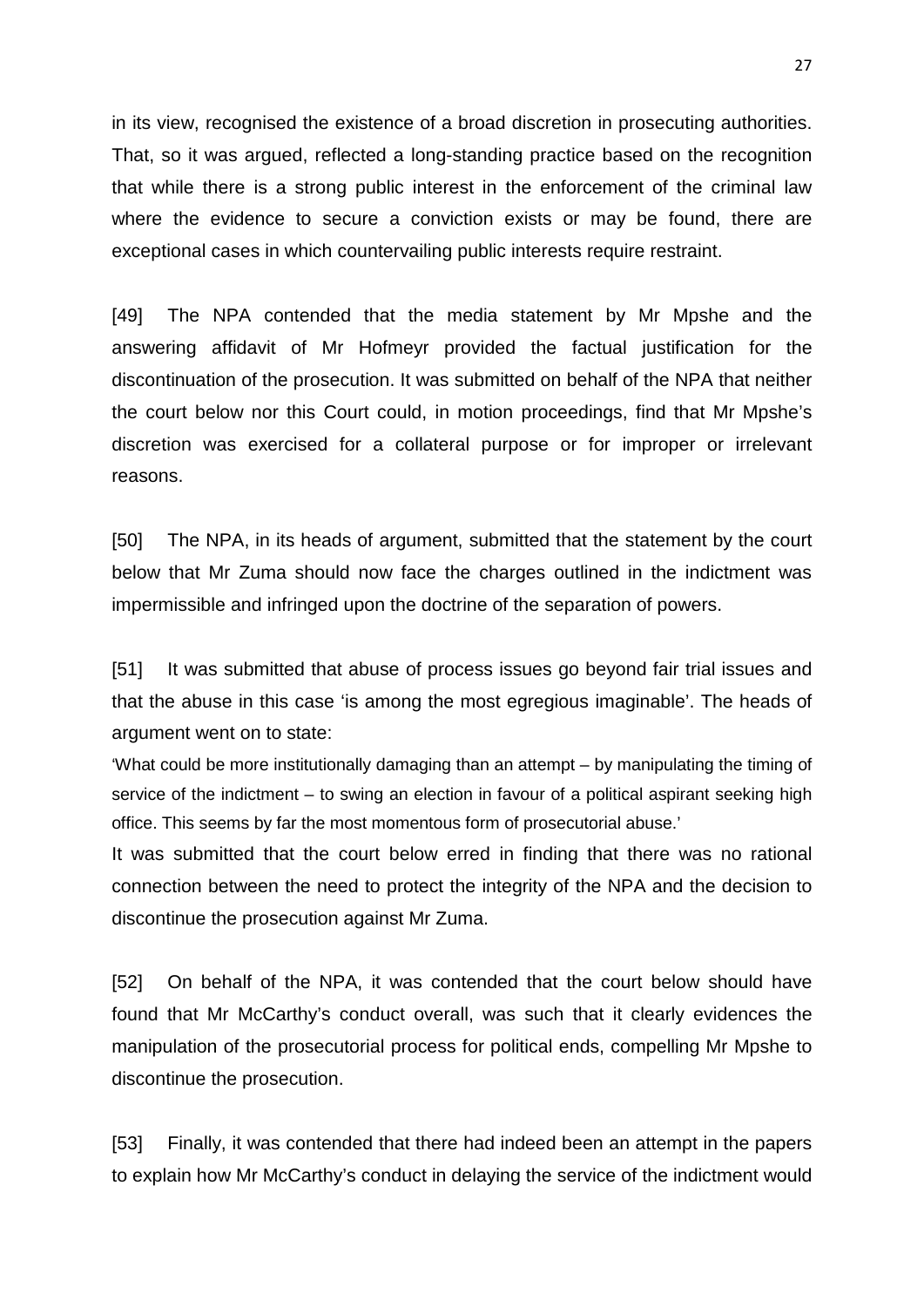disadvantage Mr Zuma. For this proposition they relied on the following statement by Mr Hofmeyr:

'Before the Polokwane conference, Ngcuka and others opposed to Zuma, debated amongst themselves whether or not Mbeki's chances of retaining the ANC Presidency would be strengthened by delaying the prosecution. Correctly or incorrectly, they believed that Mbeki's chances of defeating Zuma would be strengthened if the prosecution were to be delayed. McCarthy did as he was asked to do although it was clear that at times, he did not agree with Ngcuka's instructions. Ultimately, McCarthy ensured that the prosecution was delayed. He did so for one reason only, to bolster Mbeki's chances of successfully defeating Zuma.'

It was submitted that it is clear that McCarthy and Ngcuka believed that the service of the indictment shortly before the Polokwane conference would provoke a backlash from those who would consider it part of a plot to besmirch Mr Zuma. That would, so they believed, move delegates to rally around Mr Zuma. That they may have miscalculated does not detract from the fact that Mr McCarthy persuaded Mr Mpshe to delay the service of the indictment which he believed would disadvantage the then President Mbeki if the NPA did not hold back.

## **Additional heads of argument on behalf of the NPA**

[54] Just a little over a week before the present applications for leave to appeal were to be heard, the NPA filed 'additional heads of argument'. It is necessary to set out paras 1-7 of their heads in their entirety:

'1. These additional heads of argument are submitted to clarify submissions made in the main heads of argument concerning the applicability of section 179(5)(d) of the Constitution.

2. The applicants accept that Mokotedi Mpshe ("Mpshe"), as the Acting NDPP, could not rely upon s 179(5)(d) in deciding to discontinue the prosecution of Mr Zuma. In this regard:

2.1 This Court found in National Director of Public Prosecutions v Zuma [2009 (2) SA 277 (SCA) 285] that it was [Mr] Mpshe who decided on 27 December 2007 to indict Mr Zuma.

2.2 This Court also held in the same case that s 179(5)(d) does not allow a review by the NDPP of his own earlier decisions but is limited to a review of a decision made by a DPP or some other prosecutor for whom a DPP is responsible.

2.3 In the result, the decision by Mpshe in 2009 to review his earlier decision taken in 2007 to indict Mr Zuma, could not be carried out in terms of s 179(5)(d).

3. However, s 179(2) of the Constitution provides the following: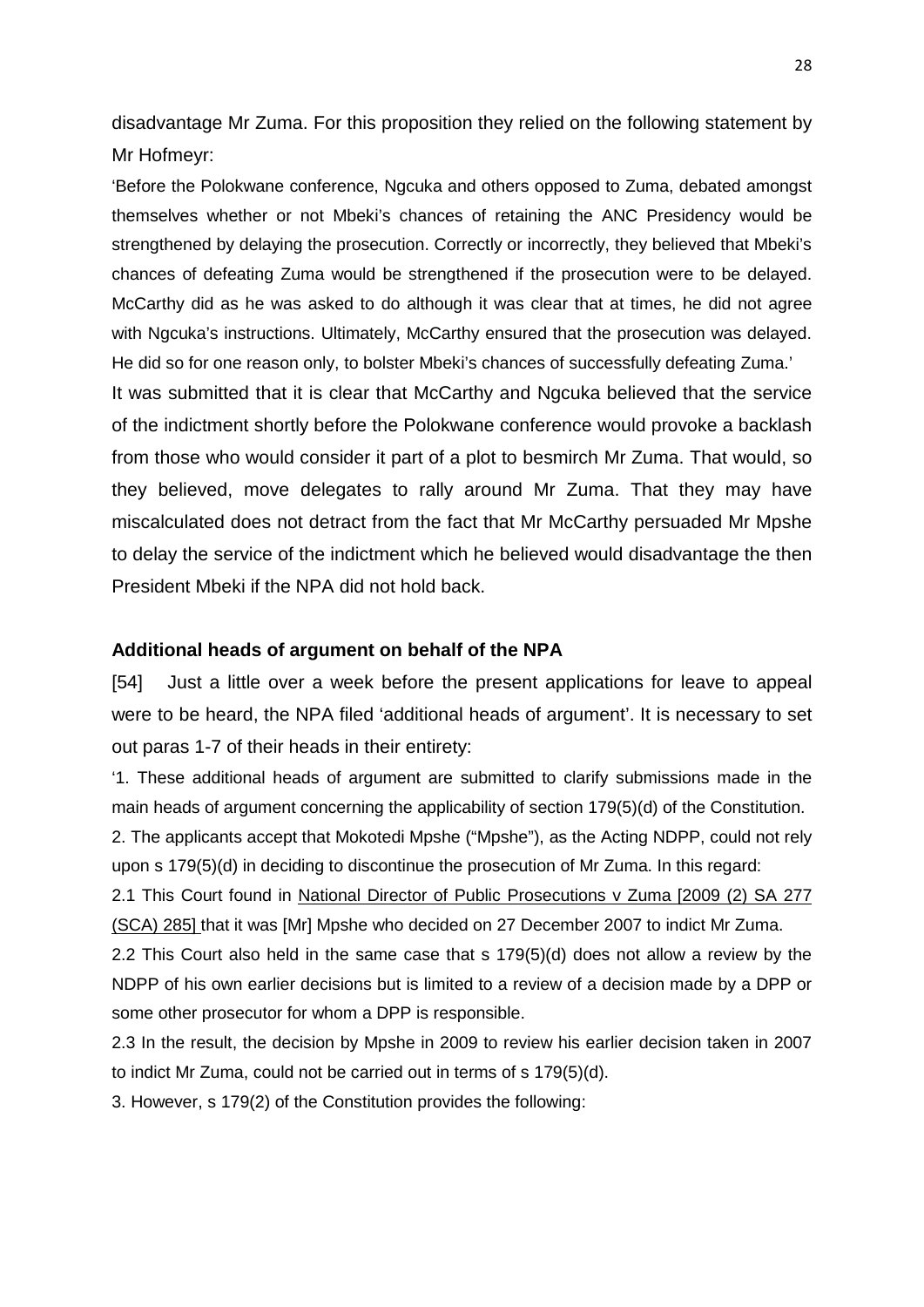"179(2) The prosecuting authority has the power to institute criminal proceedings on behalf of the state, and to carry out any necessary functions incidental to instituting criminal proceedings."

4. In the NDPP v Zuma case, Harms DP said:

"Section 179(2) is the empowering provision. It empowers the NPA to institute criminal proceedings, and to carry out 'any necessary functions incidental to instituting criminal proceedings.' The power to make prosecutorial decisions and review them flows from this."

5. These incidental *functions* would include the power of prosecutors to reconsider a decision to prosecute or not to prosecute.

6. Thus where the decision to prosecute is taken by the NDPP, as permitted in terms of s 22(9) of the NPA Act, the NDPP may reconsider his or her own decision in terms of s 179(2). 7. It is submitted that although Mpshe believed that he was acting in terms of s 179(5)(d), which he was empowered to do, his decision is not invalidated thereby, because he was in any event vested with the power to reconsider in terms of s 179(2).'

[55] For the proposition set out in para 7 of the additional heads, counsel on behalf of Mr Zuma relied *on Latib v Administrator, Transvaal* 1969 (3) SA 186 (T) and *Howick District Landowners Association v Umgeni Municipality* 2007 (1) SA 206 (SCA). In *Howick* the validity of a council resolution introducing a rates assessment referred to the incorrect provision of a statute under which it purported to act. It was held that the resolution was not null and void since the authority that the council wanted to invoke was plain. In *Latib* the administrator of the then Province of the Transvaal, in issuing an Administrator's Notice declaring a certain route to be a public main road and throughway, inadvertently failed to mention a particular subsection of a section of a Roads Ordinance under which he had made the declaration. The court in that case held that since he had indeed acted under the appropriate empowering legislation, the notice was not invalidated because of the administrator's oversight. In *Latib*, Galgut J said the following:[14](#page-28-0)

'It seems clear, therefore, that, where there is no direction in the statute requiring that the section in terms of which proclamation is made should be mentioned, then, even though it is desirable, nevertheless there is no need to mention the section, and, further, that, provided that the enabling statute grants the power to make the proclamation, the fact that it is said to be made under the wrong section will not invalidate the notice.'

 $\overline{\phantom{a}}$ 

<span id="page-28-0"></span><sup>14</sup> At 190H-191A.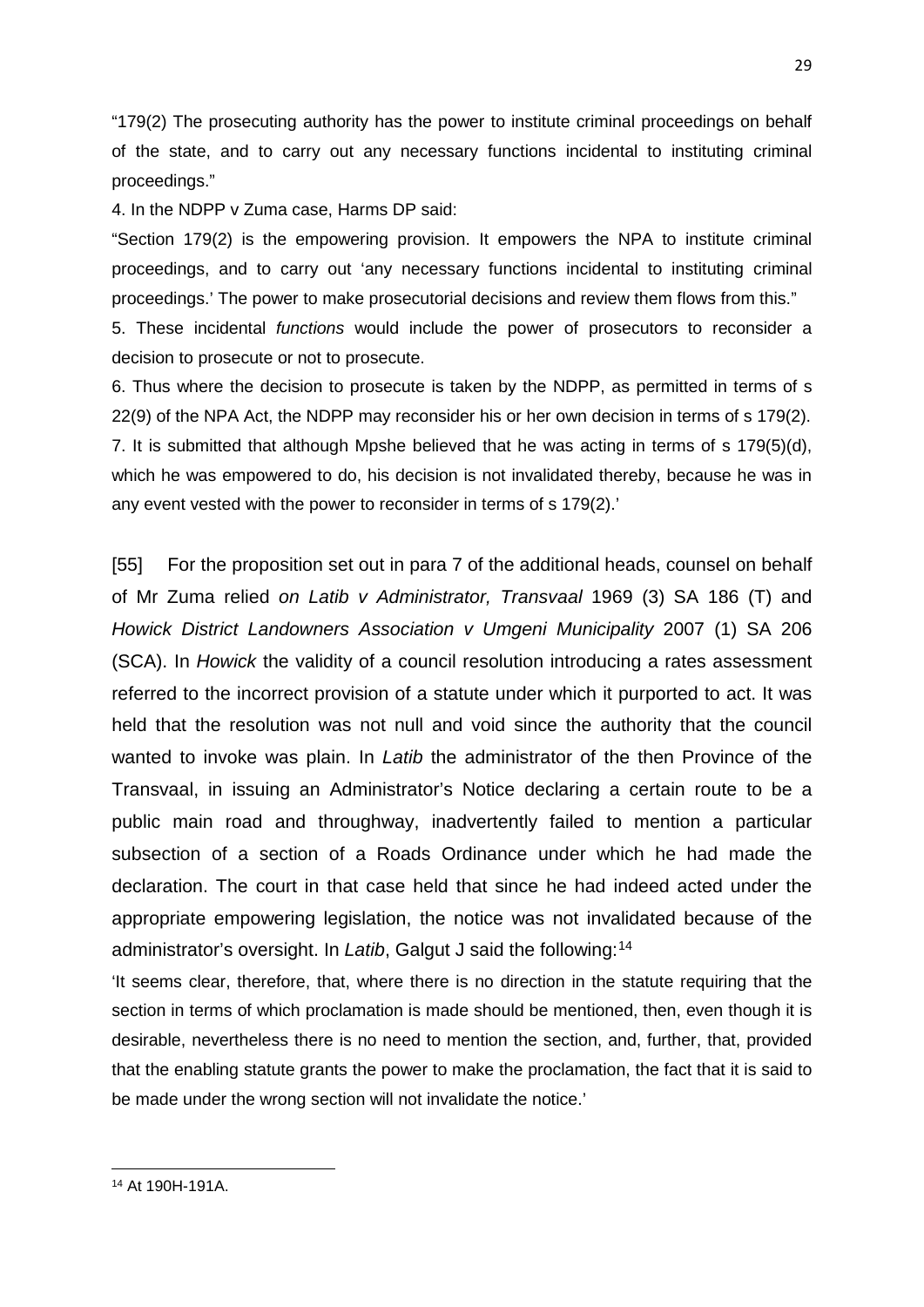[56] In its additional heads, counsel on behalf of the NPA sought to distinguish the decision of the Constitutional Court in *Minister of Education v Harris* [2001] ZACC 25; 2001 (4) SA 1297 (CC). In that case the Minister had invoked s 3(4)*(i)* of the National Education Policy Act 27 of 1996 to determine the age requirements for the admission of learners to an independent school. It was a power he did not have and the court held that to be so. It was submitted on behalf of the NPA that since Mr Mpshe in any event had the power in terms of s 179(2) of the Constitution to carry out any necessary functions incidental to instituting criminal proceedings, it was open to Mr Mpshe to reconsider his own decision in light thereof.

#### **The applications for leave to appeal**

[57] The two applications for leave to appeal, as stated at the beginning of this judgment, were referred for oral argument in terms of the provisions of s 17(2)*(d)* of the Superior Courts Act. Section 17(1)*(a)* provides*:*

'(1) Leave to appeal may only be given where the judge or judges concerned are of the opinion that –

*(a)*(i) the appeal would have a reasonable prospect of success; or

 (ii) there is some other compelling reason why the appeal should be heard, including conflicting judgments on the matter under consideration.'

The present case raises issues of public importance. As previously mentioned, it is part of a longstanding litigation saga that involves the President of the Republic of South Africa. It concerns the office of the NDPP and its powers and obligations. Furthermore, the conduct of prosecutors within the NPA falls to be considered. For these reasons, apart from the question of prospects of success, leave should be granted in terms of the provision of s 17(1)*(a)*(ii). In this regard see *Minister of Justice* & others *v* Southern African Litigation Centre & others [2016] ZASCA 17; 2016 (3) SA 317 (SCA)<sup>[15](#page-29-0)</sup> It is now necessary to turn our attention to the merits of the decision to discontinue the prosecution.

## **A sudden and dramatic change of stance**

 $\overline{\phantom{a}}$ 

[58] At the commencement of proceedings before us, the following was put to counsel on behalf of Mr Zuma: In *Harris* the Constitutional Court had regard to *Latib* 

<span id="page-29-0"></span><sup>15</sup> See paras 22-23. See also Van Loggerenberg *Erasmus Superior Court Practice* vol. 1 (service issue 4) at A2-56.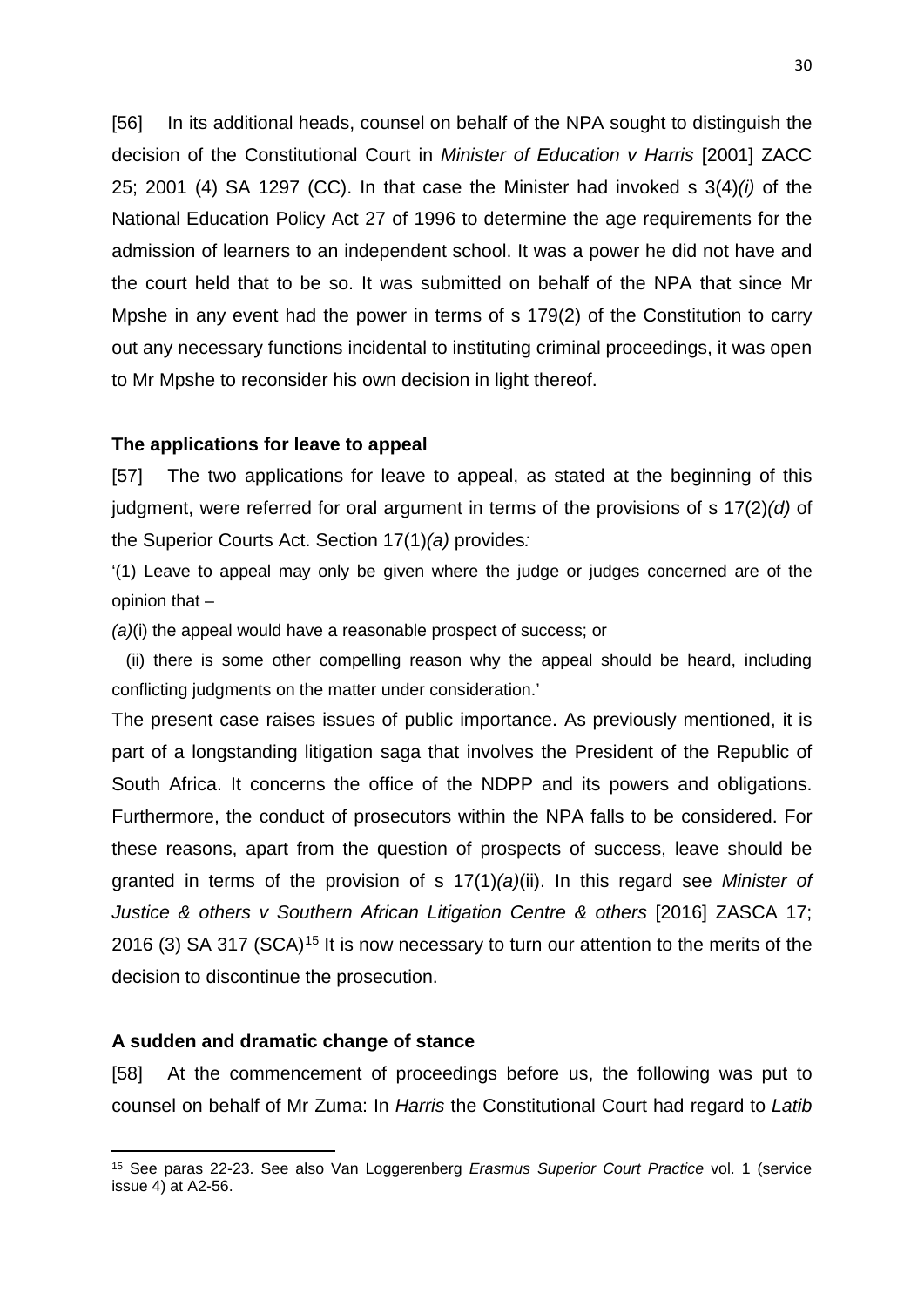and the dictum set out in para 55 above, but went on to distinguish the facts of that case from the case it was considering. The Constitutional Court was dealing with a decision-maker who had consciously made an election to rely on a statutory provision found wanting.[16](#page-30-0) *Harris* was not dealing with an inadvertent or incorrect reference to a statutory power and where the person exercising the statutory power had indeed acted consciously under the proper empowering statute. It was dealing with the obverse, as are we. Furthermore, in *Liebenberg NO v Bergrivier Municipality & others* [2013] ZACC 16; 2013 (5) SA 246 (CC), the Constitutional Court was equally emphatic concerning the invocation and reliance on a statutory power that was inapposite. Jafta J, in a minority judgment, in differing with the majority on the construction of a particular word in a statutory provision, set out the law in this regard. In para 93 the following appears:

'In our law, administrative functions performed in terms of incorrect provisions are invalid, even if the functionary is empowered to perform the function concerned by another provision. In accordance with this principle, where a functionary deliberately chooses a provision in terms of which it performs an administrative function but it turns out that the chosen provision does not provide authority, the function cannot be saved from invalidity by the existence of authority in a different provision.'

[59] Faced with this seemingly insuperable difficulty in relation to Mr Mpshe's incorrect invocation of s 179(5)*(d)* of the Constitution in reviewing the decision to discontinue the prosecution, counsel on behalf of the NPA conceded that Mr Mpshe's decision to discontinue the prosecution was liable to be set aside

[60] Counsel on behalf of Mr Zuma, in turn, summarily also conceded that the decision to discontinue the prosecution was liable to be set aside and did not attempt to argue against the applicability of the Constitutional Court decisions referred to in paras 56 and 58 above. Mr Kemp, on behalf of Mr Zuma, accepted that the decision by Mr Mpshe was irrational and that a rational decision needed to be made.

[61] Initially, counsel on behalf of the NPA argued that the statement by the court below, that Mr Zuma should now face the charges set out in the indictment offended against the doctrine of the separation of powers. When it was put to him, that in the

 $\overline{\phantom{a}}$ 

<span id="page-30-0"></span><sup>16</sup> In this regard, see para 17 and 18 of *Harris*.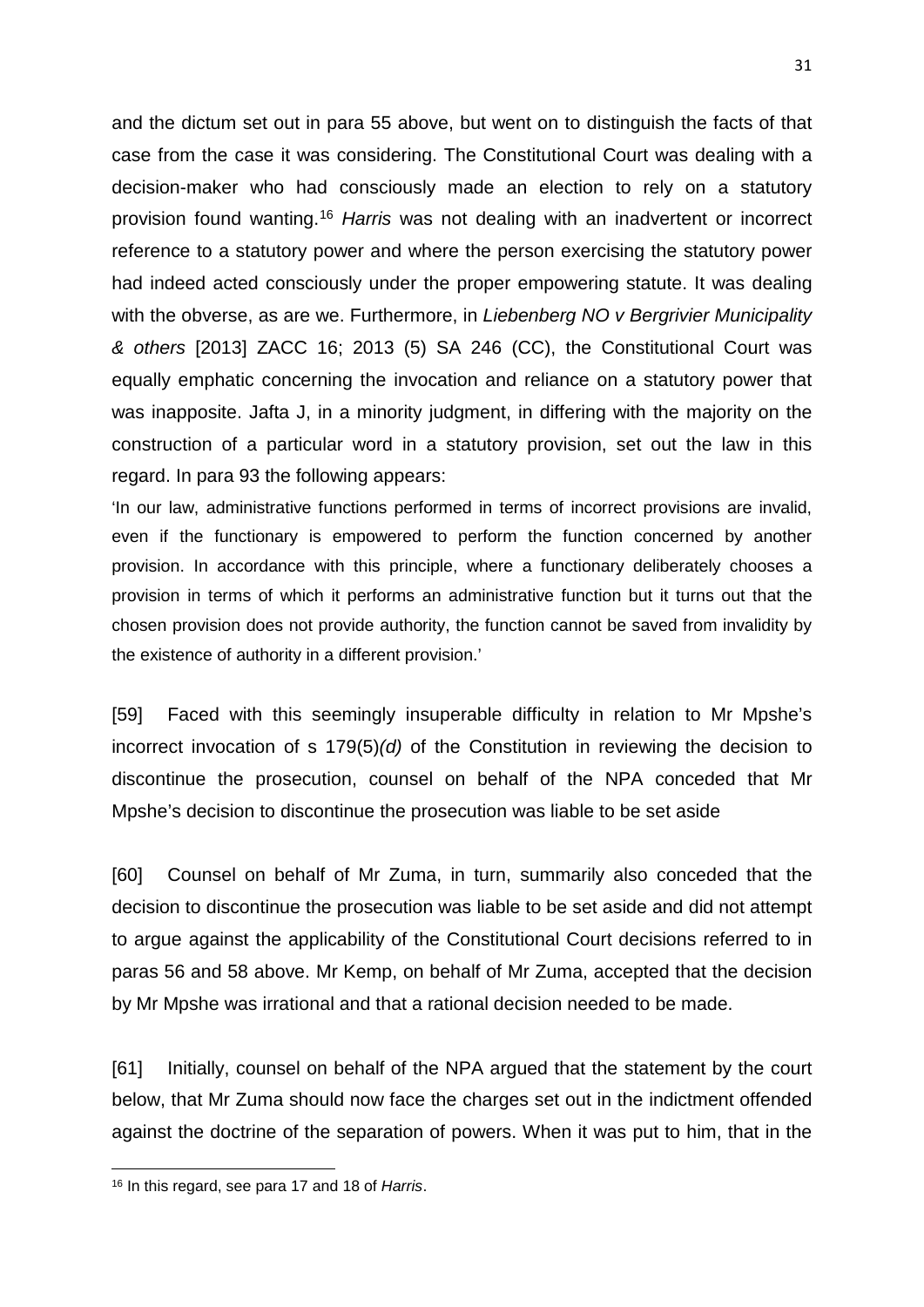event of a finding that the decision to discontinue the prosecution was liable to be set aside, the ineluctable consequence was that the decision to prosecute made by Mr Mpshe on 29 November 2007 was revived, he was constrained to concede that this was so.

[62] Counsel on behalf of Mr Zuma was intent on recording that he reserved all of his rights in relation to a revived prosecution. It was submitted that Mr Zuma would be within his rights to make representations to be properly assessed in relation to the discontinuation of the prosecution and that Mr Zuma would have regard to all the options at his disposal to resist being prosecuted. These are issues we are not required to address.

## **Conclusions**

**.** 

[63] The problems for the NPA and for Mr Zuma go way beyond those relating to the concessions made on the basis referred to above. It is unsettling that different law enforcement agencies of government appear to be spying upon each other. Insofar as the tape recordings of the telephone conversations are concerned, other than the hearsay evidence of the communications between the members of the NIA and the NPA, we have no admissible substantiation concerning the authenticity or accuracy of the recordings. The alleged judge's certificate, which would have indicated the breadth of the authorisation to record telephone conversations, was not made available to the court below or to us. In terms of s 16 of the Regulation of Interception of Communications and Provisions of Communication-Related Information Act 70 of 2002, an application for an interception direction has to be made to a judge.<sup>[17](#page-31-0)</sup> The applicant has to comply with the requirements of that section. Section 16 has very specific requirements, quite clearly intended to ensure that there is no infringement of rights other than in the manner statutorily provided for. Section 43 of that Act enables a disclosure of the contents of intercepted communications to another law enforcement officer, only to the extent that such disclosure is necessary for the proper performance of the official duties of the authorised person, or the law enforcement officer receiving the disclosure. Section 42 prohibits the disclosure of

<span id="page-31-0"></span><sup>17</sup> Interception direction is defined in s 1 as 'a direction issued under section 16(4) or 18(3)(a) and which authorises the interception, at any place in the Republic, of any communication in the course of its occurrence or transmission, and includes an oral interception direction issued under s 23(7)'.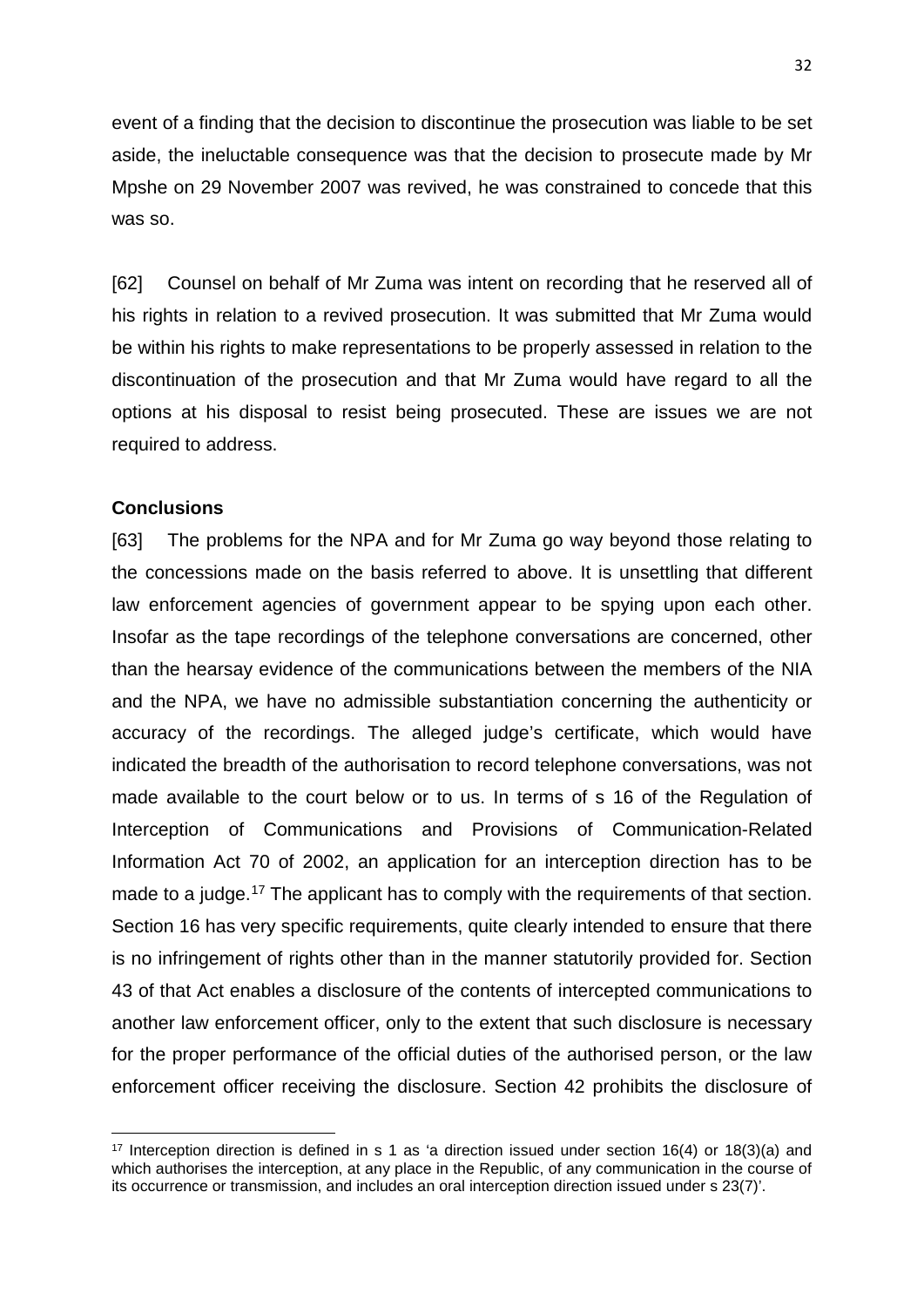information, save in circumstances set out thereunder. There is no indication of how the recordings came to be in the possession of Mr Zuma's legal team. There are heavy penalties prescribed in relation to contraventions of the Act including those related to the prohibition against disclosure.<sup>[18](#page-32-0)</sup> The question of the admissibility of the recordings as evidence and the issues referred to above was never seriously addressed by the NPA. It ought to have been an issue to which the NPA paid greater and focused attention. Instead, the NPA allowed itself to be cowed into submission by the threat of the use of the recordings, the legality of the possession of which is doubtful

[64] Furthermore, this Court raised with counsel on behalf of the NPA our concerns about the nature and substance of Mr Hofmeyr's affidavit. We also enquired of counsel why Mr Mpshe, the decision maker in the present case, was not the principal deponent and why he only made a 'supplementary confirmatory affidavit' after the DA had provided its replying affidavit. Counsel on behalf of the NPA accepted that what was suggested to him was preferable and more appropriate.

[65] Early on in his affidavit, Mr Hofmeyr stated that he was tasked by Mr Mpshe to investigate Mr Zuma's claims of a political conspiracy which included 'but were not limited' to allegations that Mr McCarthy manipulated the timing of the service of the prosecution. A careful consideration of Mr Hofmeyr's affidavit reveals that much of it is based on conjecture and supposition. What follows are a few examples of how careful one has to be in assessing his assertions. In para 23 of his answering affidavit on behalf of the NPA the following is stated:

'Until he listened to the recordings himself, Mpshe had been unaware of how deep McCarthy's association [with] Ngcuka still was. Most senior managers in the NPA, including Mpshe, knew that McCarthy and Ngcuka were still friendly. We were unaware of the extent to which Ngcuka, using McCarthy as his proxy, was involved in directing the Zuma prosecution, and possibly other investigations and prosecutions. It was Ngcuka, working with others, and not McCarthy, who ultimately decided when Zuma should be charged.'

## [66] In the very next paragraph he stated the following:

 $\overline{\phantom{a}}$ 

<span id="page-32-0"></span><sup>18</sup> See s 51.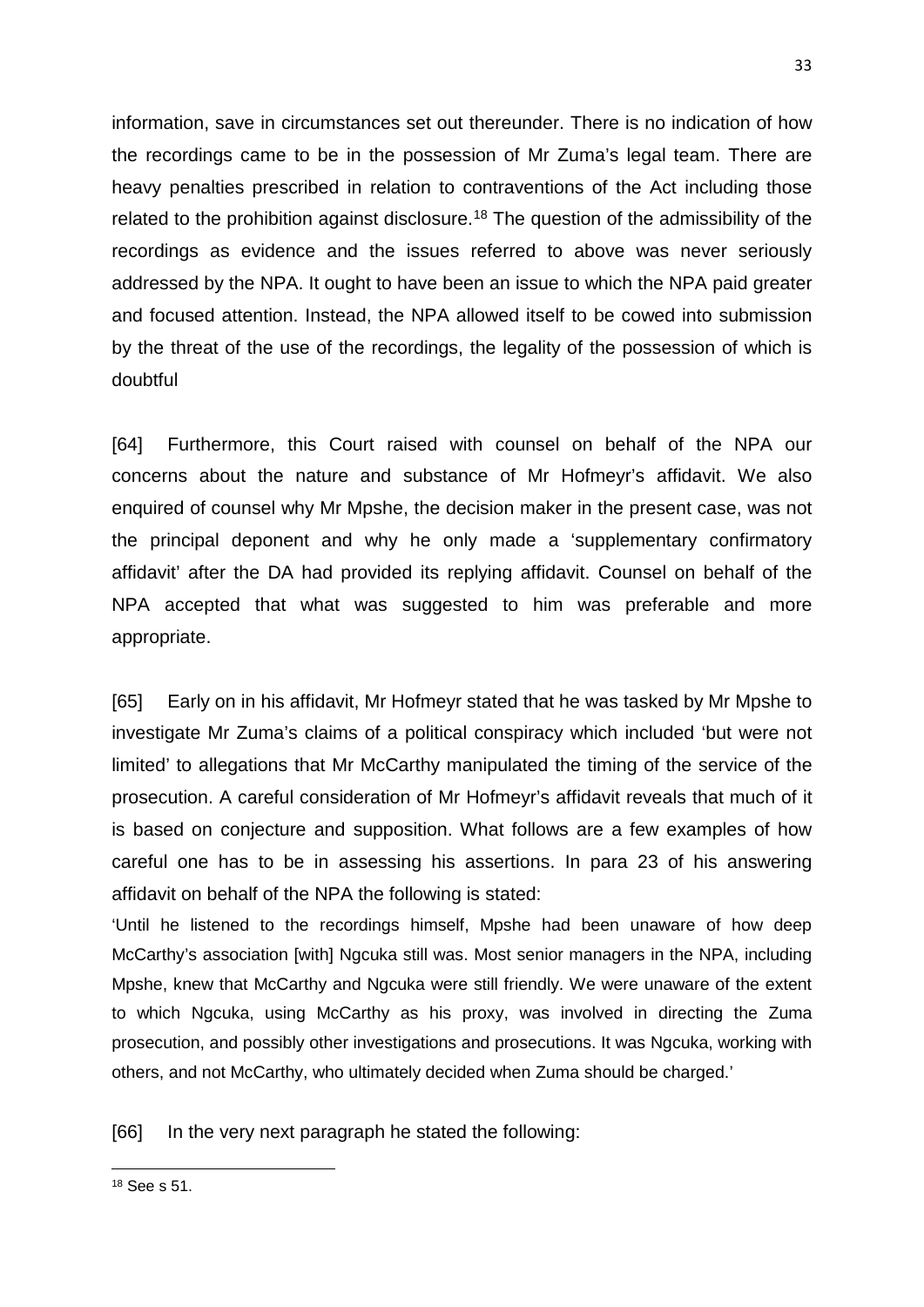'*My investigations revealed* that McCarthy met regularly with Ronnie Kasrils . . ., former Minister of Intelligence at critical points before and after the Polokwane conference. They spoke in guarded terms and were careful not to reveal too much information over the telephone. It appears further (from the text of their conversations) that Kasrils acted as a conduit for McCarthy to communicate with Mbeki without arousing any suspicion.' (My emphasis.)

## [67] In para 26 of Hofmeyr's affidavit the following appears:

'Both Kasrils and Pienaar were close to Mbeki. *As far as I am concerned*, McCarthy's interaction with them at critical points during the Zuma investigation, coupled with the tone and content of their discussions . . ., demonstrated how closely McCarthy identified with Mbeki's political aspirations. It shows that he was willing to discuss sensitive NPA investigations with them and take direction from them on what to do. As far as I was concerned, Kasrils was a confidant with whom McCarthy could discuss strategy about the Zuma prosecution. *I believe* he also served as an intermediary between McCarthy and Mbeki.' (My emphasis.)

[68] At the end of para 30 of Mr Hofmeyr's affidavit he stated the following: 'He did so for one reason only, to bolster Mbeki's chances of successfully defeating Zuma.'

# [69] In para 41 the following appears:

'*It was rumoured* that Mbeki consulted Ngcuka on Pikoli's suspension. Ngcuka was present at a meeting between Mbeki and the Minister, on 11 March 2007 at which Pikoli briefed Mbeki on the Selebi prosecution. We were very surprised to learn that he had been present.' (My emphasis.)

# [70] In para 43, Mr Hofmeyr stated:

'*My own investigations* into Zuma's allegations *showed conclusively* that Ngcuka and McCarthy had made politically motivated decisions about prosecutions in at least two other high profile cases. Both decisions were intended to assist Mbeki. The NPA's policy does not permit me to disclose the identities of the two individuals because of the harm that it may cause them.' (My emphasis.)

# [71] Mr Hofmeyr went on to state, in para 45:

'Mpshe was deeply concerned about evidence of political interference and manipulation of NPA cases*. Although my investigations had begun to expose* the extent of this political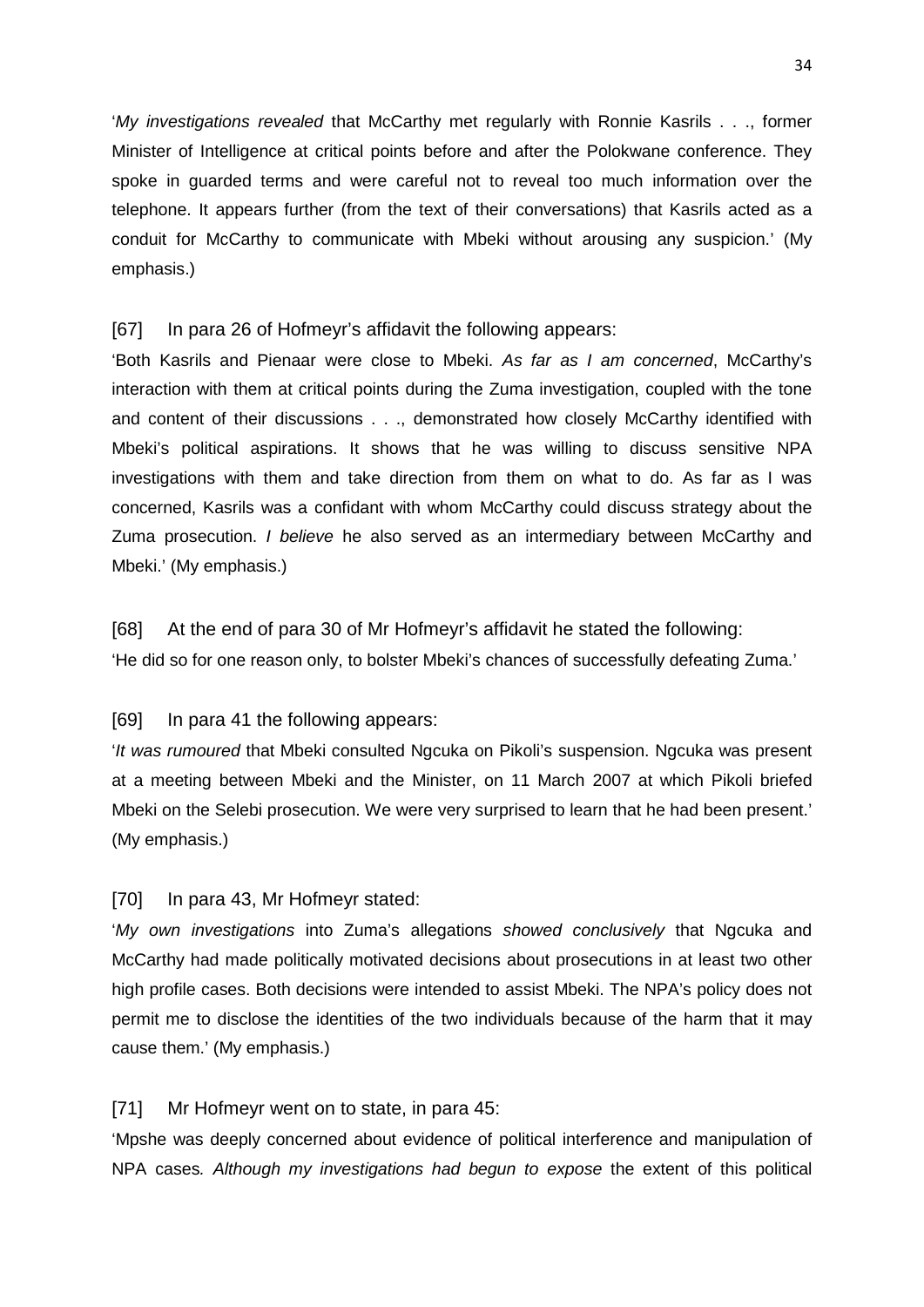interference, especially in relation to McCarthy's involvement in the Browse Mole report and the Selebi investigation, at the time of the press conference, my investigations remained incomplete.' (My emphasis.)

[72] With reference to Mr Mpshe's press statement he said the following:

'Mpshe's press statement points out that it had not been possible to deal fully with all of these aspects and come to firm conclusions. He was satisfied that there was sufficient evidence for him to conclude that Zuma's prosecution had been compromised and that McCarthy had behaved improperly. What he did not know was the extent to which McCarthy had compromised other cases he was responsible for.'

[73] As can be seen, Mr Hofmeyr did not provide facts from which he or this Court could draw such damning conclusions against any of the individuals mentioned. He speaks of his investigations, the ambit and nature of which are not disclosed. He refers to rumours and tells us what he believes. He makes statements such as 'as far as I am concerned'. This is a wholly unsatisfactory approach. He refers to unconnected political activity which in my view was resorted to in order to create atmosphere against Mr McCarthy and those he considered to be co-conspirators.

[74] The position Mr Hofmeyr adopted in para 58 of his affidavit was the one propounded to the world by Mr Mpshe, when he announced the decision to discontinue the prosecution:

'As emphasised by Mpshe during the press conference held on 6 April 2009, McCarthy used the legal process and his statutory powers as head of the DSO for ulterior and illicit purposes. It does not matter that other members of the prosecution team acted properly, honestly, fairly and justly throughout the process. McCarthy's conduct amounted to a serious abuse of his power for an ulterior purpose. For Mpshe, his behaviour was an affront to his sense of justice.'

[75] Mr Hofmeyr was intent on imputing the decision to prosecute Mr Zuma to Mr McCarthy. He sought to dispel as untrue the statement made on behalf of the NPA in an affidavit in other litigation, that Mr Mpshe had made the decision to prosecute. This was done notwithstanding that this Court in *Zuma* had decided on the evidence placed before it that Mr Mpshe had taken the decision to prosecute Mr Zuma. In his affidavit in the present case, Mr Hofmeyr claimed that Mr McCarthy had taken the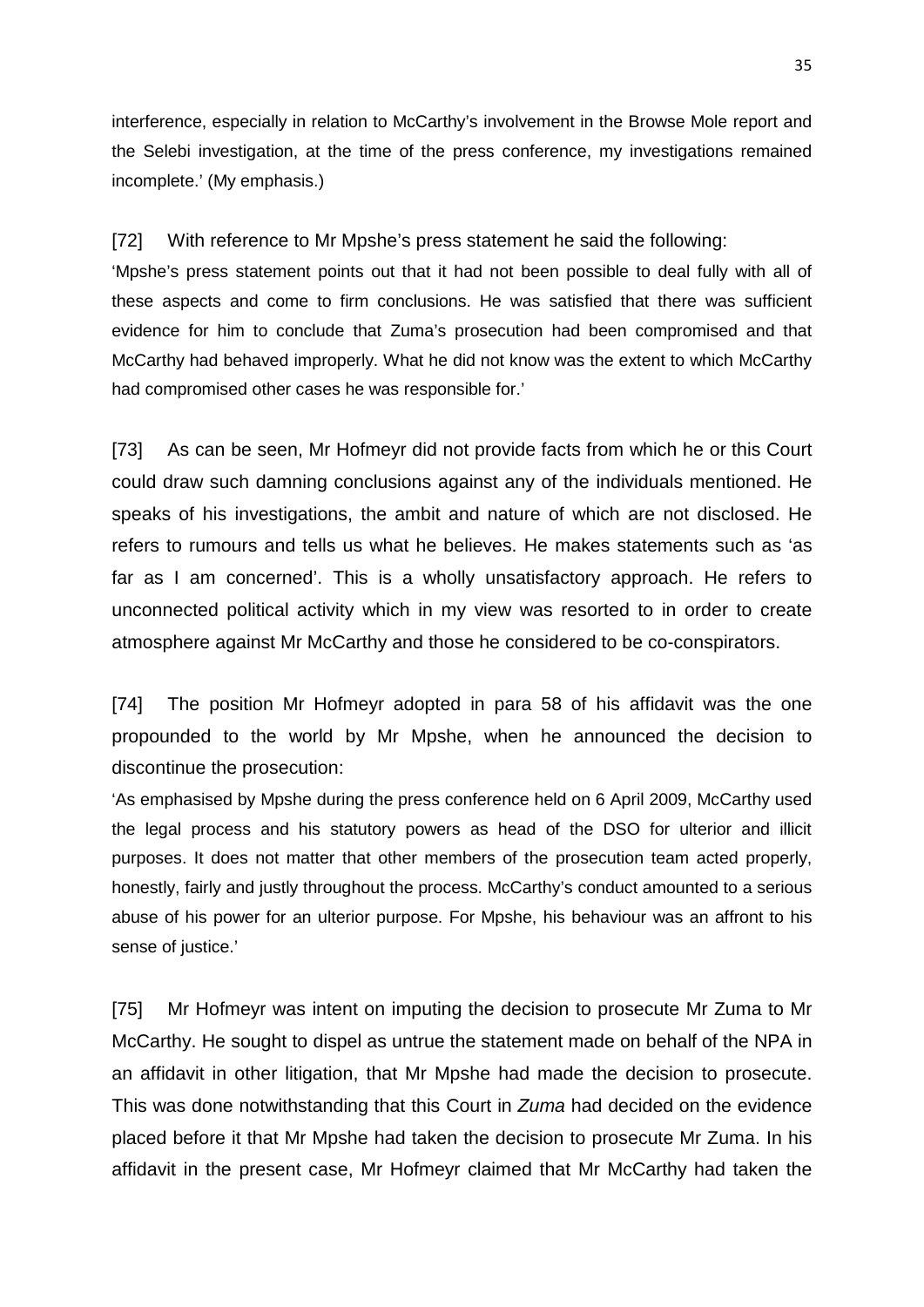decision to prosecute, almost immediately before turning to assert Mr Mpshe's powers, purportedly in terms of s 179(5)*(d)* of the Constitution, to review a decision of a Director of Public Prosecution (DPP). The DPP he was referring to was Mr McCarthy. One is left with the impression that Mr Hofmeyr took up this position because he was intent on legitimising Mr Mpshe's decision to discontinue the prosecution. It appears contrived.

[76] In resisting the DA's application and supporting the decision to discontinue the prosecution on the basis of Mr McCarthy's manipulation of the timing of the service of the indictment, Mr Hofmeyr attempted to place the focus on Mr McCarthy being responsible for the decision to delay the service of the indictment, until after the Polokwane conference. However, as already alluded to, he contradictorily stated the following in his affidavit:

'On 6 December 2007 Mpshe called Downer for the second time. He told Downer that although he was satisfied with the draft indictment, *he had decided* to delay the prosecution until the following year because he did not want to be seen to be interfering with "the Polokwane process", particularly in light of President Mbeki's call for calm and stability prior to Polokwane.

Mpshe told Downer that he had also discussed the matter with the Minister and that his conversation with her had given him further "insight" into why it was *necessary to delay the prosecution*. Downer was understandably angry. He told him that by now the NPA should have learned not to take instructions from the Minister. Downer insisted that the prosecution team would not support any decision to delay the prosecution. He emphasised the importance of making an announcement by no later than 7 December 2007, the date on which the NPA's papers were due to be filed in the Constitutional Court.' (My emphasis.)

Later in his affidavit, Mr Hofmeyr stated that when he learnt that the prosecution had been delayed, he was angry and could not understand how such a decision had been made. He says the following:

'The decision was clearly intended to favour one faction in the ANC above another.'

Mr Hofmeyr stated that he had asked Mr Mpshe how the decision to postpone the prosecution had come about. The latter, according to Mr Hofmeyr, confirmed that it was Mr McCarthy who had persuaded him that it was necessary to postpone the prosecution. Mr Hofmeyr went on to say:

'Mpshe felt that it was McCarthy's decision. He was prepared to support whatever decision McCarthy made.'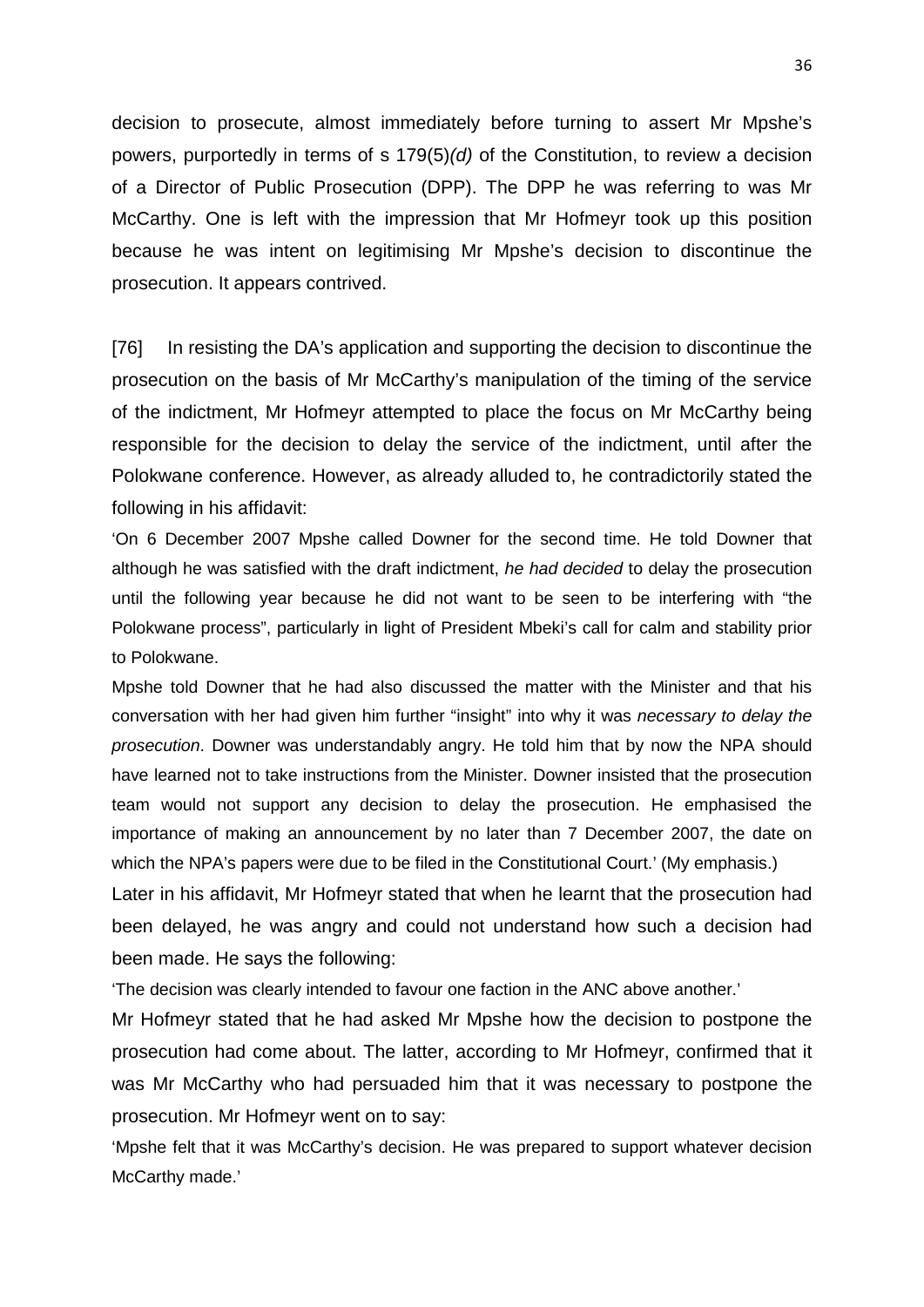[77] In the later 'Supplementary Confirmatory Affidavit' Mr Mpshe said the following in para 19:

'I also did not know about McCarthy's discussions with Ngcuka, Mzi Khumalo or Ronnie Kasrils in the run up to the ANC's Polokwane conference. I became aware of this only during Zuma's representations. Although I gained the strong impression from listening to the recordings that McCarthy never agreed with Ngcuka, he nevertheless did as he was asked. Had I known what McCarthy's true motivation was, I would never have supported his decision to postpone the prosecution.'

In paras 24 and 25 Mr Mpshe stated the following:

'I met with the Minister during the evening of 5 December 2007. I raised with her the issue that the announcement would possibly by delayed. It was clear to me that she agreed that the prosecution should be delayed. She was concerned that the NPA would be perceived as targeting Zuma ahead of the Polokwane conference.

The following day (6 December 2007) I telephoned . . . Downer to inform him of the decision to delay the Zuma prosecution. I told Downer that I had taken the decision to postpone the prosecution independently. I told him that it was my decision and my decision alone. I did so because Downer was aware that I had met the Minister the previous day. I did not want him to think that the Minister had interfered or that the Minister had unduly influenced me.'

[78] Notes of meetings that Mr Mpshe held with the NPA management, with and without the prosecution team, reveal Mr Hofmeyr leading the charge to discontinue the prosecution. At a meeting held on 30 March 2009 he was recorded as saying:

'We will be criticised by those who want us to proceed

But the depth of the corruption was so deep'

Earlier during that meeting Mr Hofmeyr spoke of 'ulterior motives' and was recorded as being pessimistic about their chances of opposing an application for a permanent stay of prosecution. He also said that manipulation by Mr McCarthy and Mr Ngcuka had to be considered and that the timing of the prosecution was important.

[79] Much of Mr Hofmeyr's motivation for the discontinuation of the prosecution was based on the recordings attached to Mr Mpshe's press statement. We were careful during the debate before us to consider carefully, together with counsel on behalf of the NPA, how much reliance could be placed on them. Notes, the origins of which are unknown, were made in the margin of the transcripts of the recorded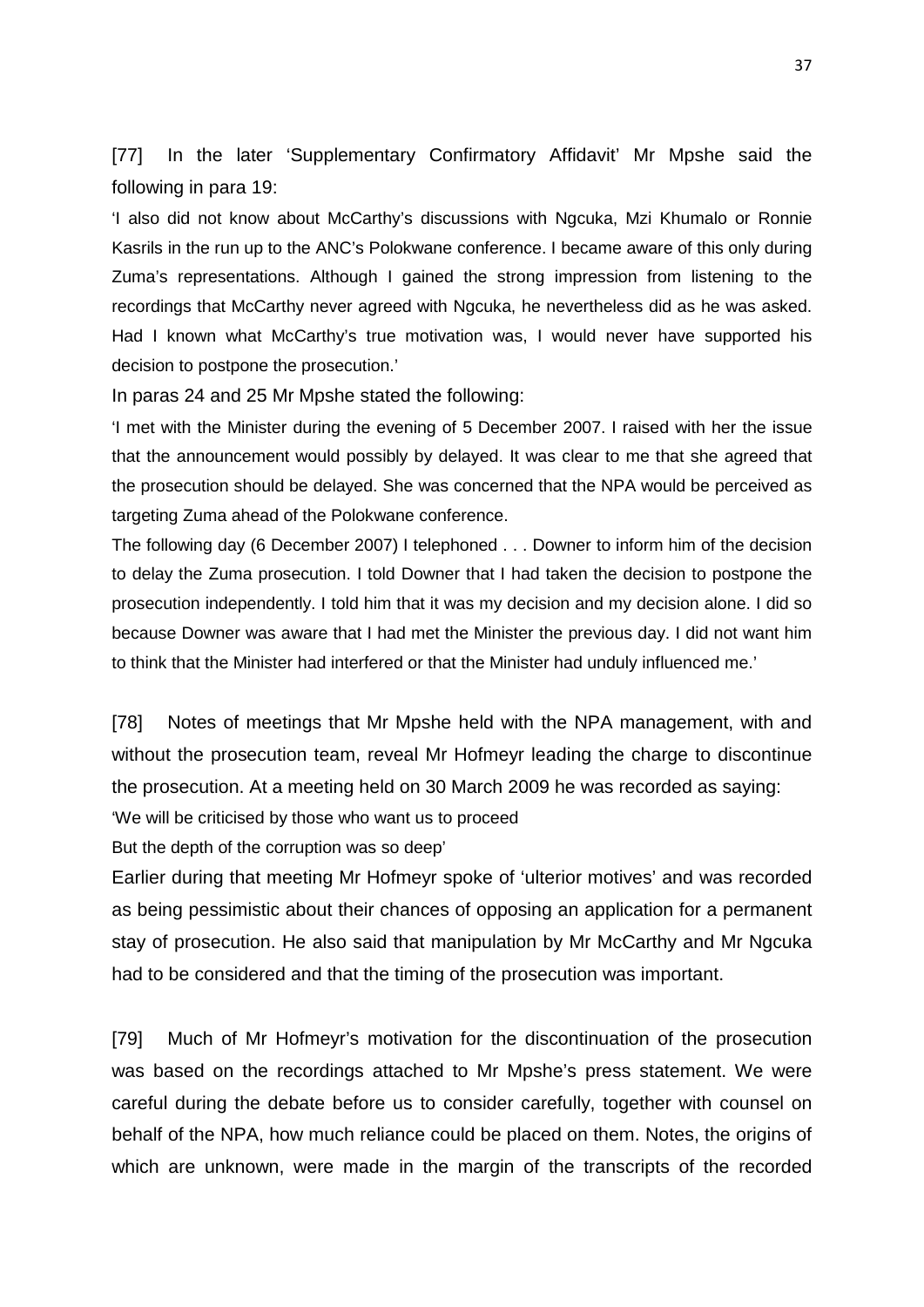telephone conversations. The notes themselves are largely speculative and draw conclusions which are not necessarily supported by the recorded conversations. Questions of admissibility aside, the conversations themselves do not impinge on the integrity of the charges against Mr Zuma nor do they intrude upon the merits of the case. It is true that in the recorded conversations there are exchanges between Mr McCarthy and Mr Ngcuka about when Mr Zuma is to be charged. Collectively, the conversations do not show a grand political design nor is there any indication of clarity of thought on the part of Mr Ngcuka or Mr McCarthy about how either former President Mbeki or Mr Zuma would be decisively advantaged or disadvantaged by the service of the indictment on either side of the Polokwane conference timeline.

[80] The picture that emerges from the documents filed in the court below is of an animated Mr Hofmeyr, straining to find justification for the discontinuation of the prosecution. Mr Hofmeyr discounted the objective facts set out in para 34, namely, that the indictment could in any event not be served before the ANC conference because it had only been finalised on 27 December 2007. One is, even at this point in time, left in the dark about how the service of the indictment after the Polokwane conference would ultimately and conclusively have impacted more severely on Mr Zuma than if it had been served before the conference. What is clear, however, is that whatever Mr McCarthy's design might have been, it was superseded by the fact that the indictment could only be served after the conference. Moreover, even if one accepts that Mr McCarthy had an ulterior purpose in seeking to have the indictment served after the conference, his conduct had no bearing on the integrity of the investigation of the case against Mr Zuma and did not impact on the prosecution itself. It also has to be borne in mind that Mr Mpshe himself and the Minister thought it wise for the sake of the stability of the country, to have the indictment served after the Polokwane conference. The fact that Mr McCarthy, for his own reasons, advocated to have the indictment served on 28 December 2007 rather than after 1 January 2008, which was what Mr Mpshe preferred, as pointed out in Mr Steynberg's note to Mr Hofmeyr, makes no material difference.<sup>[19](#page-37-0)</sup>

 $\overline{\phantom{a}}$ 

<span id="page-37-0"></span><sup>19</sup> See para 23 above.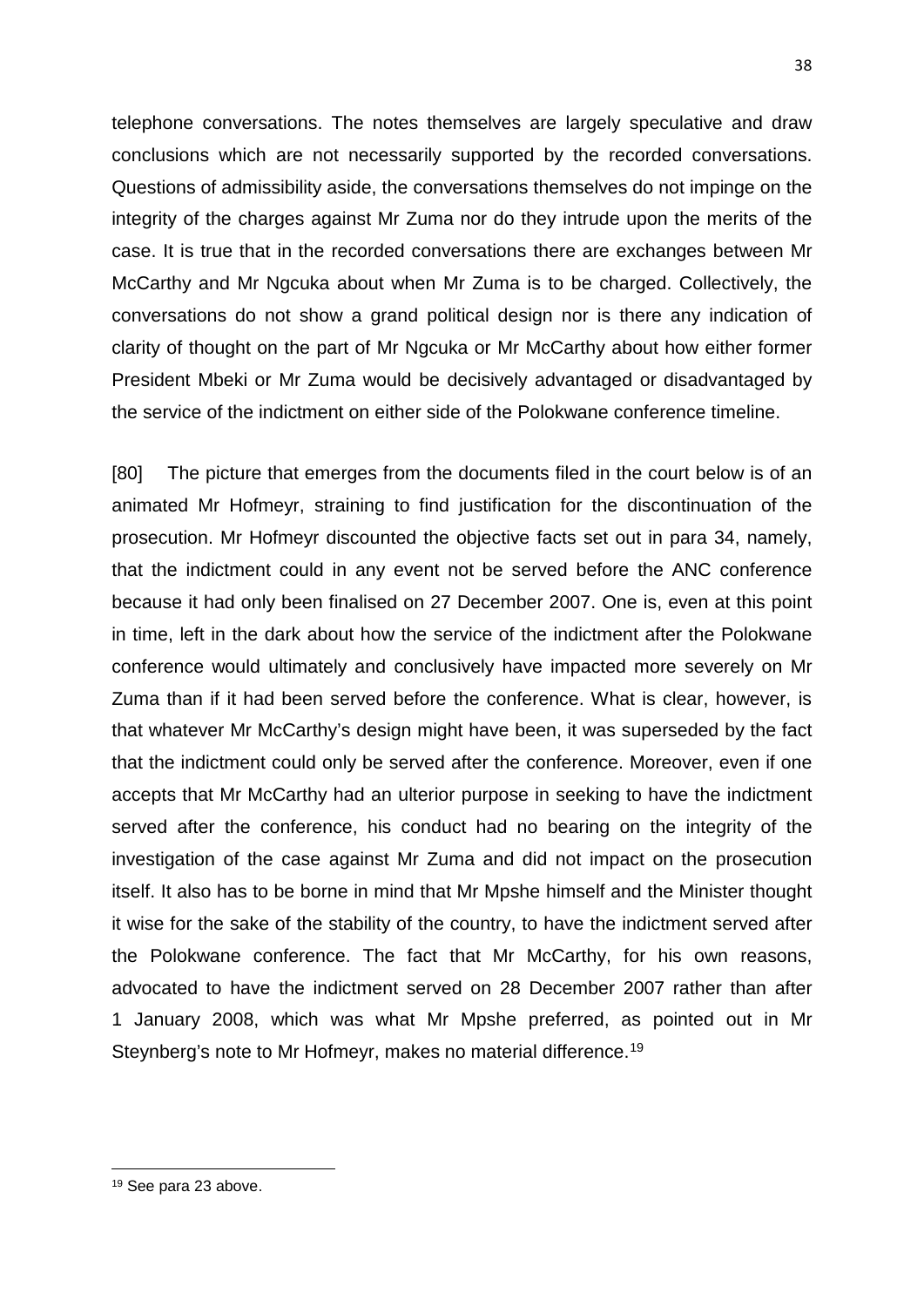[81] I have already set out in some detail parts of Mr Hofmeyr's affidavit, which are but a small sample of the manner in which he approached the present litigation. He is an experienced litigator who should know better than to present the case in the manner described above. Professedly advancing the cause of the NPA's independence and integrity, he achieved exactly the opposite. One now has a better appreciation of the reluctance of counsel on behalf of the NPA to be associated with the affidavits filed on its behalf.

[82] The attack by the DA on Mr Mpshe's decision to discontinue the prosecution evolved into one based on rationality or, rather, the lack of it. Rationality review is concerned with the evaluation of a relationship between means and ends: the relationship, connection or link (as it is variously referred to) between the means employed to achieve a particular purpose on the one hand, and the purpose or end itself on the other. The aim of the evaluation of the relationship is not to determine whether some means will achieve the purpose better than others but only whether the means employed are rationally related to the purpose for which the power was conferred.[20](#page-38-0) Rationality review also covers the process by which the decision is made. So, both the process by which the decision is made and the decision itself must be rational.<sup>[21](#page-38-1)</sup> If a failure to take into account relevant material is inconsistent with the purpose for which the power was conferred there can be no rational relationship between the means employed and the purpose.<sup>[22](#page-38-2)</sup>

[83] Mr Mpshe's stated purpose for discontinuing the prosecution was to preserve the integrity of the NPA and to promote its independence. From his media statement it appears that Mr Mpshe was willing to accept that the case against Mr Zuma was strong, that fair trial defences were not threatened and that there were no practical difficulties in continuing with the prosecution. The motivation for discontinuing the prosecution appears to have been policy aspects that militate against the prosecution. According to Mr Mpshe's statement, the transcripts of the recordings that he attached to his media statement contained material that 'was of vital

**.** 

<span id="page-38-0"></span><sup>20</sup> See *Democratic Alliance v President of South Africa* [2012] ZACC 24; 2013 (1) SA 248 (CC) para 32.

<span id="page-38-2"></span><span id="page-38-1"></span><sup>21</sup> See *Albutt v Centre for the Study of Violence and Reconciliation & others* 2010 (3) SA 293 (CC) and *DA v President of the RSA* 2013 (1) SA 248 (CC) ibid paras 33 and 34. <sup>22</sup> See *DA v President of the RSA* ibid para 40.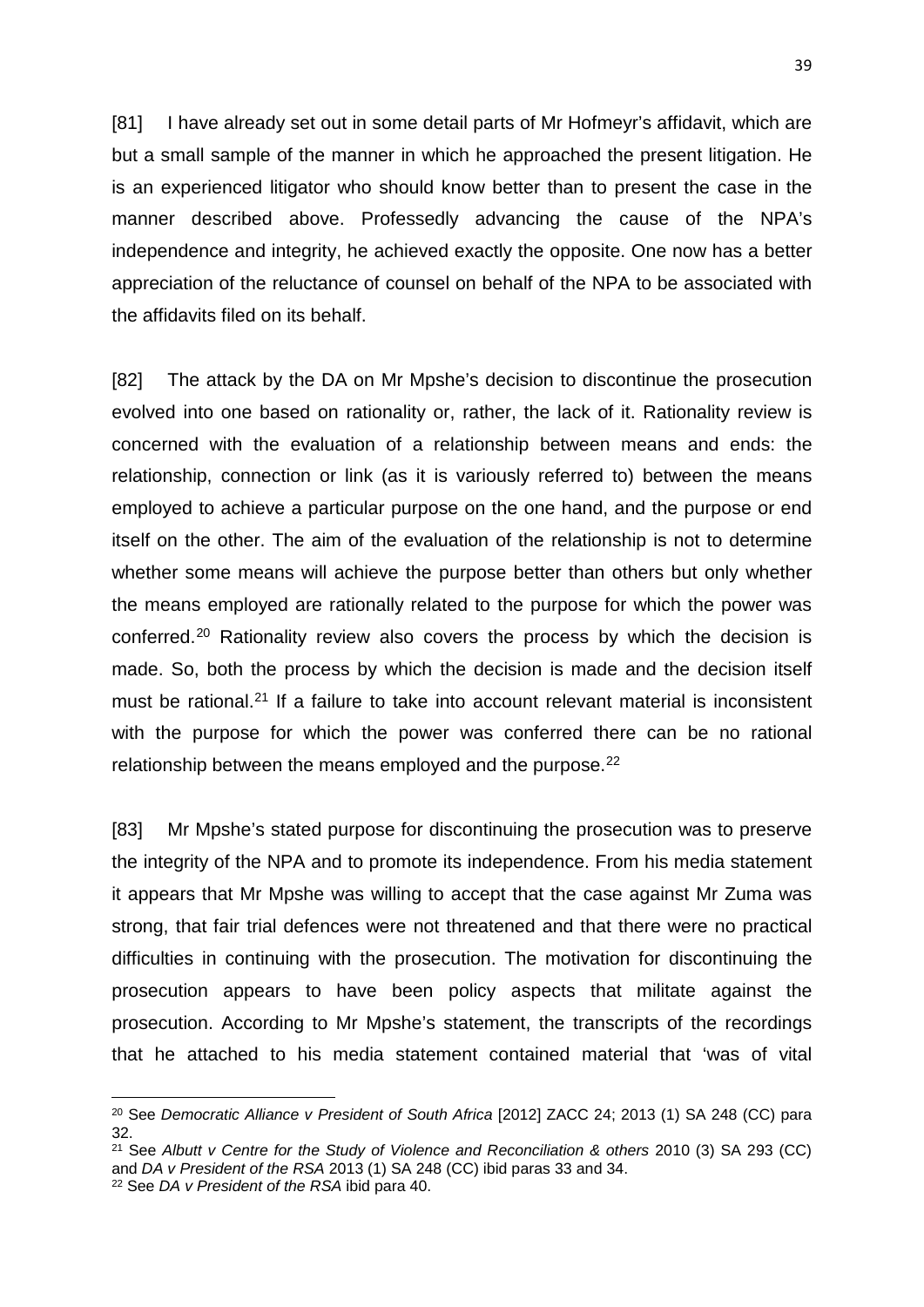importance in the NPA reaching its decision'. Towards the end of the media statement the egregious conduct which Mr McCarthy was considered to be guilty of by Mr Mpshe and which in his view amounted to an abuse of process was 'the timing of the charging of the accused'.

[84] It appears to me to be inimical to the preservation of the integrity of the NPA that a prosecution is discontinued because of a non-discernible negative effect of the timing of the service of an indictment on the integrity of the investigation of the case and on the prosecution itself. There is thus no rational connection between Mr Mpshe's decision to discontinue the prosecution on that basis and the preservation of the integrity of the NPA. If anything, the opposite is true. In these circumstances discontinuing a prosecution in respect of which the merits are good and in respect of which there is heightened public interest because of the breadth and nature of the charges and the person at the centre of it, holding the highest public office, can hardly redound to the NPA's credit or advance the course of justice or promote the integrity of the NPA.

[85] The court below was right to take into account against Mr Mpshe, the contradictory accounts as to who had made the decision to delay the service of the indictment. It does not assist Mr Mpshe to explain that he had lied to Mr Downer in telling him that he alone had made the decision to delay the service of the indictment, when in fact it was Mr McCarthy who had made that decision. If anything affects the integrity of the NPA, it is an ANDPP lying to a senior prosecutor. The admitted deception compellingly affects the credibility of Mr Mpshe's motivation for discontinuing the prosecution.

[86] Furthermore, Mr Mpshe's reliance on *Latif* for his decision to discontinue the prosecution was misplaced. The abuse complained of in that case was that one of the accused persons had been incited by an informer and a customs officer to commit the offences in question and had lured him into the court's jurisdiction. The court in *Latif* held that it was for a court to consider whether the abuse complained of was such as to justify a stay of proceedings. Mr Mpshe assigned to himself the role reserved for courts. If he had had proper regard to the decision in *Latif*, he would not have used it to justify the decision to discontinue the prosecution. Thus, he ignored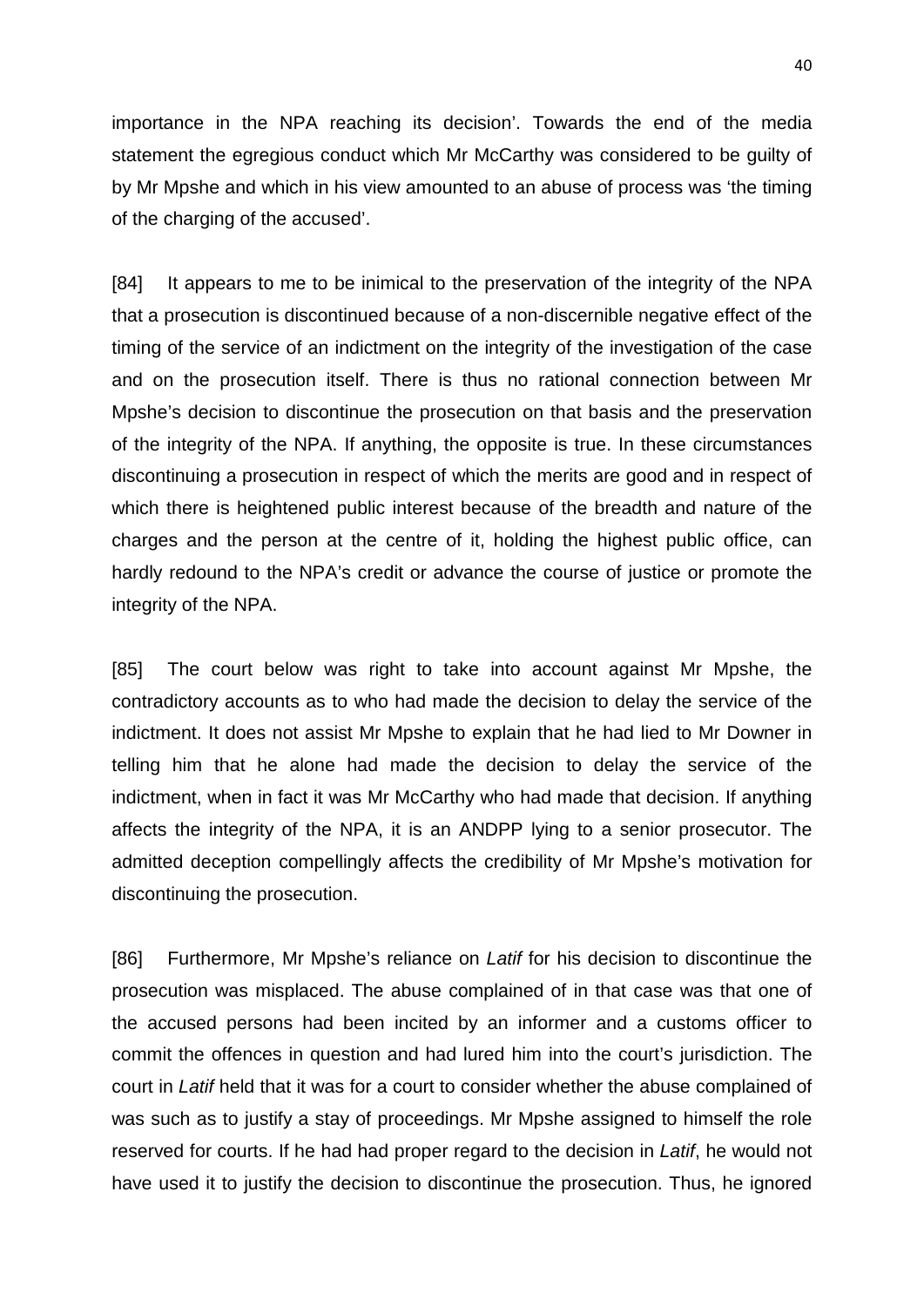relevant material such as the relevant dicta in *Zuma, Latif* and the appeal court judgment in *HKSAR*. The courts in the latter two cases were emphatic that allegations of abuse of process were within the remit of the trial court.

[87] It is significant, as pointed out in para 36 above, that parts of the media statement were plagiarised from the high court judgment in *HKSAR* without considering that they were inapplicable. More particularly, since that judgment was overturned on appeal.

[88] Moreover, Mr Mpshe ignored the dictum in the *Zuma* judgment by Harms DP that a bad motive does not destroy a good case. A prosecution brought for an improper purpose, so said this Court in that case, is only wrongful if, in addition, reasonable and probable grounds for prosecuting are absent. In the present case, on the NPA's own version, the case against Mr Zuma is a strong one. Once it is accepted that the motive for a prosecution is irrelevant where the merits of the case against an accused are good, the motive for the timing of an indictment to begin the prosecution must equally be so. Mr Mpshe and Mr Hofmeyr appear to have overlooked the effect of this judgment and uncritically adopted the 'ulterior purpose' justification first mentioned by Mr Hofmeyr in the meeting referred to in para 78 above.

[89] The exclusion of the prosecution team from the process leading up to the decision to discontinue the prosecution, especially the final deliberations that took place on 1 April 2009, was in itself irrational. The compelling conclusion is that this exclusion was deliberate. The prosecution team's subsequent memorandum protesting their exclusion is understandable. They were senior litigators steeped in the case, acquainted with the legal issues and had a critically important contribution to make regarding the ultimate decision to terminate the prosecution. They had invested a great deal of time and resources in gathering evidence and building a case that management in the NPA accepted was a strong one. The memorandum pointed out that the views of the two outside eminent senior counsel, who had been advising the NPA, were inexplicably also not solicited.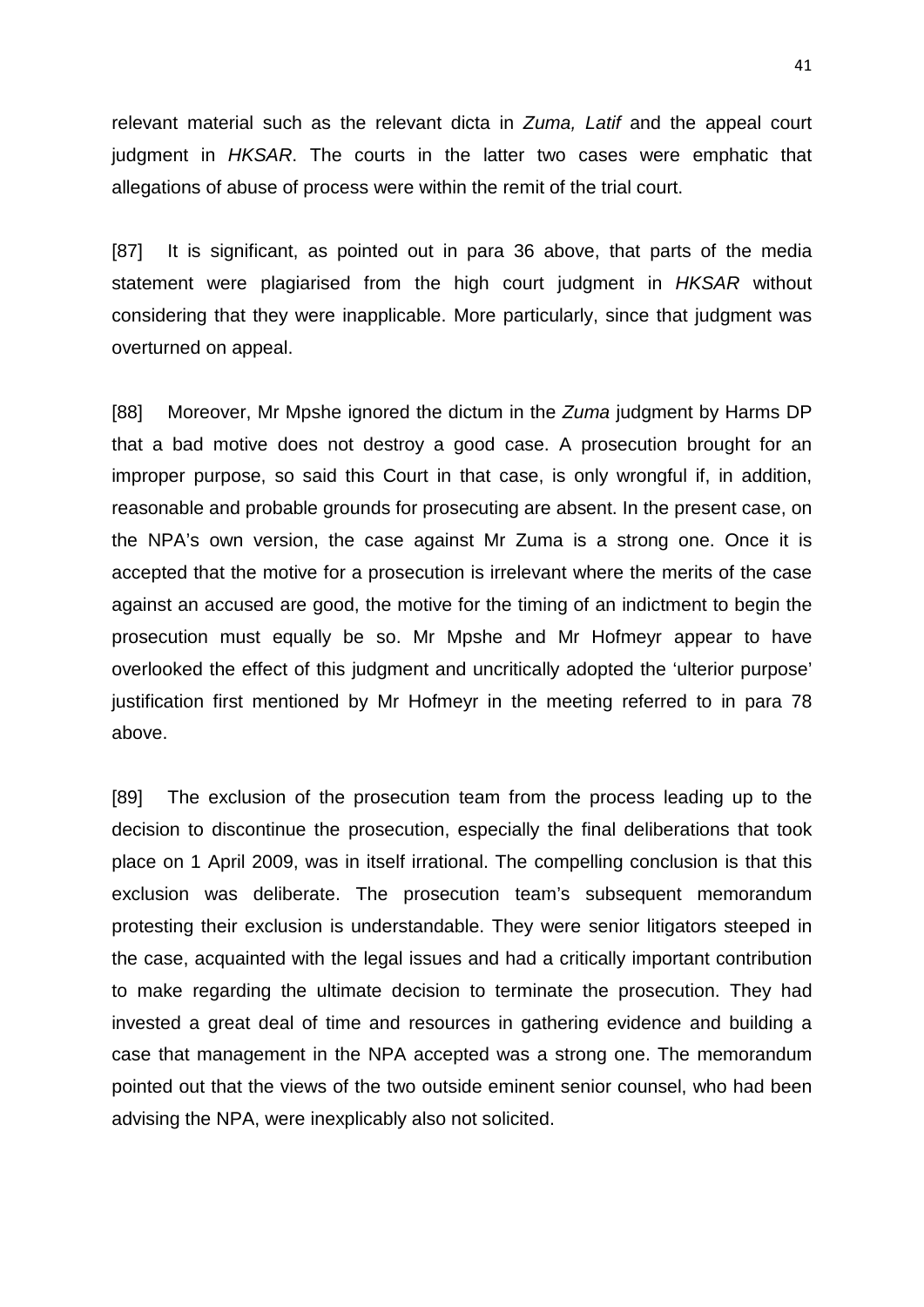[90] In asserting that the timing of the service of the indictment after the Polokwane conference was influenced by Mr McCarthy and was the abuse of process that persuaded him to discontinue the prosecution, Mr Mpshe failed to consider a material fact, namely, that the indictment would in any event not have been ready for service before the Polokwane conference for the reasons set out in para 34 above. It will be recalled that there were errors in the indictment that required correction and could only be finalised on 24 December 2007, after the conclusion of the ANC's elective conference. This is a consideration that was material to arriving at a rational conclusion. The importance of this is that whatever the motivations of Mr McCarthy may have been in delaying the service of the indictment, the indictment was not ready to be served before the conference. What is more, Mr Mpshe also believed, following his discussion with the Minister of Justice and Constitutional Development early in December 2007, that it would be prudent to postpone the service of the indictment until after the conference to avoid the suggestion, that the service of the indictment before this was politically motivated. Seen in this light, Mr McCarthy's alleged motives for delaying the service of the indictment were ultimately immaterial.

[91] The submissions by the NPA set out in para 48 above, that when the prosecution itself believes that there has been an abuse of process, it could not be expected of them to prepare for a case on the basis that a court should later decide whether a stay of prosecution is justified. It was contended that, in those circumstances, it ought to be left to the discretion of the prosecuting authority to decide whether to continue with the prosecution. I disagree. It is incumbent on prosecutors to disclose to a court any fact which, in their view, may impact negatively on the prosecution and in favour of the accused. This is in line with constitutional values and the provisions of the NPA Act. It is in the interest of the NPA, accused persons and the public's confidence in the administration of justice, that decisions concerning allegations of abuse of process be made by a trial court.

[92] In the light of what is set out in the preceding paragraphs, it beggars belief that the present regime at the NPA, on its own version of events, saw fit to defend Mr Mpshe's decision as being rational. For all these reasons I can find no fault with the reasoning and conclusions of the court below that the decision to discontinue the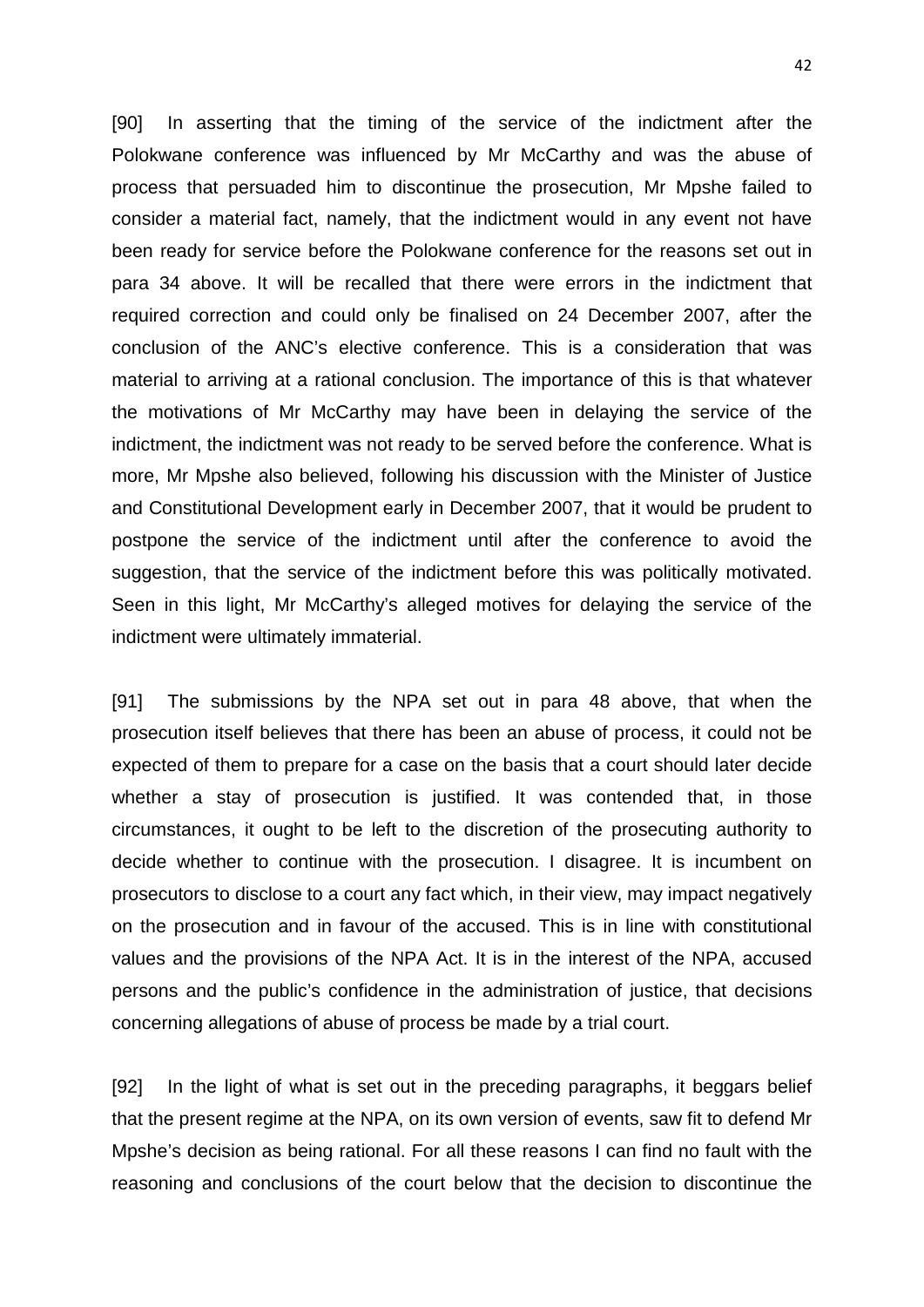prosecution was irrational and liable to be set aside. A question one might rightly ask is why it took so long to come to the realisation at the eleventh hour that the case for both the NPA and President Zuma had no merit.

[93] I turn to deal with the concessions made by the NPA and Mr Zuma referred to earlier. Section 179(5)*(d)* of the Constitution clearly provides for a review by an NDPP of decisions made by Directors of Public Prosecutions, in terms of s 24 of the NPA Act read with s 179(2) of the Constitution. In terms of s 24(1) of the NPA Act, Directors of Public Prosecutions have the power to institute and conduct criminal proceedings and to carry out functions incidental thereto as contemplated in s 20(3). [23](#page-42-0) In para 6 of the NPA's main heads of argument, they invoked s 179(5)*(d)* of the Constitution read with s  $22(2)(c)^{24}$  $22(2)(c)^{24}$  $22(2)(c)^{24}$  of the NPA Act as the basis for Mr Mpshe's decision to discontinue the prosecution. In essence, the contention on behalf of the NPA was that in reaching that decision Mr Mpshe was reviewing the earlier decision made by Mr McCarthy, a Director of Public Prosecutions, to institute criminal proceedings against Mr Zuma. In light of the decision in *Zuma*, that Mr Mpshe himself had made that decision to prosecute Mr Zuma, the NPA's reliance on s 179(5)*(d)* of the Constitution and s 22(2)*(c)* of the NPA Act, was misplaced. The concessions on behalf of the NPA and Mr Zuma referred to earlier, seen against the authorities referred to in paras 56 and 58 above, were undoubtedly correctly made.

# [94] To sum up:

(i) The case presented by the NPA, principally through Mr Hofmeyr, was that Mr McCarthy's conduct, in influencing the timing of the service of the indictment so that it occurred after the ANC's Polokwane conference was so egregious that it amounted to an abuse of process to justify a discontinuation of the prosecution. This

<u>.</u>

<span id="page-42-1"></span><sup>24</sup> Section 22(2)(c) provides:

<span id="page-42-0"></span><sup>23</sup> Section 20(3) reads:

<sup>&#</sup>x27;Subject to the provisions of the Constitution and this Act, any Director shall, subject to the control and directions of the National Director, exercise the powers referred to in subsection (1) in respect of – *(a)* The area of jurisdiction for which he or she has been appointed; and

*<sup>(</sup>b)* Any offences which have not been expressly excluded from his or her jurisdiction, either generally or in a specific case, by the National Director.'

<sup>&#</sup>x27;In accordance with section 179 of the Constitution, the National Director –

<sup>. . .</sup> (c) may review a decision to prosecute or not to prosecute, after consulting the relevant Director and after taking representations, within the period specified by the National Director, of the accused person, the complainant and any other person or party whom the National Director considers to be relevant. '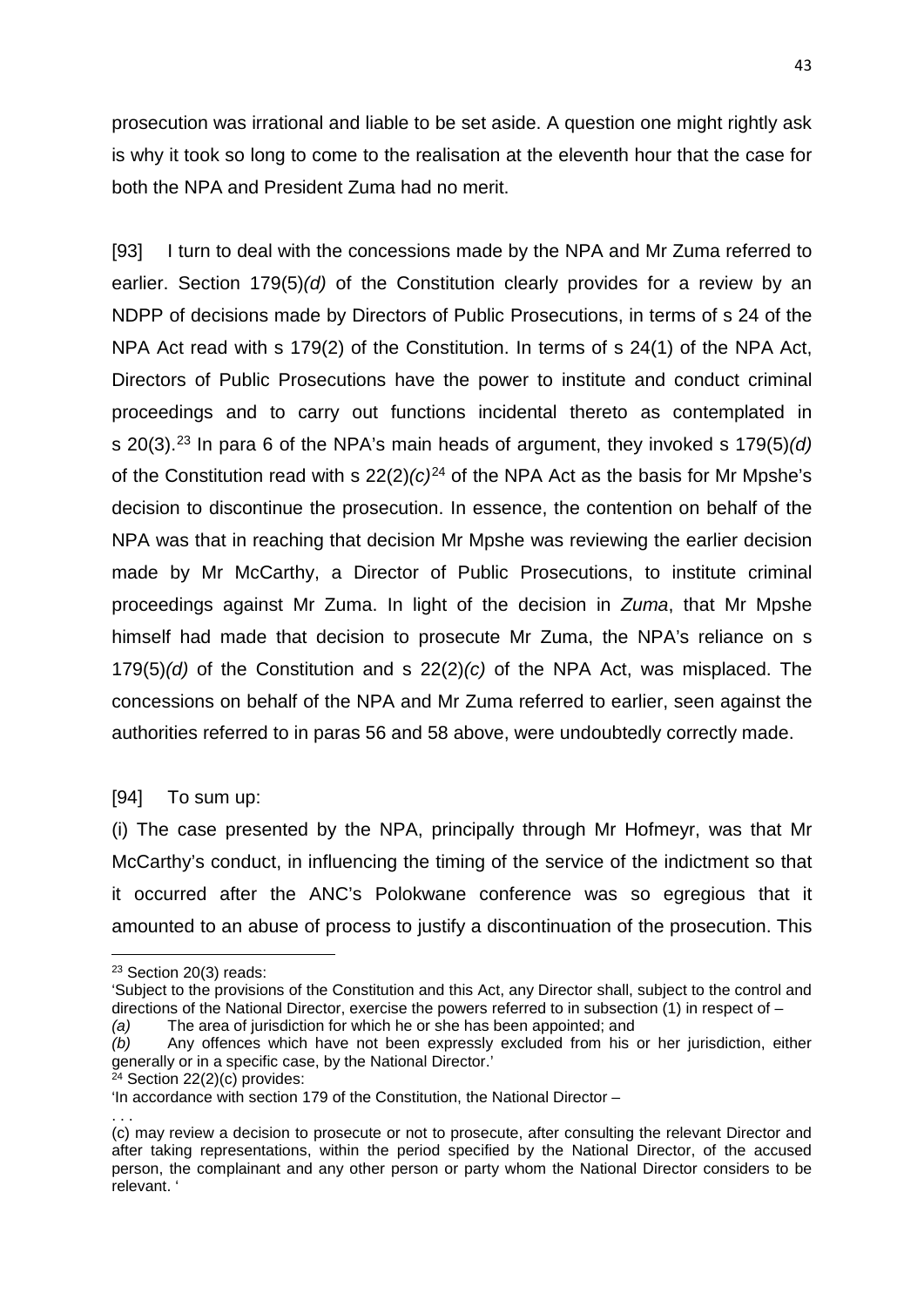was based largely on conjecture and supposition. The allegations by Mr Hofmeyr of political machinations on the part of Mr McCarthy were irrelevant because they were unconnected to the integrity of the investigation of the case against Mr Zuma and the prosecution itself.

(ii) The authenticity and legality of the recorded conversations which Mr Mpshe considered vital to his decision to discontinue the prosecution are not beyond doubt. Since the recorded conversations were considered vital, greater thought ought to have been given by the NPA to these issues.

(iii) The manner in which the affidavits were drawn and the case conducted on behalf of the NPA was inexcusable.

(iv) The reasons for discontinuing the prosecution provided by Mr Mpshe do not bear scrutiny for the recordings themselves on which Mr Mpshe relied, even if taken at face value, do not impinge on the propriety of the investigation of the case against Mr Zuma or the merits of the prosecution itself.

(v) Even if one were to accept that Mr McCarthy had his own ulterior purpose for having the indictment served after the Polokwane conference rather than before it, what is indisputable is that it was in any event not practically possible to have the indictment served before the conference. There were nonetheless sound, other reasons, such as the stability of the country, accepted as such by both Mr Mpshe and the Minister of Justice and Constitutional Development, that dictated service of the indictment after the Polokwane conference. In the circumstances Mr McCarthy's alleged motive in relation to the timing of the service of the indictment was ultimately irrelevant.

(vi) The submission on behalf of the NPA and Mr Zuma, that Mr McCarthy had a central role in the timing of the service of the indictment is at odds with the contradictory account provided by the NPA in relation to who had made the decision about the timing of the service of the indictment. Mr Mpshe had told Mr Downer that the timing of the service of the indictment had been his decision alone. In a supplementary affidavit he explained that he had been untruthful in that regard in order not to bring Mr Downer under the impression that he had been influenced by the Minister of Justice and Constitutional Development. That explanation itself impacts negatively on Mr Mpshe's credibility and on the soundness of his decision to discontinue the prosecution.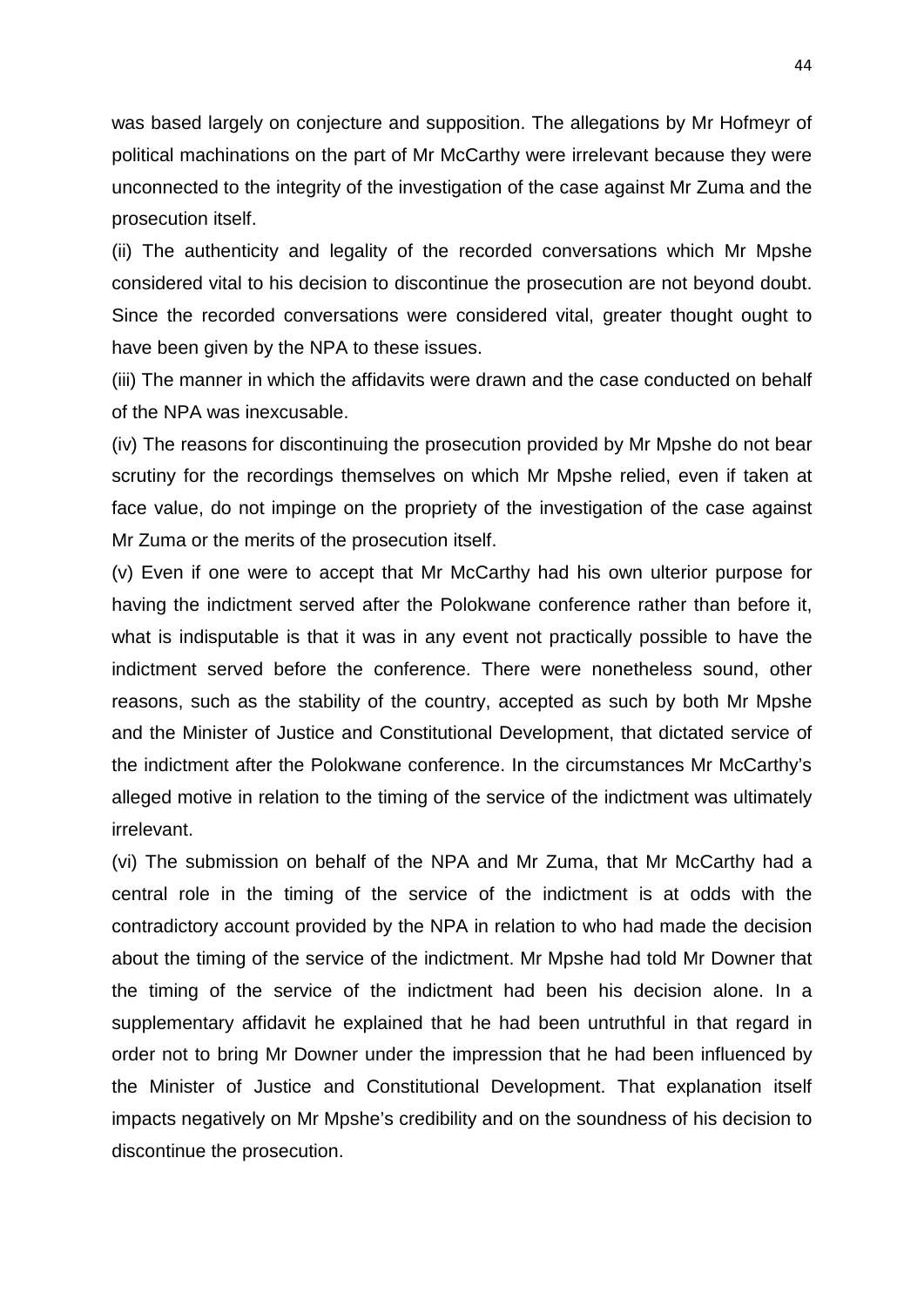(vii) The exclusion of the prosecution team from the final deliberations leading up to the decision to discontinue the prosecution appears to have been deliberate and is in itself irrational.

(viii) The case law that formed the basis for Mr Mpshe's decision to terminate the prosecution does not, in fact, support it. On the contrary, the cases, including an appeal court decision overlooked by Mr Mpshe, are to the effect that questions of abuse of process in relation to a prosecution should be decided by a trial court and not determined by way of an extra-judicial pronouncement.

(ix) In his media statement in which he provided reasons for terminating the prosecution, Mr Mpshe referred to the following dictum of this Court in *Zuma*:

'A prosecution is not wrongful merely because it is brought for an improper purpose. It will only be wrongful if, in addition, reasonable and probable grounds for prosecuting are absent, something not alleged by Mr Zuma and which in any event can only be determined once criminal proceedings have been concluded. The motive behind the prosecution is irrelevant because, as Schreiner JA said in connection with arrests, the best motive does not cure an otherwise illegal arrest and the worst motive does not render an otherwise legal arrest illegal. The same applies to prosecutions.'

However, he missed its true meaning and import and misapplied it.

(x) In the circumstances set out above Mr Mpshe's stated purpose of preserving the integrity of the NPA and advancing the cause of justice, can hardly be said to have been achieved. The opposite is true. Discontinuing a prosecution in respect of which the merits are admittedly good and in respect of which there is heightened public interest because of the breadth and nature of the charges and the person at the centre of it holds the highest public office, can hardly redound to the NPA's credit or advance the course of justice or promote the integrity of the NPA. Regrettably, the picture that emerges is one of Mr Mpshe and Mr Hofmeyr straining to find justification for the termination of the prosecution.

(xi) Thus the conclusion of the court below, that the decision to terminate the prosecution was irrational, cannot be faulted.

(xii) In reviewing his own decision to institute criminal proceedings against Mr Zuma, and ultimately making the decision to terminate the prosecution, Mr Mpshe wrongly invoked and relied on s 179(5)*(d)* of the Constitution and s 22(2)*(c)* of the NPA Act. These provisions deal with the review by an NDPP of a decision of a DPP and were inapposite. Thus, the concessions on behalf of Mr Zuma and the NPA that, on that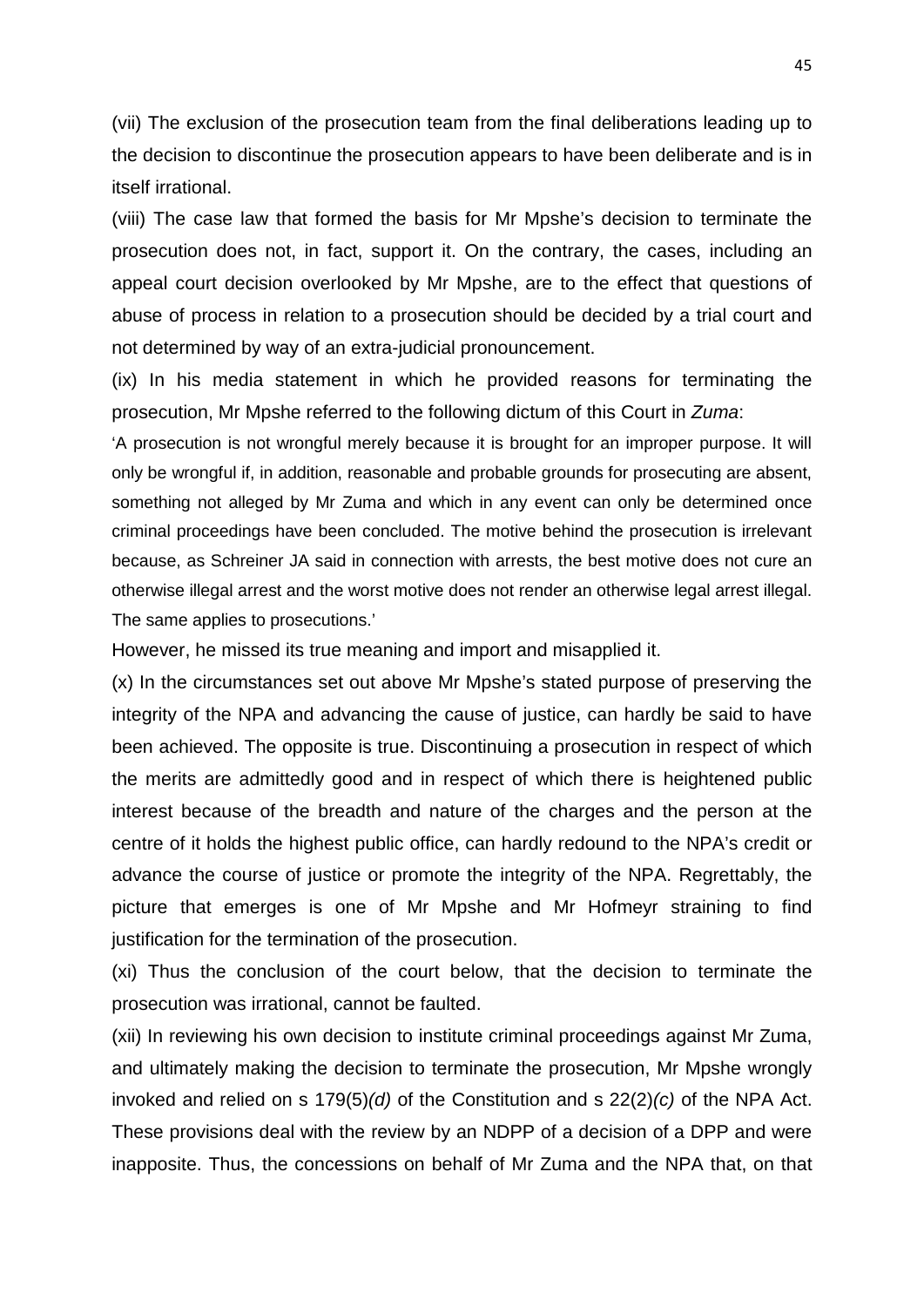basis, the decision to terminate the prosecution was liable to be set aside, were rightly made.

(xiii) In light of what appears above, it is difficult to understand why the present regime at the NPA considered that the decision to terminate the prosecution could be defended.

[95] The appeal must therefore fail. The DA sought the costs of three counsel which, in the circumstances of the case, is not without warrant. The NPA and the President made common cause and should be liable for the DA's costs jointly and severally, the one paying the other to be absolved.

[96] The following order is made:

1 The applications for leave to appeal are granted.

2 The appeals are dismissed with costs, including the costs of three counsel and the costs related to the applications for leave to appeal. The National Prosecuting Authority and Mr JG Zuma are to pay such costs jointly and severally, the one paying the other to be absolved.

> M S Navsa Acting Deputy President

 $\overline{\phantom{a}}$  , where  $\overline{\phantom{a}}$  , where  $\overline{\phantom{a}}$  , where  $\overline{\phantom{a}}$